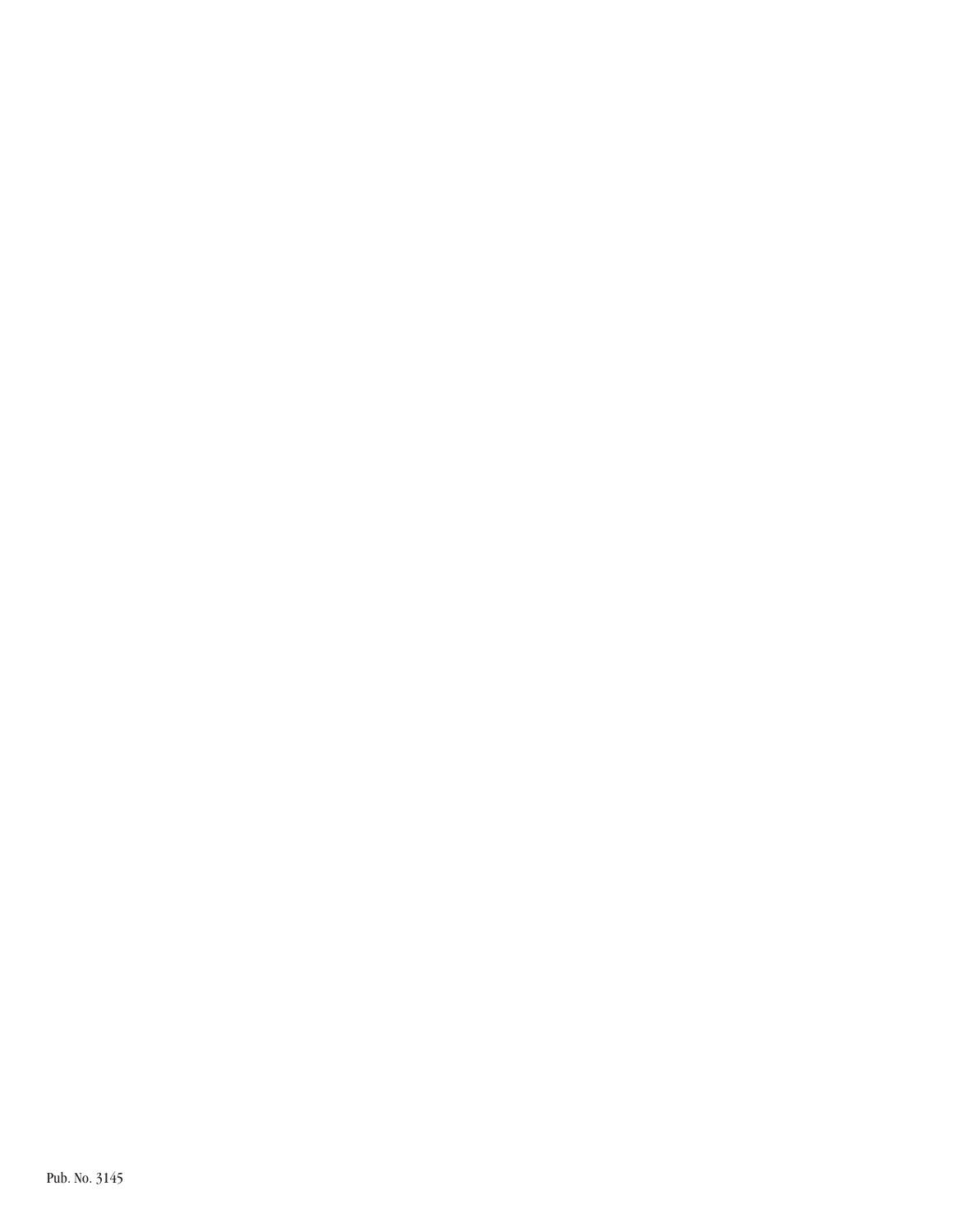

# **Issues and Options in Infrastructure Investment**

May 2008

The Congress of the United States  $\blacksquare$  Congressional Budget Office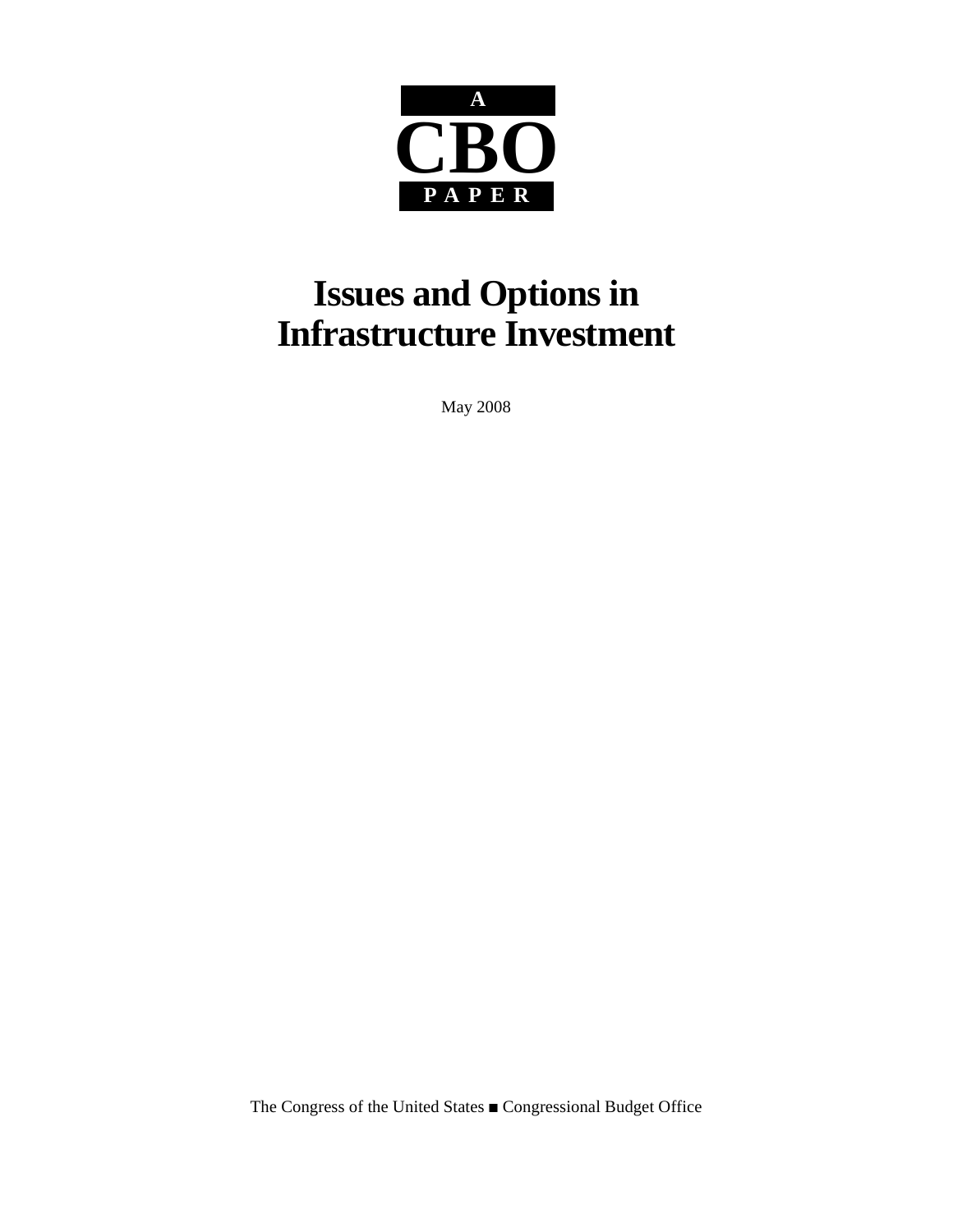# **Notes**

This paper is an adaptation of *Current and Future Investment in Infrastructure,* the statement of Peter R. Orszag, Director of the Congressional Budget Office, before the Committee on the Budget and the Committee on Transportation and Infrastructure of the U.S. House of Representatives (May 8, 2008).

Additional detailed data on spending for infrastructure by the federal government and by state and local governments can be found in a supplement to this document, available at CBO's Web site, www.cbo.gov.

Numbers in the text and tables may not add up to totals because of rounding.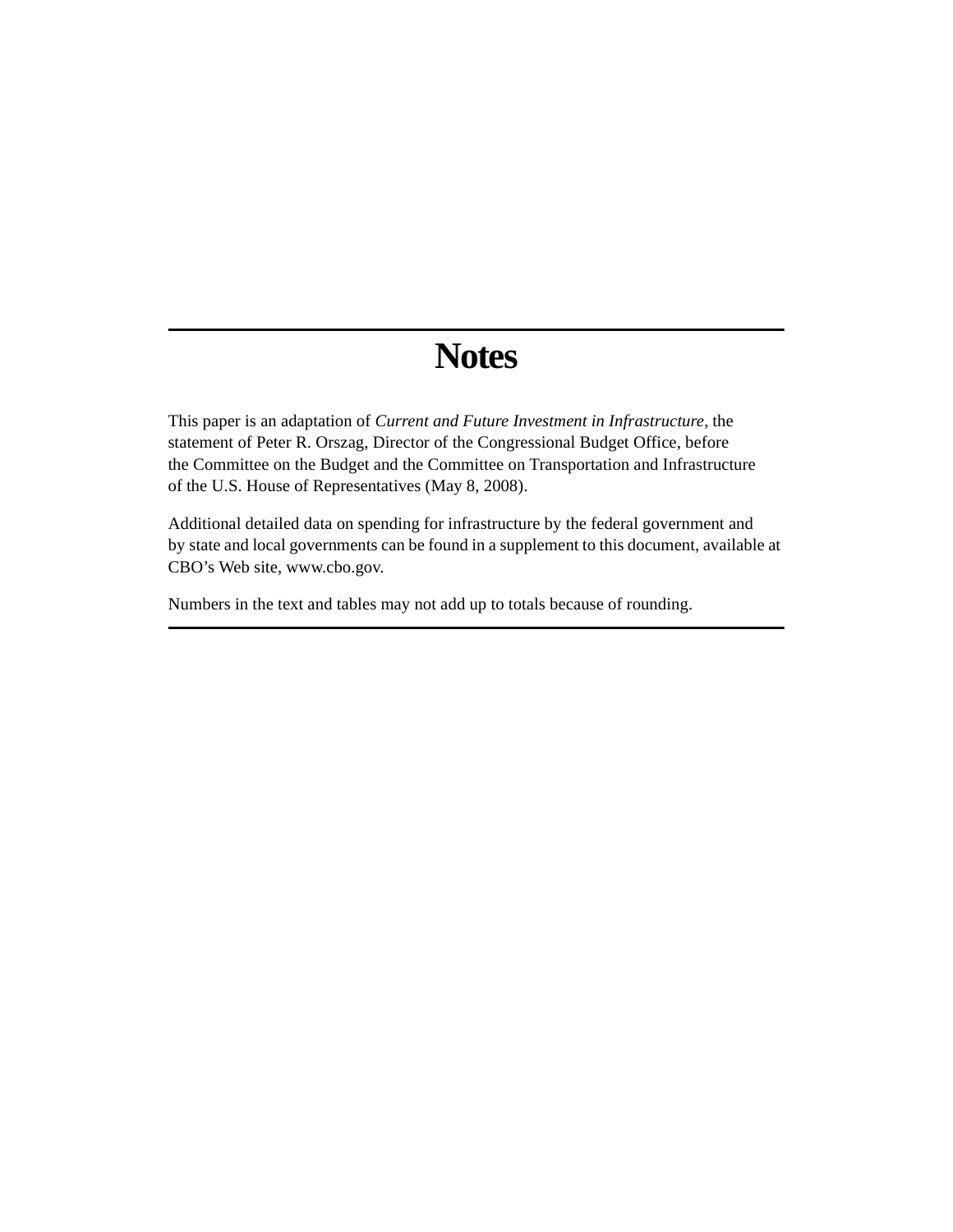# **Preface**

**The condition and adequacy of the nation's physical infrastructure—including its** surface, air, and water transportation networks; its energy, water, and telecommunications utilities; and its dams and schools—are important for the vitality of the economy and for public health and safety. Yet calls for increased federal investment in infrastructure must be carefully analyzed and weighed against other spending priorities.

At the request of the Chairman of the House Committee on the Budget, the Congressional Budget Office (CBO) has prepared this paper, which draws heavily from testimony presented May 8, 2008, before a joint hearing of that committee and the House Committee on Transportation and Infrastructure. This paper provides data on current investments, reviews future investments as proposed or analyzed by various entities, and discusses issues and options related to the federal role in helping the nation meet demands for infrastructure services. In keeping with CBO's mandate to provide objective, impartial analysis, this paper makes no recommendations.

A data supplement, consisting of tables that detail public infrastructure spending by the federal government and by state and local governments from 1956 to 2007, is available at CBO's Web site (www.cbo.gov). That supplement updates data in a supplement to *Trends in Public Spending on Transportation and Infrastructure, 1956–2004,* a CBO paper published in August 2007.

Perry Beider (who coordinated the writing), Scott Dennis, Nathan Musick, and Sarah Puro were the primary authors; Nabeel Alsalam, Kim Cawley, Sheila Campbell, Jeffrey Holland, Jacob Kuipers, David Newman, MarDestinee Perez, and David Torregrosa made important contributions; Nathan Musick provided the Web appendix; Robert Dennis and Thomas Woodward provided useful suggestions and assistance; and Joseph Kile and David Moore supervised the research.

Angela McCollough prepared early drafts of the testimony. Kate Kelly edited the manuscript, which Maureen Costantino prepared for publication. Loretta Lettner proofread the paper. Lenny Skutnik produced the printed copies, Linda Schimmel coordinated the print distribution, and Simone Thomas prepared the electronic versions for www.cbo.gov.

Pot A Owner

Peter R. Orszag **Director**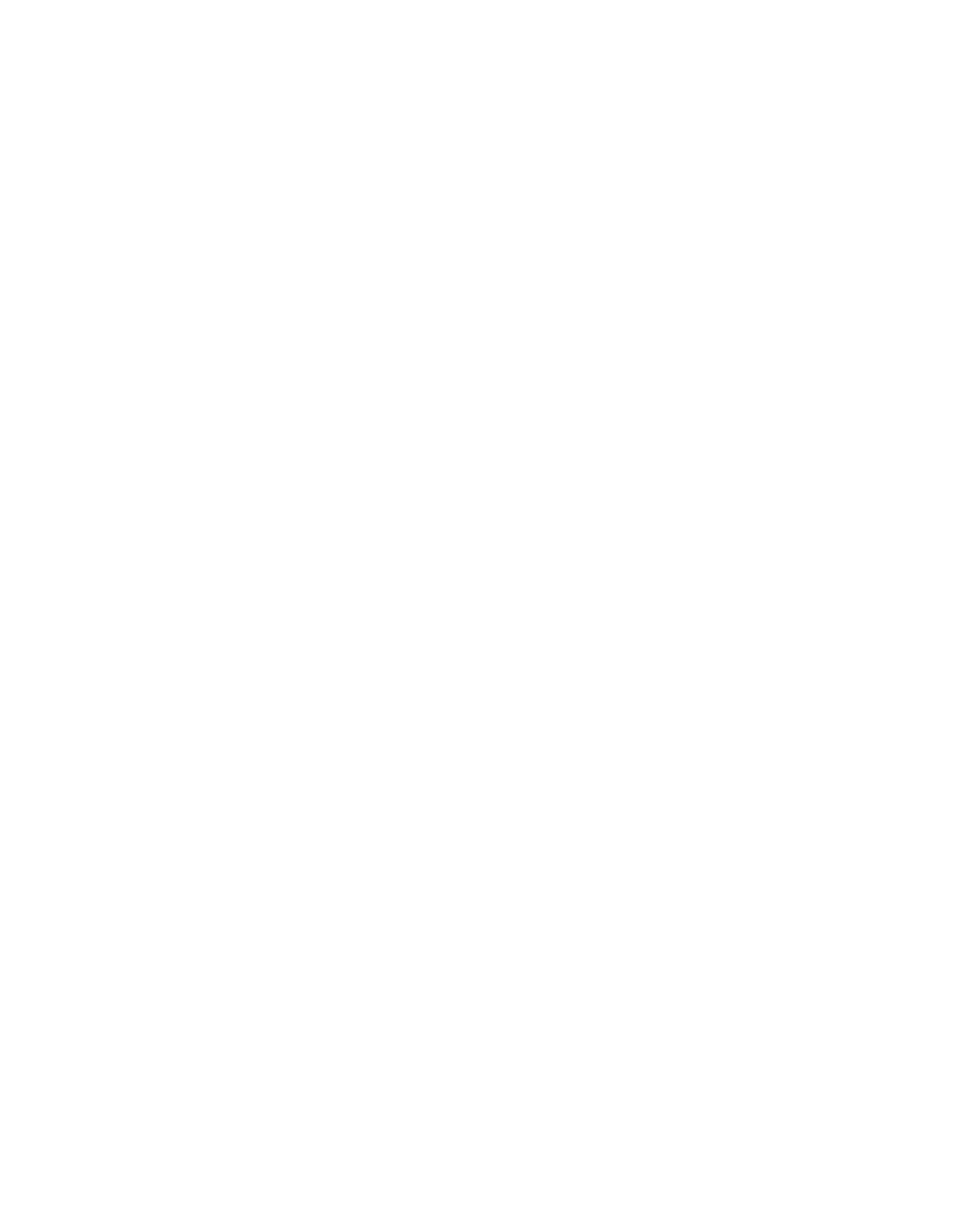# **Contents**

| <b>Current Spending on Infrastructure</b>                                            | $\overline{2}$ |
|--------------------------------------------------------------------------------------|----------------|
| <b>Potential for Additional Investment in Infrastructure</b>                         | $\overline{4}$ |
| Transportation                                                                       | 6              |
| Utilities and Other Types of Infrastructure                                          | 13             |
| <b>Economic Returns on Public Spending for Infrastructure</b>                        | 14             |
| <b>Options for Meeting Demand for Infrastructure Services</b>                        | 19             |
| <b>Increase Federal Spending</b>                                                     | 19             |
| Improve the Cost-Effectiveness of Tax Expenditures                                   | 21             |
| Reduce the Cost of Providing Infrastructure                                          | 22             |
| Promote Reductions in Demand                                                         | 23             |
| <b>Financing Infrastructure Through a Special-Purpose Entity</b>                     | 25             |
| Options in Designing a Special-Purpose Entity                                        | 26             |
| Comparing Special-Purpose Entities and Other Methods for<br>Financing Infrastructure | 28             |
| <b>Current Proposals</b>                                                             | 29             |
| <b>Public-Private Partnerships</b>                                                   | 32             |
| <b>Proposals for Capital Budgeting</b>                                               | 34             |
| Appendix A: Spending for Research and Development and for Education                  | 37             |
| <b>Appendix B: Overview of the Highway Trust Fund</b>                                | 41             |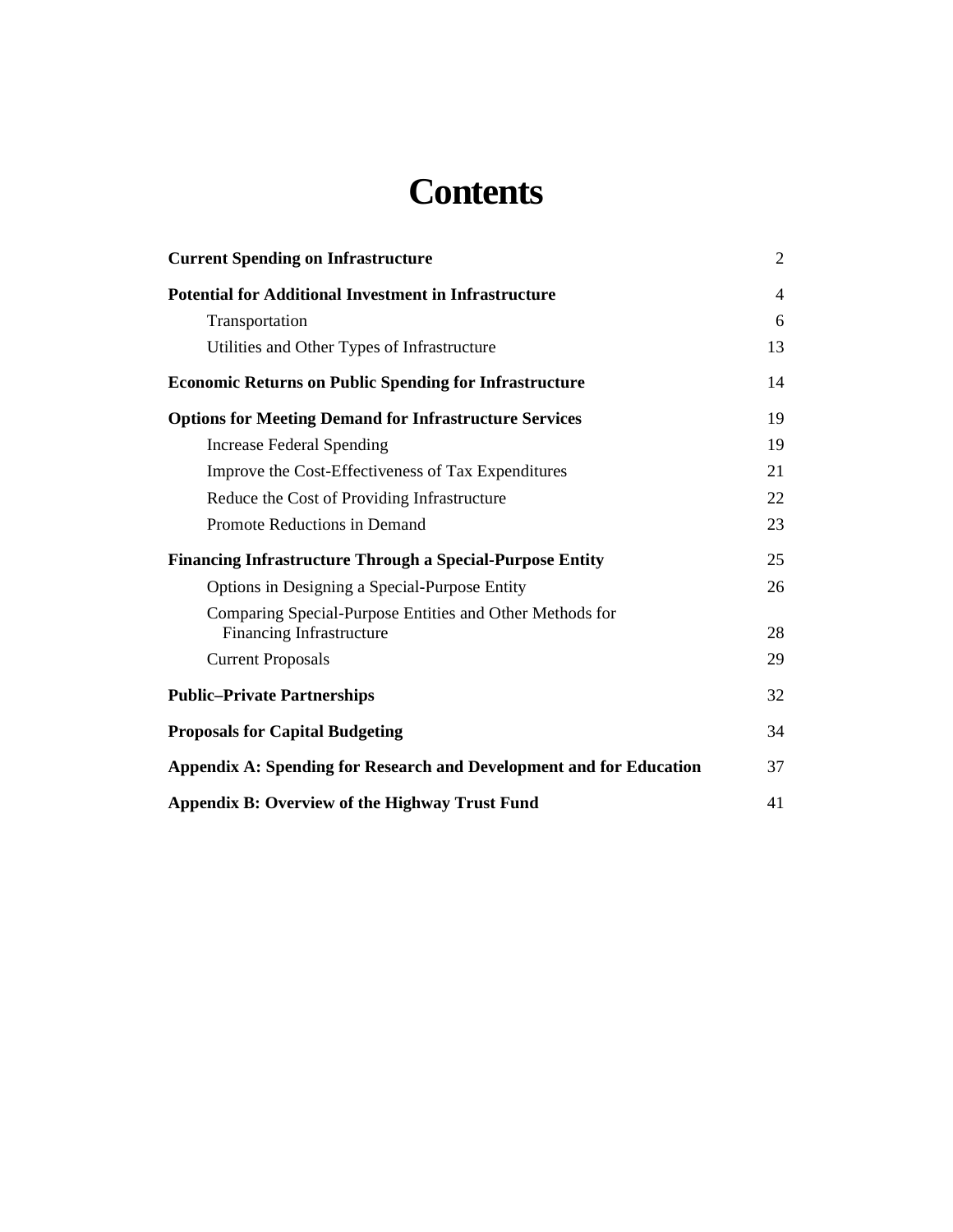#### **Tables**

|       | Capital Spending on Infrastructure in 2004, by Category        |    |
|-------|----------------------------------------------------------------|----|
|       | Annual Spending on U.S. Transportation Infrastructure          | 8  |
| $B-1$ | Actual and Projected Highway Trust Fund Receipts, 1998 to 2018 | 43 |

## **Figures**

| 1     | Public Capital Spending on Transportation and Water Infrastructure,<br>1956 to 2004                 | 6  |
|-------|-----------------------------------------------------------------------------------------------------|----|
| 2     | Federal Capital Spending on Transportation and Water Infrastructure,<br>1956 to 2007                | 7  |
| $A-1$ | U.S. R&D Spending as a Percentage of GDP, 1953 to 2006                                              | 38 |
| $A-2$ | Expenditures by Educational Institutions as a<br>Percentage of GDP, 1949 to 2005                    | 39 |
| $B-1$ | Actual and Projected Highway Account Receipts, Outlays, and<br>Balances or Shortfalls, 1998 to 2018 | 42 |

### **Boxes**

| Management of Federal Buildings and Facilities | 16 |
|------------------------------------------------|----|
| The European Investment Bank                   |    |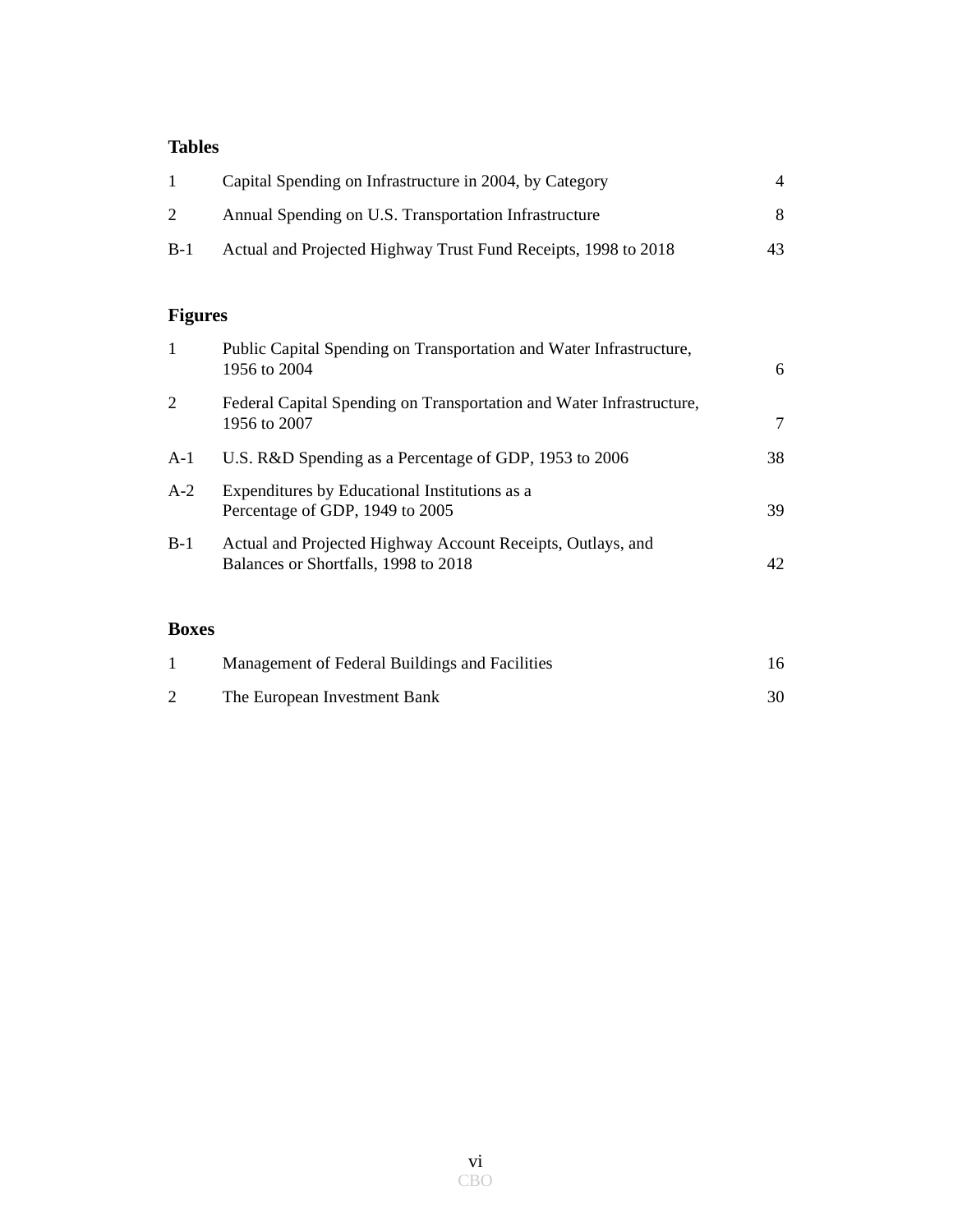# **Issues and Options in Infrastructure Investments**

**B**urgeoning congestion in the nation's transportation networks, high-profile events such as the tragic collapse of the I-35 bridge in Minneapolis in August 2007, and general concern that the nation is underinvesting in its physical infrastructure have focused attention on the federal government's role in sustaining that infrastructure.

Different observers have different definitions of "infrastructure," but as discussed in this paper, infrastructure consists of transportation systems (highways, roads, air, water, and rail), utilities (water, gas, electricity, and telecommunications), and some other kinds of public facilities (schools, postal facilities, and prisons). The national investment in infrastructure defined this way is more than \$400 billion per year, of which about \$60 billion is funded by the federal government, primarily for highways and other transportation networks.

Policymakers would face several challenges if they sought to enhance the quality of the nation's infrastructure—among them determining the kinds of projects the nation requires; how those projects should be funded and by whom; and how private development should be fostered, where that is an appropriate approach.

Although more detailed analyses are needed to identify economically justifiable spending on infrastructure and to find appropriate mechanisms to fund those investments, work done to date by the Congressional Budget Office (CBO) and others yields several important conclusions:

- **B** Estimates from the Federal Highway Administration (FHWA) and other sources indicate that additional spending of up to tens of billions of dollars each year on transportation infrastructure projects could be justified. Some of that spending would simply maintain the current performance of existing infrastructure; other projects would improve performance to the extent that the economic benefits exceeded the costs (although some projects would have net benefits that were smaller than those that could be obtained from spending on items besides infrastructure).
- **In general, additional government spending for nontransportation infrastructure** appears more difficult to justify. In some instances, the interaction of private producers and consumers in the marketplace determines an appropriate level of spending on infrastructure. In other instances, the case for a government role might be strong, but the case for specific additional spending either is not well documented or is difficult to justify from an economic perspective.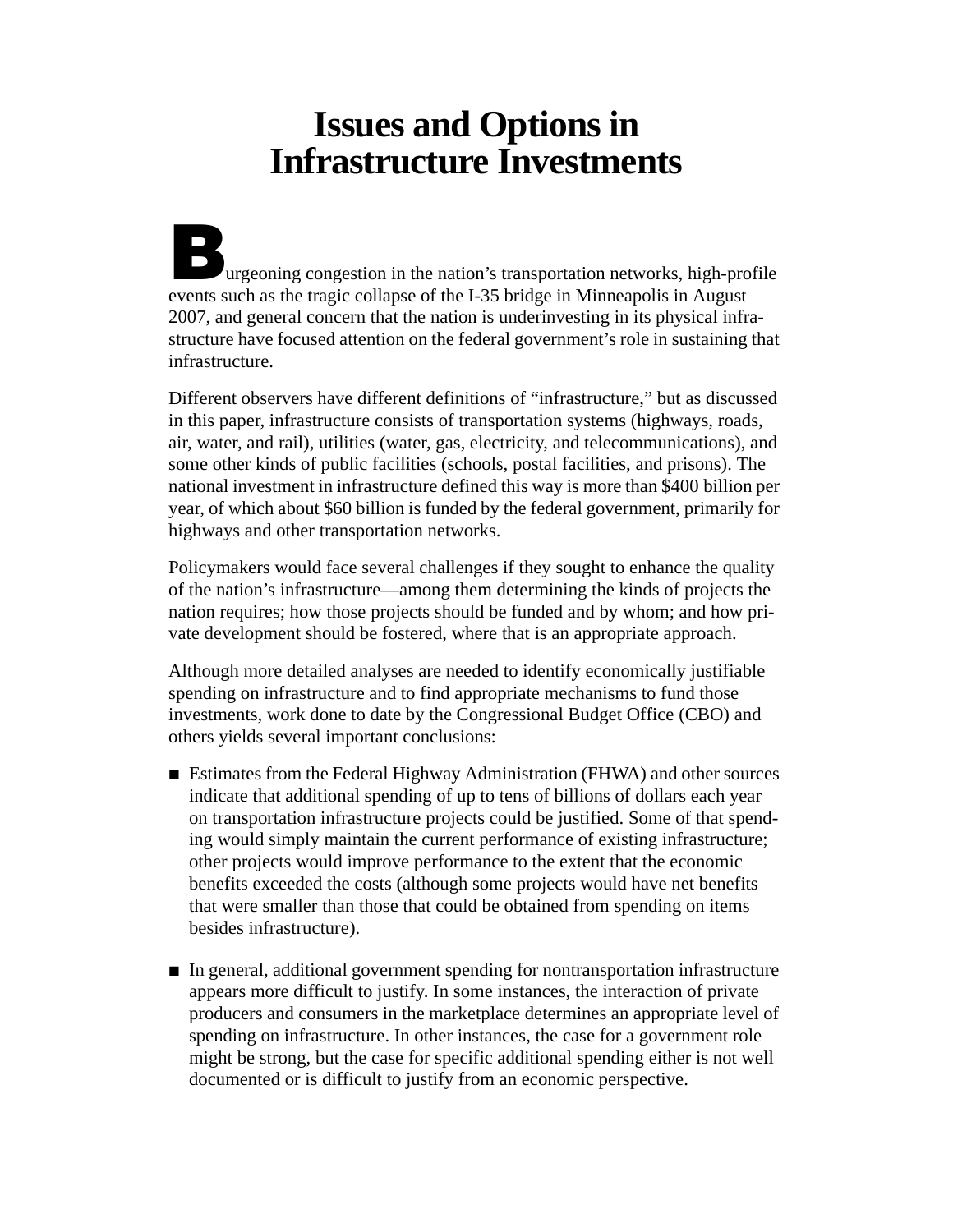- Although the rationale for some additional spending is probably strong, the economic returns on specific projects vary widely. The evidence suggests that a relatively large share of net benefits would come from a relatively small share of projects. Accordingly, even if the Congress were to increase spending, it would be important to identify which projects provided the largest potential benefit from limited budgetary resources.
- **B** Some of the demand for additional spending on infrastructure could be met by providing incentives to use existing infrastructure more efficiently and by devoting current budgetary resources to their highest valued uses. For example, the Department of Transportation has reported that the demand for new spending on highways could be reduced by as much as \$20 billion annually if congestion pricing were implemented to encourage efficient use of existing infrastructure.
- $\blacksquare$  The question of whether projects are economically justifiable is distinct from determining who should pay for them. There is a strong economic rationale for charging beneficiaries for the costs of infrastructure. For example, it can be more efficient to impose taxes and fees on identifiable groups of users, such as drivers, than to rely on general revenues to fund an infrastructure project. Similarly, for projects whose benefits are mostly local or regional, state or local funding can be more efficient than federal funding.
- A special-purpose entity, such as a federally chartered infrastructure bank, could provide funding for infrastructure outside of the annual appropriation process but would not be a source of "free money": Any reduction in the federal shares of project costs (obtained by reducing grant sizes or by shifting from grants to loans or loan guarantees with smaller subsidy costs) would require greater shares to be borne by project users, state or local taxpayers, or both.

# <span id="page-9-0"></span>**Current Spending on Infrastructure**

Under any definition, "infrastructure investment" encompasses spending on a variety of projects. For present purposes, it is useful to distinguish transportation, which receives the bulk of federal support, from other types of infrastructure, such as utilities. Both types of assets promote other economic activities: An adequate road, for example, facilitates the transport of goods from one place to another and thereby promotes economic activity; utilities that provide such services as electricity, telecommunications, and waste disposal are also essential to modern economies. [\(Appendix A](#page-44-1) describes spending on research and development and on education. Those categories form the basis for supporting intellectual and human capital, respectively, and can provide benefits that are similar to those generated by infrastructure spending.)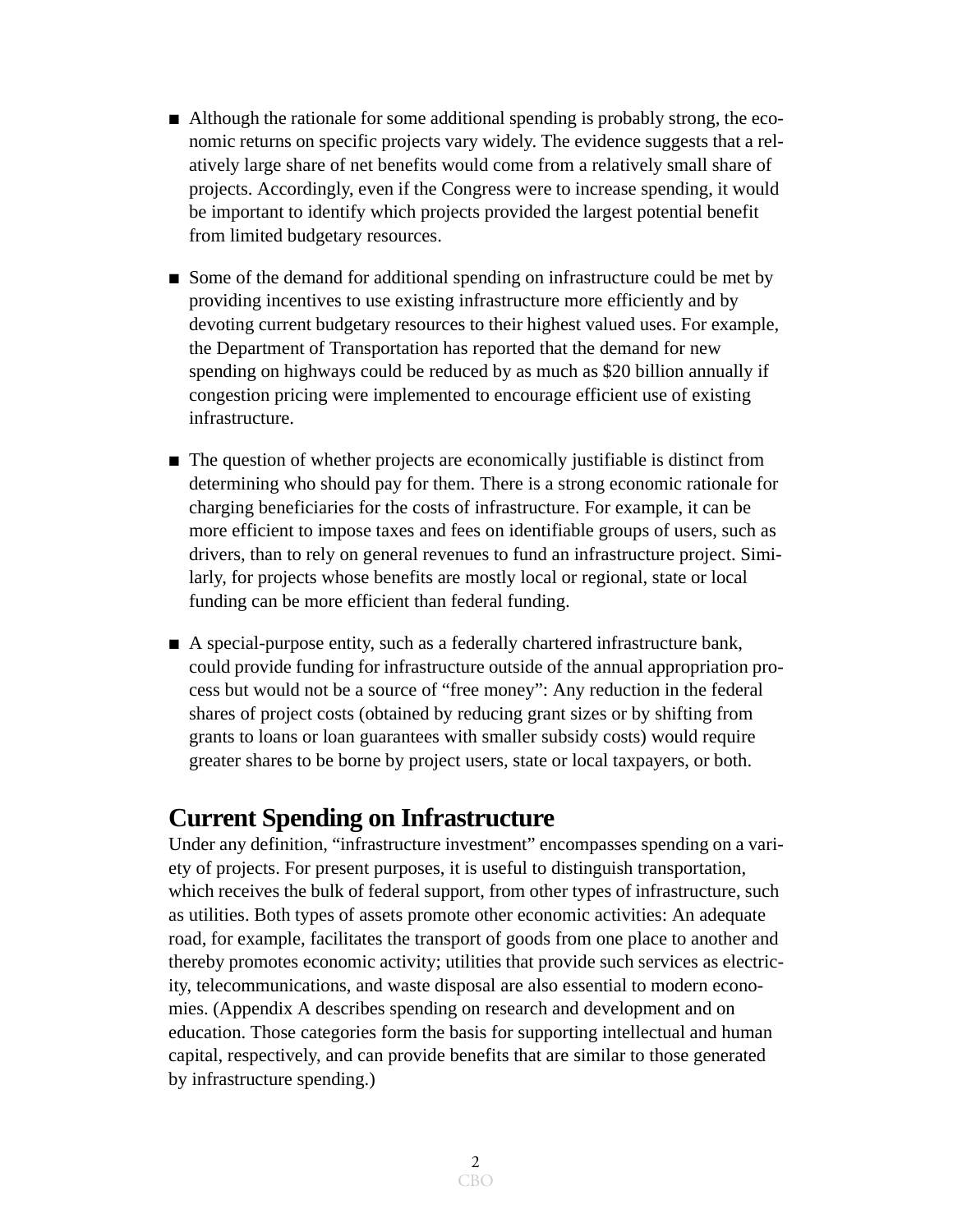The most recent comprehensive data, for 2004, indicate that total capital spending from all sources on transportation, utilities, and selected other public facilities specifically, prisons, schools, and facilities related to water and other natural resources, such as dams—was more than \$400 billion in 2004 (see [Table 1](#page-11-1)).<sup>1</sup> The federal government financed about \$60 billion (including federal grants to state and local governments), or roughly 15 percent of the total.<sup>2</sup> State and local governments (net of the federal grants) funded 42 percent of the investment, and the private sector provided the balance. Those funding shares have changed over time and vary greatly from one infrastructure category to another.

Federal spending on infrastructure is dominated by transportation, which accounted for nearly three-quarters of the roughly \$60 billion total federal investment in infrastructure in 2004. Highways alone accounted for nearly half of the total. Spending by state and local governments that year was primarily for schools, highways, and water systems. Together, those categories accounted for about \$135 billion in state and local government spending, which is about 80 percent of the \$170 billion spent on infrastructure by state and local governments.

In contrast, private-sector investment in infrastructure is dominated by spending on energy and telecommunications, which in 2004 represented nearly 80 percent of the sector's total infrastructure spending of about \$175 billion. Private entities provide most of the nation's electricity and telecommunications services (typically, under federal or state regulation) and account for nearly all capital spending on those utilities.

To examine trends in infrastructure spending, CBO has compiled data on public spending on transportation, water resources, and drinking water and wastewater systems, which together account for the majority of the federal investment in infrastructure. From 1956 to 2004, public spending on infrastructure capital grew by 1.7 percent annually (after adjustment for inflation; see [Figure 1](#page-13-1), top panel). Since 1987, real annual spending has grown more rapidly, rising by 2.1 percent a year. As a share of gross domestic product (GDP), however, public spending on capital infrastructure has been relatively constant for the past several decades (see [Figure 1,](#page-13-1) bottom panel).

<sup>1.</sup> The data in [Table 1](#page-11-1) include capital spending on infrastructure but exclude spending to maintain that infrastructure. The distinction can be somewhat arbitrary—some forms of maintenance extend the useful life of an asset and thus can have long-term benefits in much the same way new infrastructure can—and can vary from category to category. That variation affects the comparability of the rows in the table.

<sup>2.</sup> The federal government also funds investments in infrastructure through "tax expenditures," which represent the cost of tax receipts that are forgone because of the exclusion of interest on tax-exempt municipal bonds from personal and corporate gross income and certain other tax preferences. In 2006, tax expenditures for transportation, water resources, and water supply and wastewater treatment systems totaled about \$8 billion.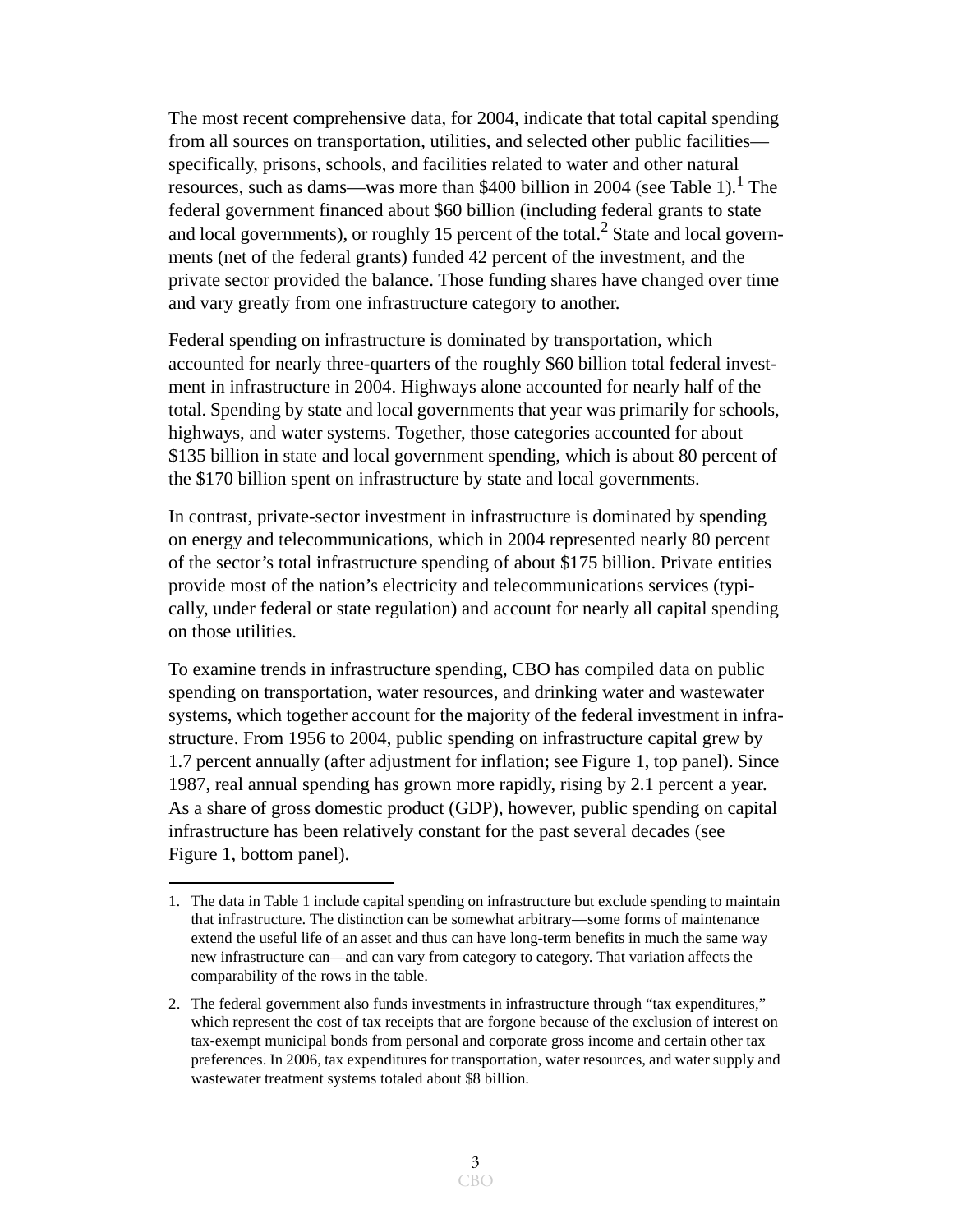#### <span id="page-11-1"></span>**Table 1.**

# <span id="page-11-2"></span>**Capital Spending on Infrastructure in 2004, by Category**

(Billions of 2004 dollars)

|                                                   |                             | <b>Public</b>       |                                      |                       |       |
|---------------------------------------------------|-----------------------------|---------------------|--------------------------------------|-----------------------|-------|
|                                                   |                             | <b>State and</b>    |                                      | <b>Total</b>          |       |
|                                                   | Federal                     | Local               | <b>Public</b>                        | <b>Private</b>        | Total |
|                                                   |                             |                     | <b>Transportation Infrastructure</b> |                       |       |
| Highways                                          | 30.2 <sup>a</sup>           | 36.5 <sup>a</sup>   | 66.7                                 | n.a.                  | 66.7  |
| Mass Transit <sup>b</sup>                         | 7.6 <sup>a</sup>            | 8.0 <sup>a</sup>    | 15.5                                 | 0 <sup>c</sup>        | 15.5  |
| Freight Railroads                                 | 0 <sup>a</sup>              | 0 <sup>a</sup>      | $\theta$                             | $6.4$ $c$             | 6.4   |
| Passenger Railroads                               | 0.7 <sup>d</sup>            | 0 <sup>a</sup>      | 0.7                                  | 0 <sup>c</sup>        | 0.7   |
| Aviation                                          | 5.6a                        | 6.8 <sup>a</sup>    | 12.4                                 | 2.0 <sup>c</sup>      | 14.4  |
| Water Transportation <sup>e</sup>                 | 0.7 <sup>a</sup>            | 1.7 <sup>a</sup>    | 2.4                                  | $0.1$ <sup>c</sup>    | 2.5   |
| <b>Total Transportation</b>                       | 44.7                        | 53.0                | 97.7                                 | $8.5$ <sup>c</sup>    | 106.2 |
|                                                   | <b>Other Infrastructure</b> |                     |                                      |                       |       |
| Drinking Water and Wastewater                     | 2.6 <sup>a</sup>            | 25.4 <sup>a</sup>   | 28.0                                 | n.a.                  | 28.0  |
| Energy <sup>t</sup>                               | 1.7 <sup>9</sup>            | 7.7h                | 9.4                                  | $69.0$ <sup>i,j</sup> | 78.4  |
| Telecommunications <sup>k</sup>                   | 3.9 <sup>1</sup>            | $n.a.$ <sup>h</sup> | 3.9                                  | $68.6$ <sup>i</sup>   | 72.5  |
| Pollution Control and Waste Disposal <sup>m</sup> | $0.8$ <sup>i</sup>          | 1.8 <sup>j</sup>    | 2.6                                  | 3.6 <sup>k</sup>      | 6.2   |
| <b>Postal Facilities</b>                          | 0.99                        | 0 <sup>j</sup>      | 0.9                                  | $\Omega$              | 0.9   |
| Prisons                                           | 0.3 <sup>9</sup>            | $2.6^{\circ}$       | 2.9                                  | n.a.                  | 2.9   |
| Schools <sup>n</sup>                              | 0.4 <sup>9</sup>            | $75.5^{\circ}$      | 75.9                                 | 23.8 <sup>k</sup>     | 99.7  |
| Water and Other Natural Resources <sup>o</sup>    | 7.1 <sup>a</sup>            | 4.3 <sup>1</sup>    | 11.3                                 | n.a.                  | 11.3  |
| <b>Total Utilities and Other</b>                  | 17.6                        | 117.2               | 134.9                                | 165.0                 | 299.9 |
| <b>Total</b>                                      | 62.4                        | 170.2               | 232.6                                | 173.5                 | 406.1 |
|                                                   |                             |                     |                                      |                       |       |

**Continued**

Highways and roads have been the largest category of federal capital spending for decades (see [Figure 2\)](#page-14-0). In 2007, the federal government spent approximately \$32 billion (in 2006 dollars) on highways and roads, \$8.5 billion on mass transit, \$5.8 billion on aviation, and \$3.5 billion on water resources. Over time, the relative shares have fluctuated. The growth in highway spending in the late 1950s was associated with the development of the Interstate Highway System. Spending on water systems increased sharply in the 1970s, after passage of the Clean Water Act; more recently, the combined share of aviation, mass transit, and rail has increased significantly.

# <span id="page-11-0"></span>**Potential for Additional Investment in Infrastructure**

Growing delays in air travel and surface transportation, bottlenecks in transmitting electricity, and inadequate school facilities all suggest that some targeted additional infrastructure spending could be economically justifiable. CBO's review of the evidence suggests that tens of billions of dollars of additional infrastructure spending each year could be justified on an economic basis. The need for such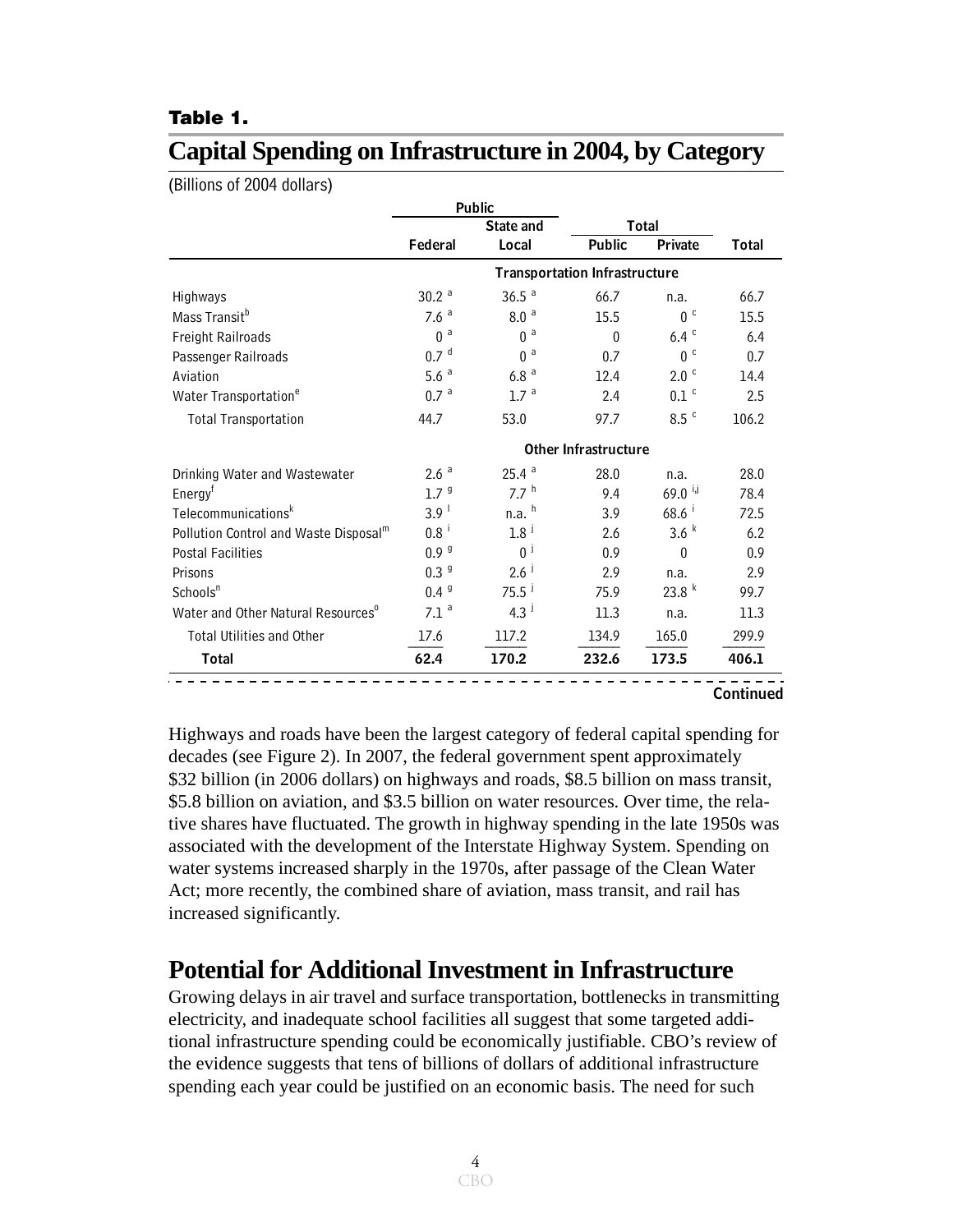# **Capital Spending on Infrastructure in 2004, by Category**

Source: Congressional Budget Office.

Note: n.a. = not available.

- a. See Congressional Budget Office, Trends in Public Spending on Transportation and Water Infrastructure, 1956 to 2004 (August 2007), Supplemental Tables.
- b. Includes subways, bus transportation, and commuter rail.
- c. Department of Commerce, Bureau of Economic Analysis, National Economic Accounts, Fixed Asset Tables, Table 3.7ES, Historical-Cost Investment in Private Fixed Assets by Industry, www.bea.gov/ national/FA2004/TableView.asp?SelectedTable=53&FirstYear=2001&LastYear=2006&Freq=Year. Private spending for transportation equipment is primarily for vehicles, which can be used anywhere in the system and therefore is not considered part of infrastructure spending.
- d. See Amtrak Strategic Plan, FY 2004-2008 (April 25, 2003), p. 7, www.amtrak.com/pdf/ strategic.pdf. Data represent infrastructure and fleet/facilities.
- e. Includes inland waterways, harbors, and port facilities.
- f. Includes electricity generation, transmission, and distribution; natural gas transmission and distribution; and oil pipelines.
- g. CBO analysis of data reported in Budget of the United States Government, Fiscal Year 2006: Analytical Perspectives, 2006, Table 6.2.
- h. Census Bureau, Annual Survey of State and Local Government Finances and Census of Governments, 2006, 2007, www.census.gov/govs/www/estimate.html.
- i. Department of Commerce, Bureau of Economic Analysis, National Economic Account, Fixed Asset Tables, Table 3.7ES (includes equipment).
- j. Includes a small amount of private spending on drinking water and wastewater treatment systems.
- k. Includes wired and wireless telecommunications, Internet service providers, fiber-optic networks, and broadcasting.
- l. CBO analysis of data provided by Universal Service Administrative Company.
- m. Includes disposal of hazardous waste and solid waste.
- n. Includes primary, secondary, higher, vocational, and special education.
- o. Includes conservation, dams, and flood control.

spending, however, could be substantially reduced by user fees that encourage more efficient use of infrastructure.

Estimates of requirements for additional infrastructure are available from a variety of sources that often define "need" differently. Some analyses seek to quantify the spending required to maintain the current performance of an asset or to provide improvement that is considered desirable according to certain engineering or public health standards (such as standards for the smoothness of pavement or allowable concentrations of a contaminant in drinking water). Other analyses attempt, through evaluation of private and social benefits and opportunity costs, to estimate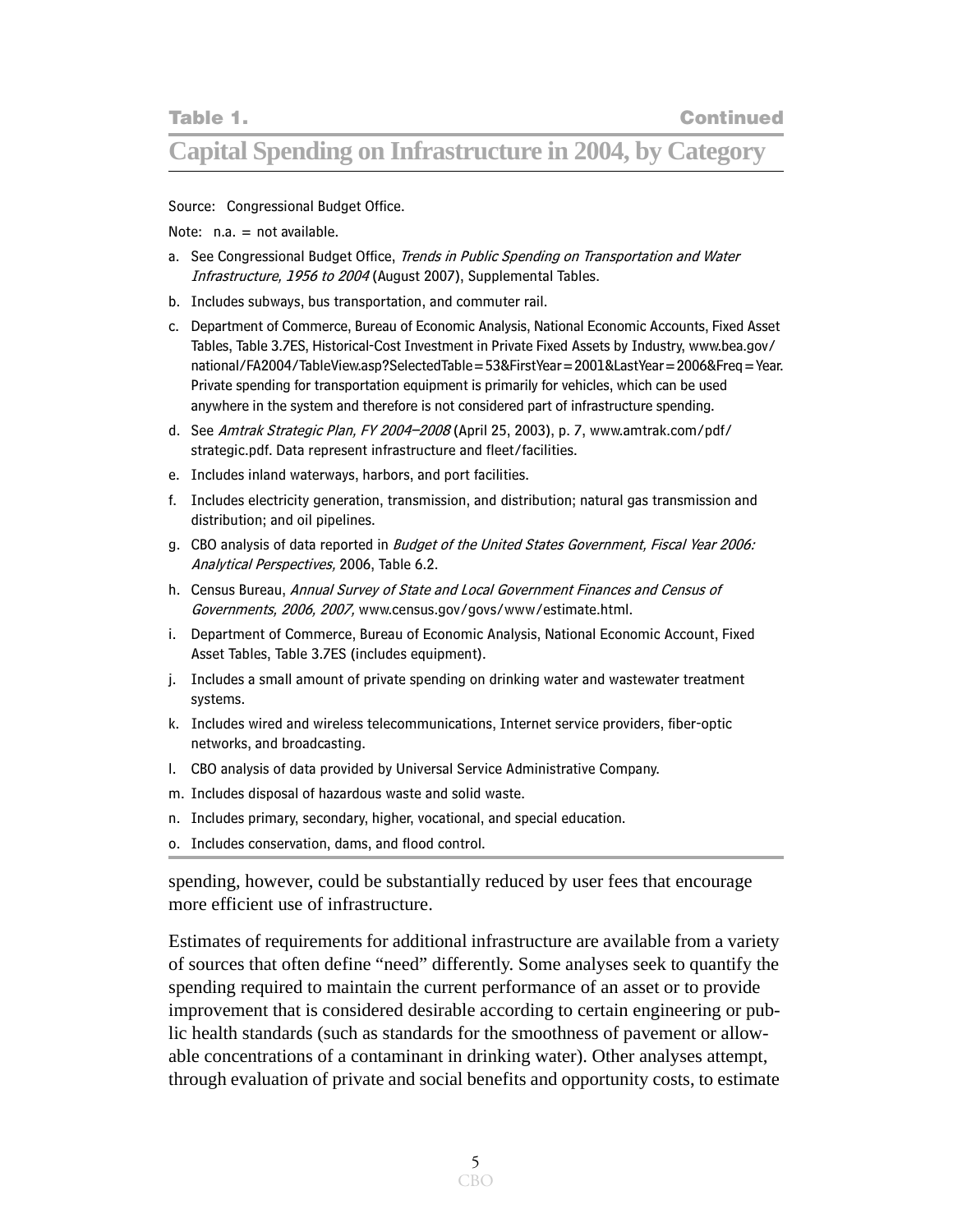# <span id="page-13-2"></span><span id="page-13-1"></span>**Figure 1. Public Capital Spending on Transportation and Water Infrastructure, 1956 to 2004**





the maximum investment that could be justified on economic grounds. The discussion below provides more detail for transportation than for other types of infrastructure because federal investment is concentrated in transportation and because more information is available on those estimates. The general issues raised about transportation estimates also apply to utilities and other types of infrastructure.

### <span id="page-13-0"></span>**Transportation**

Although capital spending on transportation infrastructure already exceeds \$100 billion annually, studies from the FHWA, the Federal Aviation Administration (FAA), and elsewhere suggest that it would cost roughly \$20 billion more per year to keep transportation services at current levels. Those studies also suggest that substantially more than \$20 billion in additional capital spending on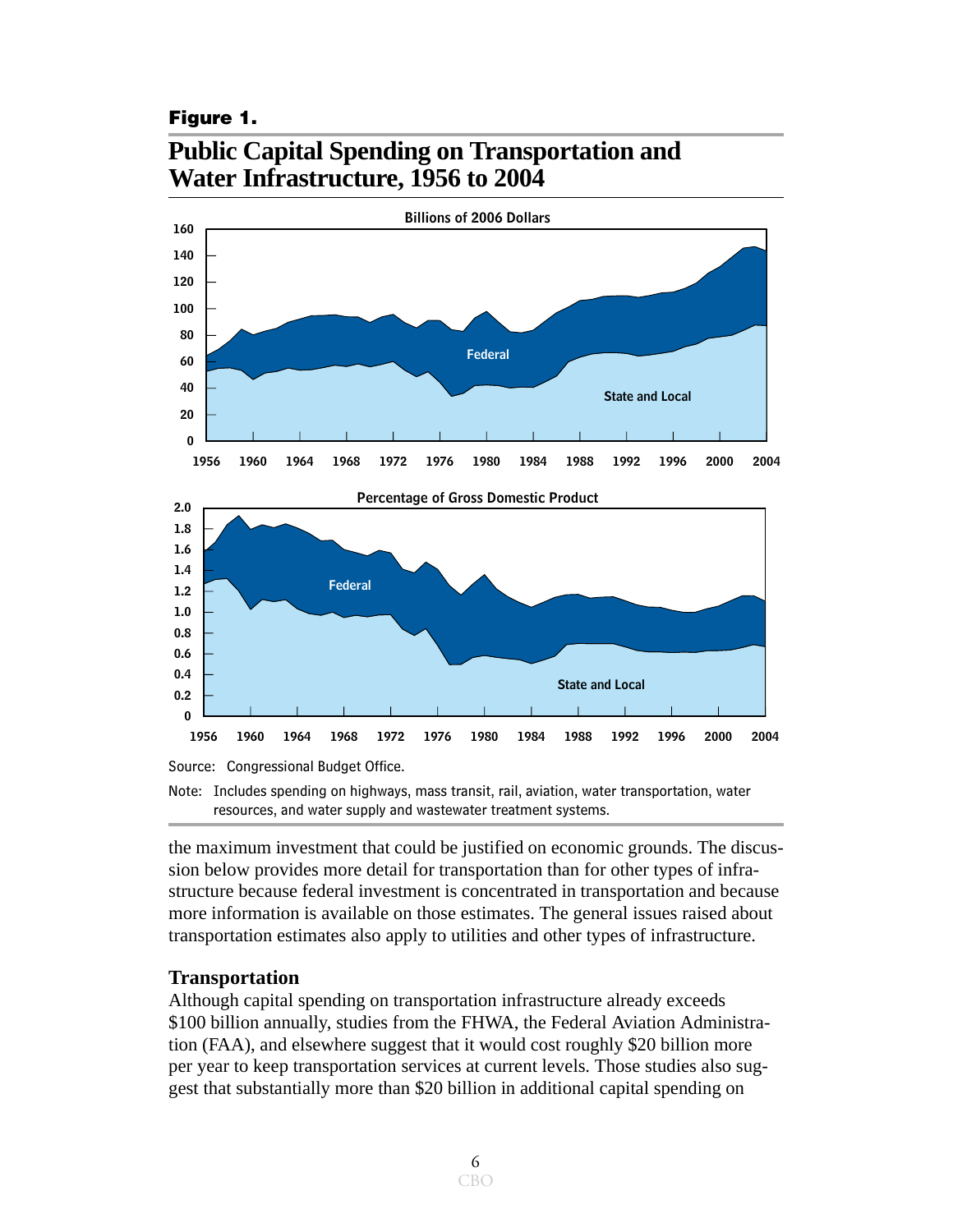#### <span id="page-14-0"></span>**Figure 2.**

# <span id="page-14-1"></span>**Federal Capital Spending on Transportation and Water Infrastructure, 1956 to 2007**



transportation would be justified on economic grounds if well targeted (because such spending would generate benefits whose value would exceed its cost).

[Table 2](#page-15-0) provides data on current public and private spending (reproducing the totals from [Table 1\)](#page-11-1) and estimates from various sources of the annual spending that would maintain each category of infrastructure at its current service level, given expected growth in demand (see the column "Spending to Maintain Current Levels of Service"). The table also provides estimates of the maximum annual investment that might be justified on economic grounds—investments whose private and social benefits would be at least equal to their economic costs (see the column "Economically Justifiable Investment").<sup>3</sup>

<sup>3.</sup> The estimates in [Table 2](#page-15-0) come from several sources that used different methodologies and periods, so it is difficult to compare modes. Table 2 has no estimates of economically justifiable investments for passenger rail or water transportation. Concerns about the quality of the analyses available in those categories prevent CBO from placing confidence in the estimates. See the notes to Table 2; Congressional Budget Office, *The Past and Future of U.S. Passenger Rail Service* (September 2003); and General Accounting Office, *U.S. Infrastructure: Agencies' Approaches to Developing Investment Estimates Vary,* GAO-01-835 (July 2001), p. 36.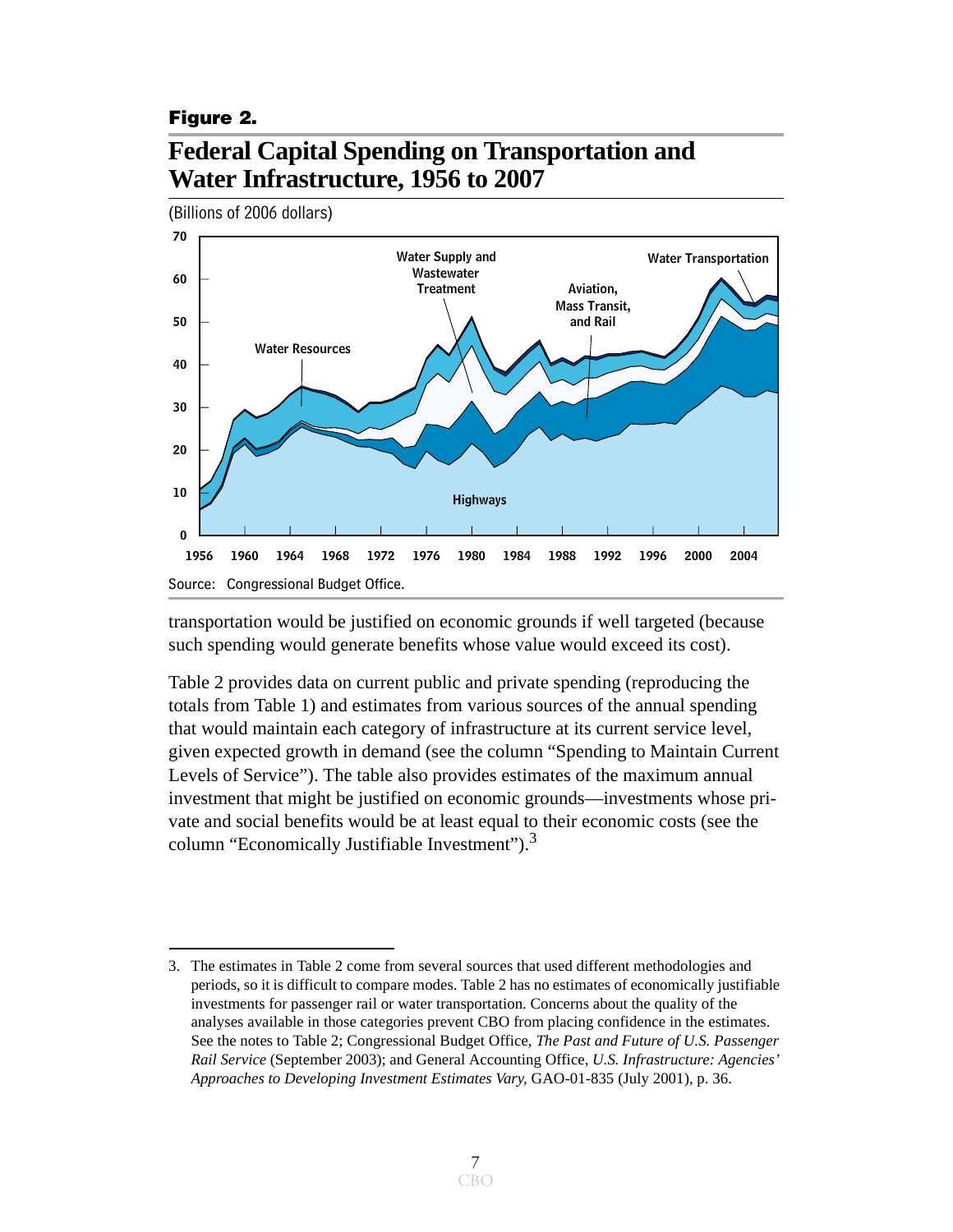#### <span id="page-15-0"></span>**Table 2.**

| (Billions of 2004 dollars)          |                                                                 |                                                                          |                                                               |                    |
|-------------------------------------|-----------------------------------------------------------------|--------------------------------------------------------------------------|---------------------------------------------------------------|--------------------|
|                                     | <b>Current</b><br><b>Spending</b><br>(Total Column,<br>Table 1) | Spending to<br><b>Maintain Current</b><br>Levels of Service <sup>a</sup> | <b>Economically</b><br>Justifiable<br>Investment <sup>b</sup> | <b>Other</b>       |
| Highways <sup>c</sup>               | 66.7                                                            | 78.8 <sup>d</sup>                                                        | 131.7 <sup>d</sup>                                            | $^\star$           |
| Mass Transit <sup>c,e</sup>         | 15.5                                                            | 15.8 <sup>d</sup>                                                        | 21.8 <sup>d</sup>                                             | $\star$            |
| Freight Railroads <sup>c</sup>      | $6.4$ <sup>f</sup>                                              | 10.7 <sup>9</sup>                                                        | 12.3 <sup>9</sup>                                             | $\star$            |
| Passenger Railroads <sup>c</sup>    | 0.7                                                             | 0.5 <sup>h</sup>                                                         | n.a.                                                          | $2.1$ <sup>i</sup> |
| Aviation <sup>c</sup>               | 14.4                                                            | 17.9 <sup>1</sup>                                                        | 18.9 <sup>1</sup>                                             | $\star$            |
| Water Transportation <sup>c,k</sup> | 2.5                                                             | $2.7^{\circ}$                                                            | n.a.                                                          | 79 <sup>m</sup>    |
| <b>Total Transportation</b>         | 106.2                                                           | 126.5                                                                    | 184.8                                                         |                    |

## <span id="page-15-1"></span>**Annual Spending on U.S. Transportation Infrastructure**

Source: Congressional Budget Office.

Notes: n.a. = not available;  $* =$  not applicable.

- a. Given expected growth in demand.
- b. Based on estimates from other sources of investments for which private and social benefits at least equal economic costs.
- c. Excludes private investment in transportation equipment (primarily vehicles).
- d. Department of Transportation, Federal Highway Administration (FHWA), 2006 Status of the Nation's Highways, Bridges, and Transit: Conditions and Performance (updated March 15, 2007), Chapter 7, www.fhwa.dot.gov/policy/2006cpr/. The study contains specific estimates of the "cost to maintain" and "cost to improve" based on models of highway and mass transit infrastructure. FHWA derived the "cost to improve" estimates through analyses that compared total costs of various types of projects with their discounted future public and private benefits. Other recent studies (such as that by the National Surface Transportation Policy and Revenue Study Commission, *Transportation for Tomorrow* [December 2007], www.transportationfor tomorrow.org/final\_report/) contain larger estimates for investments. However, those estimates assume substantial service improvements or include investments that may not pass a benefit– cost test.
- e. Includes subways, bus transportation, and commuter rail.
- f. A substantial amount of current capital spending is being used to increase railroad capacity. See "New Era Dawns for Rail Building," Wall Street Journal, February 13, 2008, p. A1.
- g. Transportation for Tomorrow, Exhibit 4-16, provides estimates of additional freight rail investment required to accommodate expected traffic growth and to improve service. The estimate of "investment to maintain" reflects widespread improvements in infrastructure performance that are thought to be needed to maintain rail's share of the freight market.

**Continued**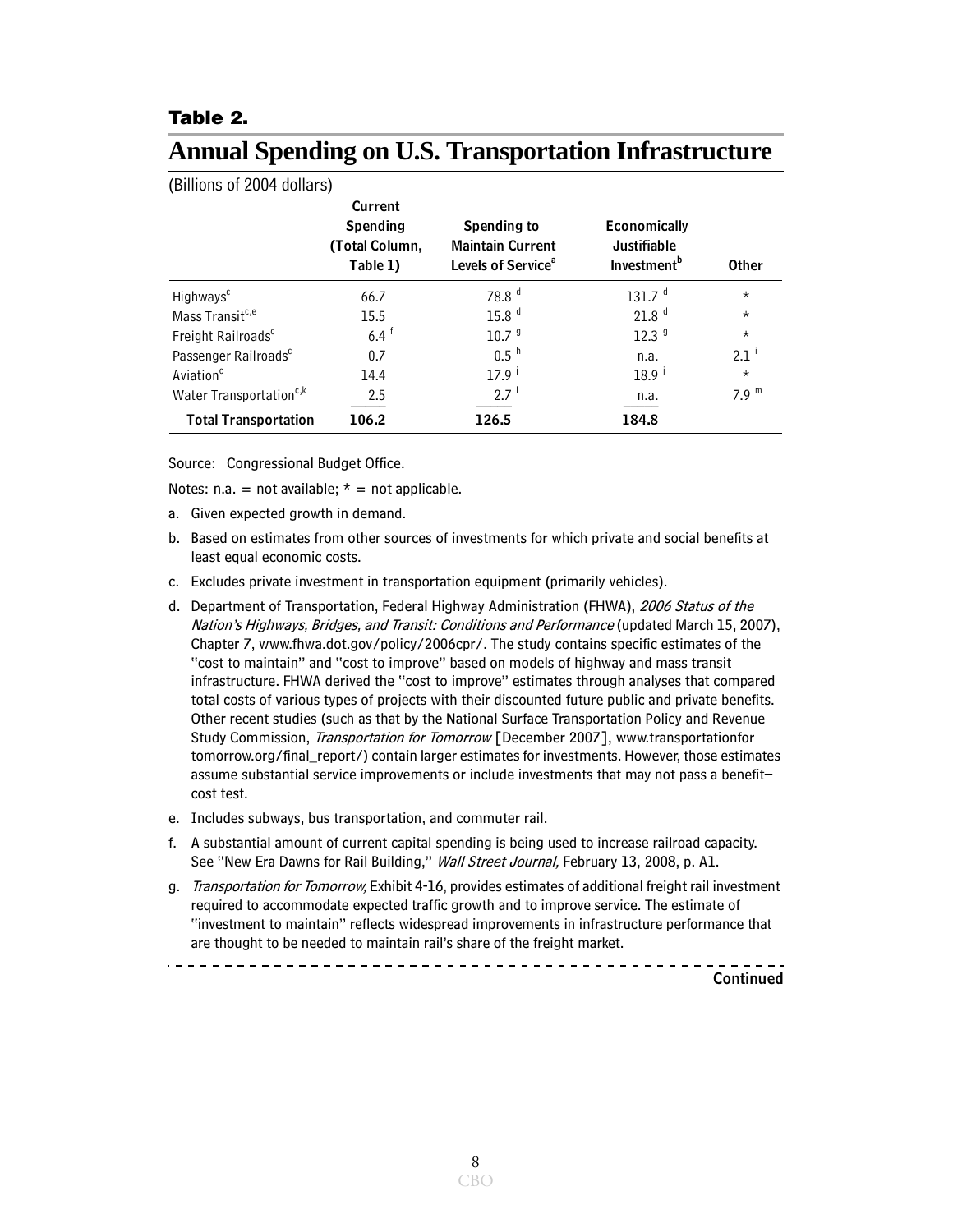# **Annual Spending on U.S. Transportation Infrastructure**

- h. Statement of Mark R. Dayton, Senior Economist, Department of Transportation, Office of Inspector General, before the Subcommittee on Transportation, Treasury, the Judiciary, Housing and Urban Development, and Related Agencies, Committee on Appropriations, U.S. Senate, Intercity Passenger Rail and Amtrak (March 16, 2006), p. 2. The Amtrak Strategic Plan, FY 2004–2008 (April 25, 2003), p. 7, www.amtrak.com/pdf/strategic.pdf, presents a slightly higher average of \$669 million (in 2007 dollars) per year over five years for infrastructure and fleet/facilities.
- i. Estimate by David Gunn, then-president of Amtrak, quoted in "Gunn: Amtrak Needs Up to \$2 Billion Yearly to Repair Tracks and Bridges," AASHTO Journal, vol. 103, no. 4 (January 23, 2003), p. 5. Gunn was speaking of capital requirements for all Amtrak service at that time. Other sources, such as *Transportation for Tomorrow*, Exhibit 4-17, report a much higher estimate, \$7.4 billion (in 2007 dollars), for a substantial expansion of intercity passenger service. Concerns about the long-term economic viability of Amtrak service outside the Northeast corridor, and the economic viability of a substantial expansion of intercity passenger service, prevent CBO from concluding that such investments would be economically justifiable. See Congressional Budget Office, The Past and Future of U.S. Passenger Rail Service (September 2003).
- j. Federal capital spending on airports: Federal Aviation Administration, National Plan of Integrated Airport Systems (NPIAS), 2007–2011 (2006), p. v, www.faa.gov/airports\_airtraffic/ airports/planning\_capacity/npias/reports/media/2007/npias\_2007\_narrative.pdf. State and local capital spending on airports, net of Airport Improvement Program grants: CBO analysis of data from the Census Bureau, Annual Survey of State and Local Government Finances and Census of Governments, 2006, 2007, www.census.gov/govs/www/estimate.html. Air traffic control: Federal Aviation Administration, *Capital Investment Plan for Fiscal Years 2009–2013* (2008), Appendix C, p. 4, www.faa.gov/about/office\_org/headquarters\_offices/ato/ service\_units/operations/sysengsaf/cip/. "Air traffic control" includes \$4.082 billion for the Next Generation Air Traffic System (NGATS) over five years.

Other estimates of NGATS are \$1 billion or more per year higher. See statement of David A. Dobbs, Assistant Inspector General for Aviation and Special Program Audits, Department of Transportation, Perspectives on the Progress and Actions Needed to Address the Next Generation Air Transportation System, before the Subcommittee on Aviation, Committee on Commerce, Science and Transportation, U.S. Senate (July 25, 2006), p. 11. Private investment to implement NGATS is estimated to be roughly equal to public investment. See Federal Aviation Administration, Joint Planning and Development Office, Business Case for the Next Generation Air Transportation System (August 24, 2007), p. 15, www.jpdo.gov/library.asp.

- k. Includes inland waterways, harbors, and port facilities.
- l. Inland waterways and harbors: Department of the Army, Office of the Assistant Secretary of the Army (Civil Works), Civil Works Budget for the U.S. Army Corps of Engineers, Fiscal Year 2009 (February 2008), pp. 3 and 4. Port facilities: Department of Transportation, U.S. Maritime Administration, U.S. Public Port Development Expenditure Report (July 2007), Table 7, www.marad.dot.gov/ Publications/ports.htm.
- m. Inland waterways and harbors: Department of the Army, Army Corps of Engineers, "Database of Internal Analysis of Approved and Ongoing Construction for Inland Waterways and Harbors." Port facilities: U.S. Public Port Development Expenditure Report, Table 7. Concerns about the quality of the Corps' benefit–cost analyses prevent CBO from accepting its estimate as economically justifiable. (See General Accounting Office, U.S. Infrastructure: Agencies' Approaches to Developing Investment Estimates Vary, GAO-01-835 [July 2001], p. 36.)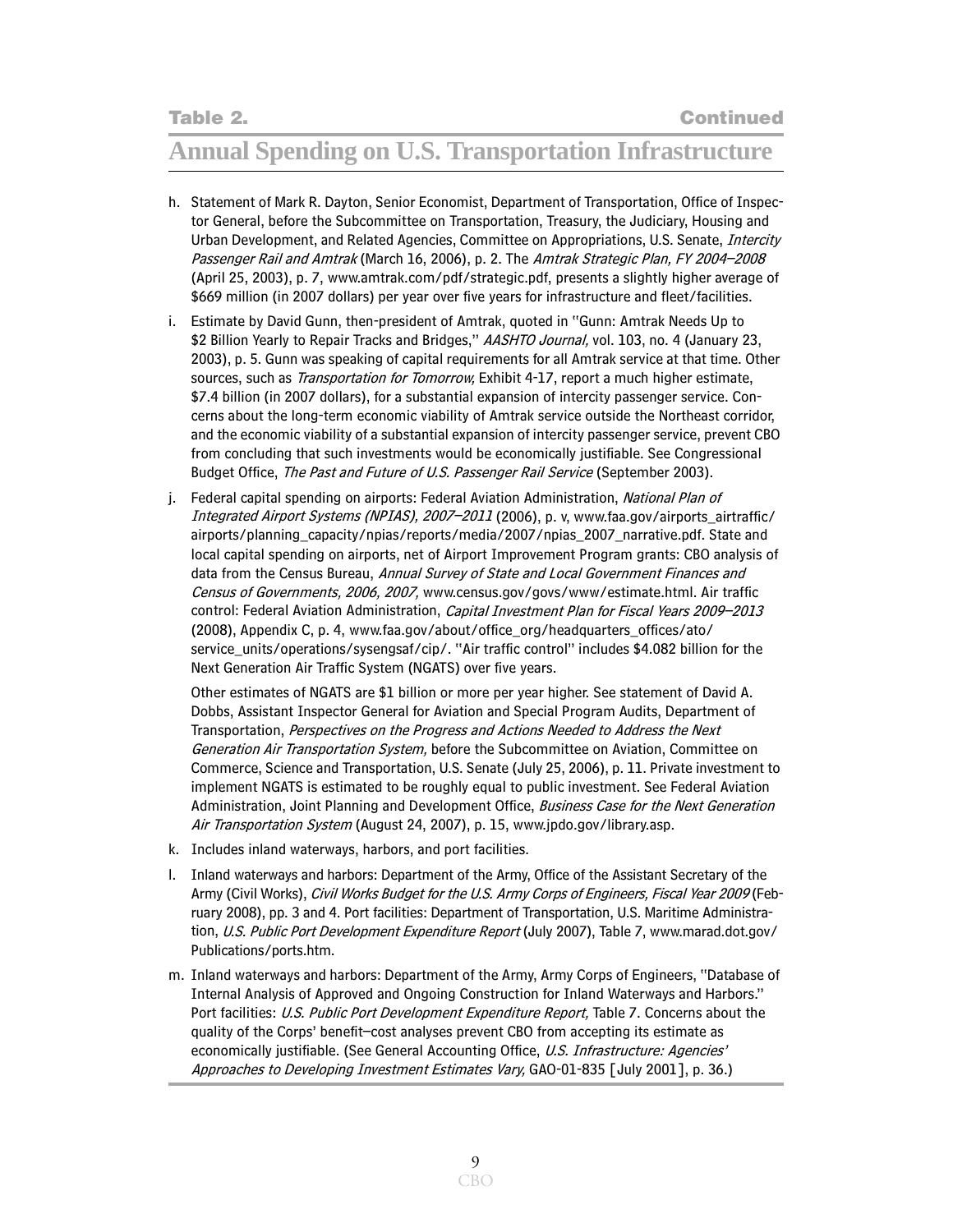Highways constitute by far the largest category of current spending on transportation infrastructure, and they dominate the estimates of investment required to maintain current performance. FHWA estimates that, without a significant change in the way highways are paid for, it would cost \$79 billion per year to maintain performance—\$12 billion more than total current spending. The next largest category is aviation, which has seen burgeoning demand for air travel and a commensurate growth in congestion. According to estimates from the FAA and other sources, annual investment of \$18 billion, about \$4 billion above current annual spending for airports and air traffic control, would be necessary to maintain performance under current pricing policies*.* Freight railroads also would require annual investment of about \$4 billion more than is currently spent. (Some current spending on freight rail is for projects that will expand service by boosting capacity on major routes. $4$ )

For mass transit and water transportation, the best estimate of investment to maintain current services is only slightly above the current amount; and for passenger rail, it is below current spending. The latter fact could be the result of differences among sources in the definitions of capital spending and maintenance, or it could indicate that some efforts to maintain performance are simply inefficient—that is, they cost more than is necessary. The figures for freight and passenger rail illustrate an important general point: Not all current investment is effective in maintaining, or even is intended to maintain, the performance of the existing infrastructure. Likewise, future increases in investment might or might not be targeted to that purpose.

Similar distinctions apply to the estimates of spending that might be justified on economic grounds. In most instances, those estimates are for amounts well above current spending or the estimate of investment required to maintain current services. The estimates, however, are approximations based on analyses of broad samples of generic projects rather than detailed analyses of individual projects. Moreover, the estimates are sensitive to assumptions about the discount rate (which represents the cost of elapsed time between an investment and the subsequent benefits received from it) and make no allowance for the opportunity cost of a dollar of tax revenues.<sup>5</sup> In any case, the estimates do not justify increases of those amounts in infrastructure spending unless such spending is carefully targeted to economically efficient projects. Otherwise, the spending would not generate the

<sup>4.</sup> See Daniel Machalaba, "New Era Dawns for Rail Building," *Wall Street Journal*, February 13, 2008, p. A1.

<sup>5.</sup> The act of raising government revenues through taxes can impose costs because tax rates tend to distort relative prices and hence reduce the efficiency of economic activity. (To a lesser extent, taxes also impose costs because of the administrative burden of compliance.) Thus, for projects that represent alternatives to tax cuts, each dollar invested may effectively cost the economy more than one dollar. Some research indicates, however, that the magnitude of the distortion can vary significantly, depending on how the revenue is collected and spent.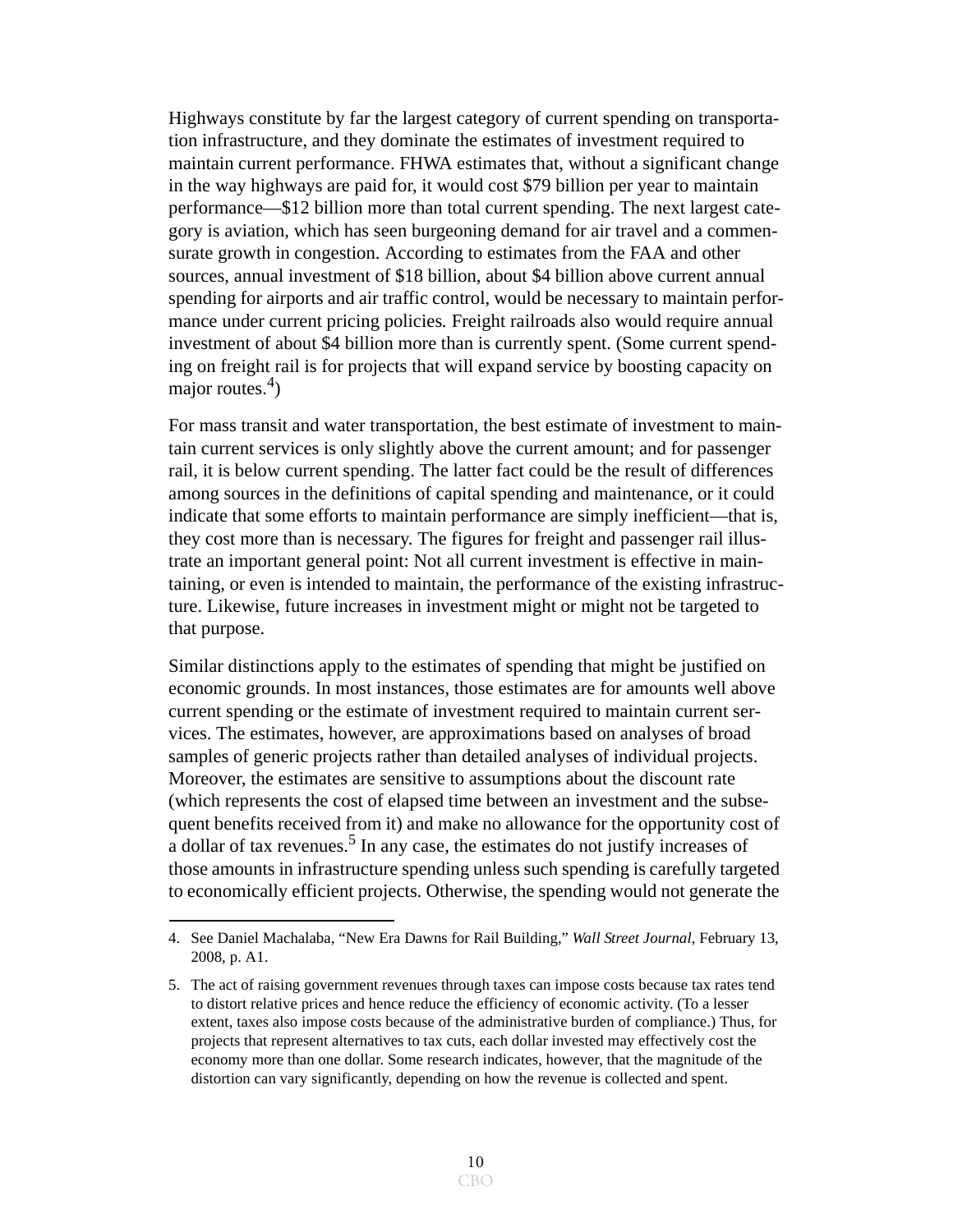same benefits as the estimates suggest—and indeed it could produce costs that exceed the benefits.

A related point is that, even within a group of economically justifiable projects, the benefits from some would greatly exceed their costs while the benefits from others would just barely do so (and might not exceed the benefits available from other types of federal or private spending). Carefully ranking and funding projects to implement those with the highest net benefits would yield a disproportionate share of the total possible benefits at a fraction of the total spending that is potentially economically justifiable. For example, according to a detailed analysis that the FHWA provided to CBO, over the next five years, investments required to maintain current levels of highway service would represent 58 percent of the total spending for all economically justifiable investments for highways, but they would provide 83 percent of the net benefits.

[Table 2 on page 8](#page-15-0) provides information about the potential for additional spending, but it provides no information about who should pay. The "benefits principle" suggests that federal taxpayers are often the least efficient source of financial support for an infrastructure investment—after the direct beneficiaries of the investment and local or state taxpayers. From the standpoint of economic efficiency, the ideal is to charge users of infrastructure according to the marginal costs of their use. For example, people who use water can be charged for the costs of acquiring, storing, treating, and distributing the water they consume.

One characteristic of many infrastructure services, however, is that some costs are not associated with anyone's marginal use. For example, to the extent that water pipes deteriorate with time, independent of the volume of water flowing through them, investments in pipes cannot be financed solely through marginal-cost pricing. Telecommunications networks provide a similar example: Until a network begins to experience congestion effects, the marginal cost of another phone call is essentially zero. In such cases, the most efficient solution might be a two-part tariff, which includes an access charge (for example, a monthly fee) as well as use charges. Although two-part tariffs could discourage some uses that would deliver marginal benefits that are greater than their marginal costs, if the access charges deter some consumers, they demonstrate the willingness of users to pay for the services that are made possible by an infrastructure investment, and thus they provide an indication of that investment's efficiency. (Indeed, the term "infrastructure demand" should arguably be reserved for desires that are supported by beneficiaries' willingness to pay.)

Although it is generally desirable from an economic efficiency perspective, charging the beneficiaries of infrastructure investments is not always feasible, even when the benefits of such investments would exceed their costs. In some cases, the key problems are technical, such as the limitations of 20th-century methods for collecting highway tolls. In other cases, the difficulty arises because the benefits are widely distributed and preventing nonpayers from receiving the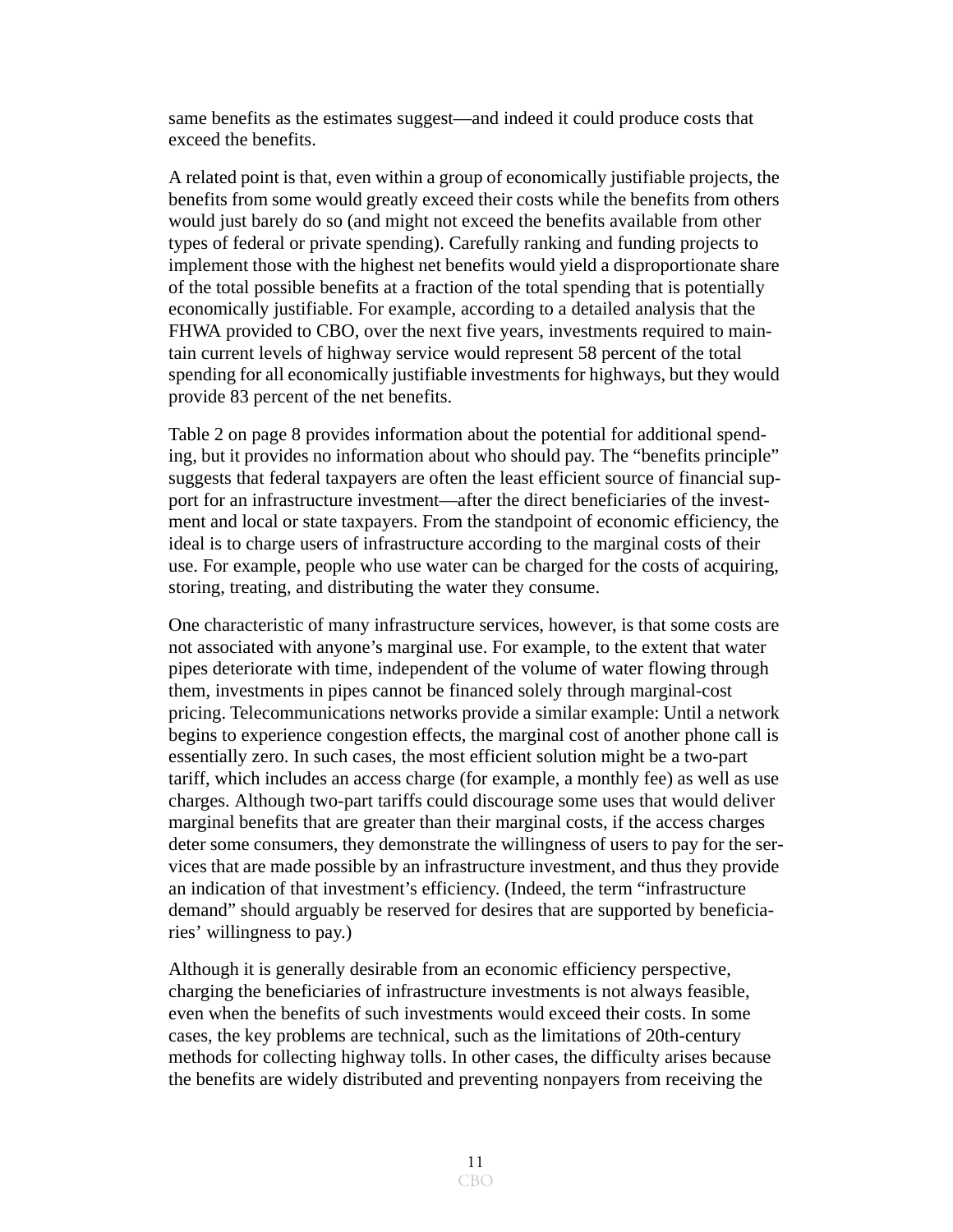benefits is difficult or impossible, as in the case of a dam that provides flood control services. In those instances, taxpayer funding can be the most efficient solution, if the projects to be funded are chosen on the basis of benefit–cost analyses.

Even under taxpayer funding, a version of the benefits principle still applies: The more closely the group being taxed matches the set of beneficiaries, the more efficient the investment decisions are likely to be. In particular, if the benefits of a project are concentrated locally or regionally, state or local governments spending their own money are likely to be in a better position to make efficient choices, weighing benefits against costs, than the federal government would be. For example, partial taxpayer support for a mass transit system could be economically efficient, to the extent that the system benefits nonriders by reducing congestion on area roads. However, decisions about the amount to invest might be less efficient if the taxes being collected come from areas that extend beyond the region served by the system.

Conversely, the case for support from federal taxpayers is strongest for investments with benefits that accrue to broad geographic areas or to the nation as a whole and are not restricted to a class of users that can be charged more directly. Infrastructure with such widespread benefits arguably includes the Interstate Highway System and wastewater treatment plants for communities whose water eventually flows into a major resource such as the Chesapeake Bay or the Gulf of Mexico. Even when federal support for a given type of infrastructure is justified in principle, implementation problems might make it undesirable in practice. If the federal government decides to channel additional infrastructure funds through state governments, some of those funds ultimately might not finance additional infrastructure; instead, federal funding might merely substitute for state and local government funding, with little or no effect on the total. The Government Accountability Office (GAO) has confirmed earlier analyses showing that federal grants to state and local governments do not always serve their intended purposes. In its analysis of increases in federal highway grants between 1982 and 2002, GAO reported that states offset roughly half of the increases by reducing their own funding, and that "the rate of substitution increased during the 1990s."<sup>6</sup>

A final and crucial point regarding [Table 2 on page 8:](#page-15-0) The estimates generally assume that the economic and policy environment remains unchanged. In particular, the estimate for highways assumes no expansion in the use of congestion pricing—that is, tolls that are higher during peak times and lower during

<sup>6.</sup> See Government Accountability Office, *Federal-Aid Highways: Trends, Effects on State Spending, and Options for Future Program Design,* GAO-04-802 (August 2004), summary page. Another factor that undermines the efficiency case for federal funding is the formulaic approach commonly used to divide federal resources among the states, which can be an obstacle to funding for the projects with the best benefit–cost ratios.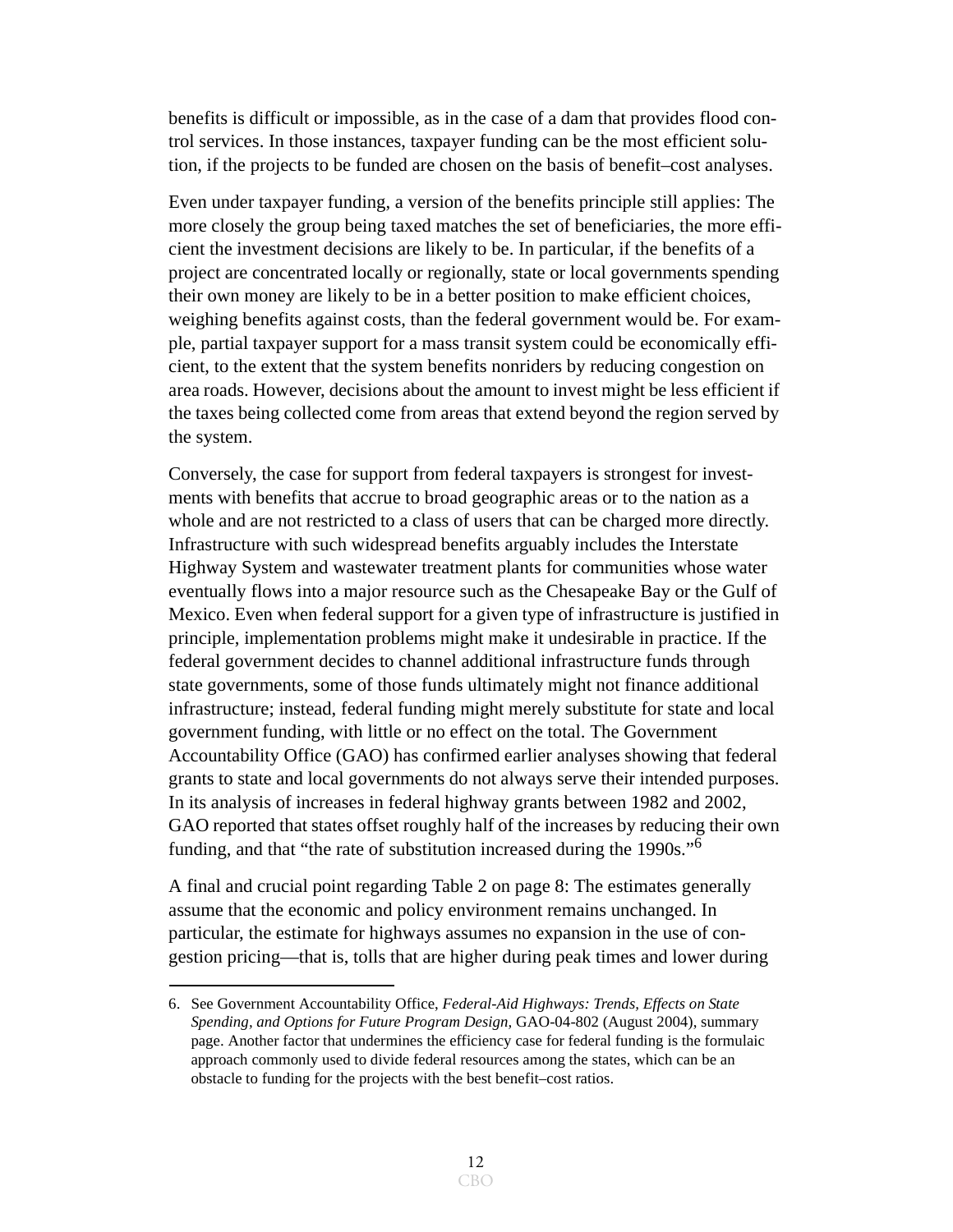off-peak times.7 However, the FHWA estimates that widespread implementation of congestion pricing would reduce the investment needed to maintain the highway system by more than one-fourth, or about \$20 billion annually. Thus, the estimate of the investment to maintain current services would decline from nearly \$80 billion to slightly less than \$60 billion per year, which is less than the current spending of  $$66.7$  billion.<sup>8</sup> Similarly, congestion pricing would reduce the amount of highway investment that would be economically justifiable by almost 16 percent, to roughly \$110 billion per year.

#### <span id="page-20-0"></span>**Utilities and Other Types of Infrastructure**

Most energy and telecommunications systems are privately owned and operated, and their funding comes from sales to consumers. Current capital spending on energy-related infrastructure exceeds \$75 billion annually—about 90 percent of it in private investment. Estimates prepared for the Edison Electric Institute indicate that electric utilities would need to invest an annual average of \$28 billion for generation, \$12 billion for transmission, and \$34 billion for distribution of electricity to maintain current levels of service, given expected growth in demand.<sup>9</sup> To justify such investment to shareholders and regulatory authorities, businesses typically conduct thorough financial analyses before undertaking large investments. Comparable figures for electricity generation, oil pipelines, and natural gas distribution are not readily available. The Department of Energy's Energy Information Administration arrived at an estimate of \$2.6 billion per year for economically justifiable investment in the natural gas transmission network.<sup>10</sup>

Systems for wastewater and drinking water are dominated by the public sector. The nation spends about \$26 billion per year on those systems, and CBO has previously estimated that investment from 2000 to 2019 would need to average between \$29.7 billion and \$47.2 billion annually (converted to 2004 dollars) to maintain current service standards and allow some modest improvements to meet current or future regulations imposed by the Environmental Protection Agency (a somewhat different standard than that presented in [Table 2 on page 8\)](#page-15-0).<sup>11</sup>

10. See Department of Energy, Energy Information Administration, *Natural Gas 1998: Issues and Trends*, p. 126. (The estimate given here was converted to 2004 dollars by CBO to be consistent with [Table 2.](#page-15-0)) A more recent but less well documented estimate appears in J. Alex Tarquinio, "There's a Light at the End of the Energy Pipelines," *New York Times,* February 26, 2006.

<sup>7.</sup> Other policy changes, such as the implementation of a carbon tax or a cap-and-trade system for carbon dioxide emissions, also could affect the amount of spending that could be justified on economic grounds.

<sup>8.</sup> See Federal Highway Administration, *2006 Status of the Nation's Highways, Bridges, and Transit: Conditions and Performance* (updated March 15, 2007), p. 10-6.

<sup>9.</sup> See Brattle Group, "Transforming America's Power Industry: The Investment Challenge— Preliminary Findings" (presented at the Edison Foundation Conference, "Keeping the Lights On—Our National Challenge," New York, April 21, 2008).

<sup>11.</sup> See Congressional Budget Office, *Future Investment in Drinking Water and Wastewater Infrastructure* (November 2002).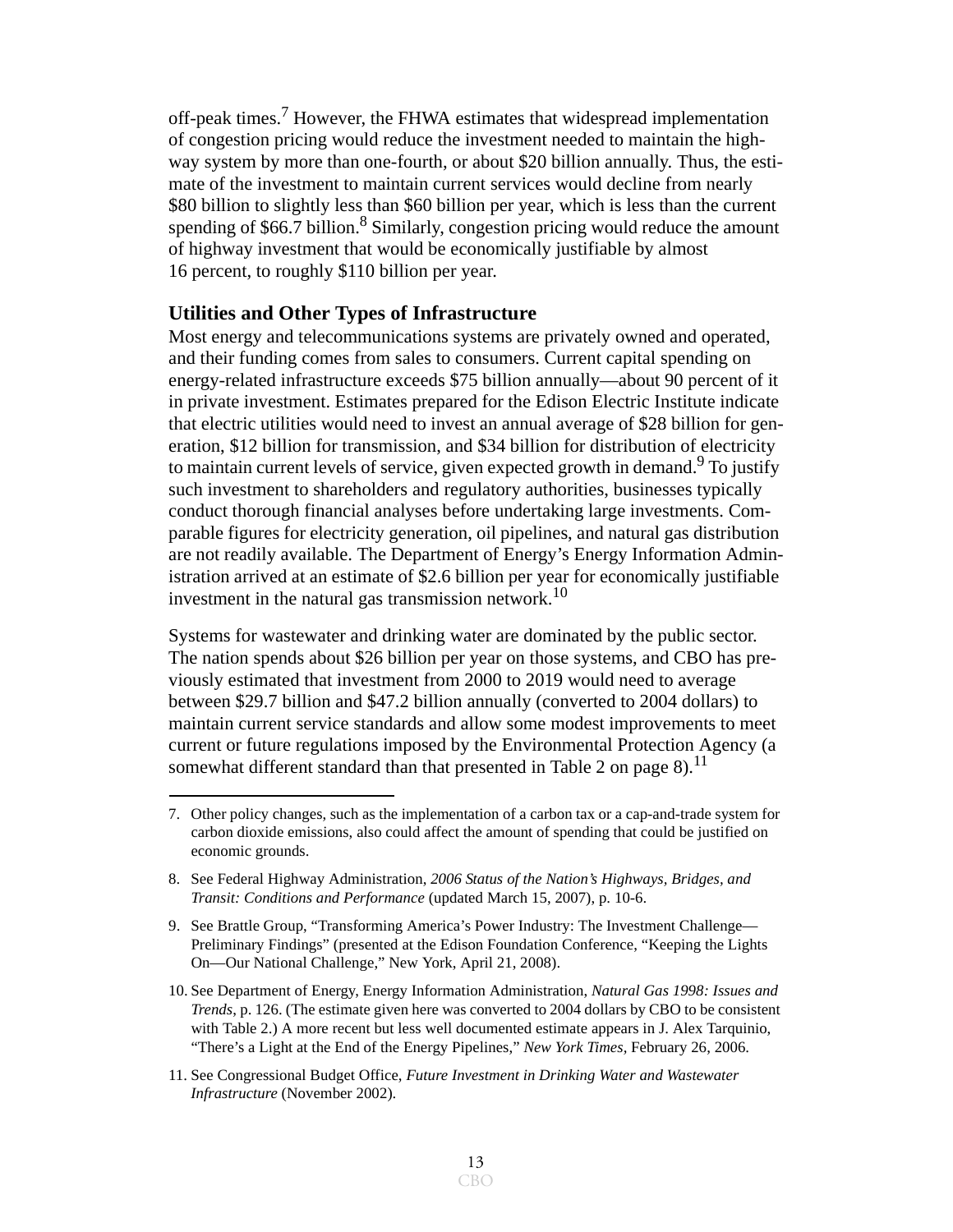The available estimates for investment in other categories of infrastructure included in [Table 1 on page 4](#page-11-1)—pollution control and waste disposal facilities, postal facilities, prisons, schools, and water and other natural resources—are limited. Two estimates are available for schools: Survey data from the National Center for Education Statistics indicate that a one-time investment of \$142 billion beyond current amounts would be necessary to bring school facilities into a good state of repair; the National Education Association has estimated that a one-time investment of \$360 billion beyond current spending would be necessary to "modernize" schools (both figures are in 2004 dollars).<sup>12</sup> However, neither estimate makes any allowance for the opportunity cost of the capital invested or specifies the period over which the investment would be made.

The Association of State Dam Safety Officials has estimated that maintaining nonfederal dams in their current condition would cost \$0.8 billion per year and that \$3.2 billion (in 2004) in annual spending is economically justifiable.<sup>13</sup> CBO has no information on the methods by which those estimates were produced. Other available estimates for public facilities include the Environmental Protection Agency's \$8.3 billion per year for cleaning up waste sites and the Postal Service's \$2.9 billion for capital spending from 2007 to  $2016$ .<sup>14</sup>

Conversely, for one category of public facility not covered in [Table 1—](#page-11-1)federal buildings—the government could reduce total investment and operating costs by changing the way it acquires, manages, and disposes of property. Agencies could construct more federal facilities rather than enter into more costly long-term leases of private facilities; better manage unused, underused, and inefficient buildings; and maximize proceeds from the disposal of federal property (see [Box 1](#page-23-0)).

## <span id="page-21-0"></span>**Economic Returns on Public Spending for Infrastructure**

Another approach that sheds light on the appropriateness of additional spending on infrastructure reaches broadly similar conclusions. In particular, spending on infrastructure benefits the economy by reducing the cost of private business transactions; over the past 20 years, economists have attempted to measure those benefits and have obtained a wide range of estimates. The literature supports two conclusions: First, public spending on infrastructure often produces positive

<sup>12.</sup> See Department of Education, National Center for Education Statistics, *Condition of America's Public School Facilities: 1999,* NCES 2000-32 (June 2000), p. iv; and National Education Association, *Modernizing Our Schools: What Will It Cost?* (April 2000), p. 1.

<sup>13.</sup> See Association of State Dam Safety Officials, *The Cost of Rehabilitating Our Nation's Dams, 2002*, as cited in American Society of Civil Engineers, *Report Card for America's Infrastructure, 2005,* www.asce.org/reportcard/2005/index2005.cfm.

<sup>14.</sup> For the former, see Environmental Protection Agency, Office of Solid Waste and Emergency Response, *Cleaning Up the Nation's Waste Sites: Markets and Technology Trends, 2004 Edition,* EPA 542-R-04-015 (September 2004), pp. viii; the latter is based on data the Postal Service provided to CBO.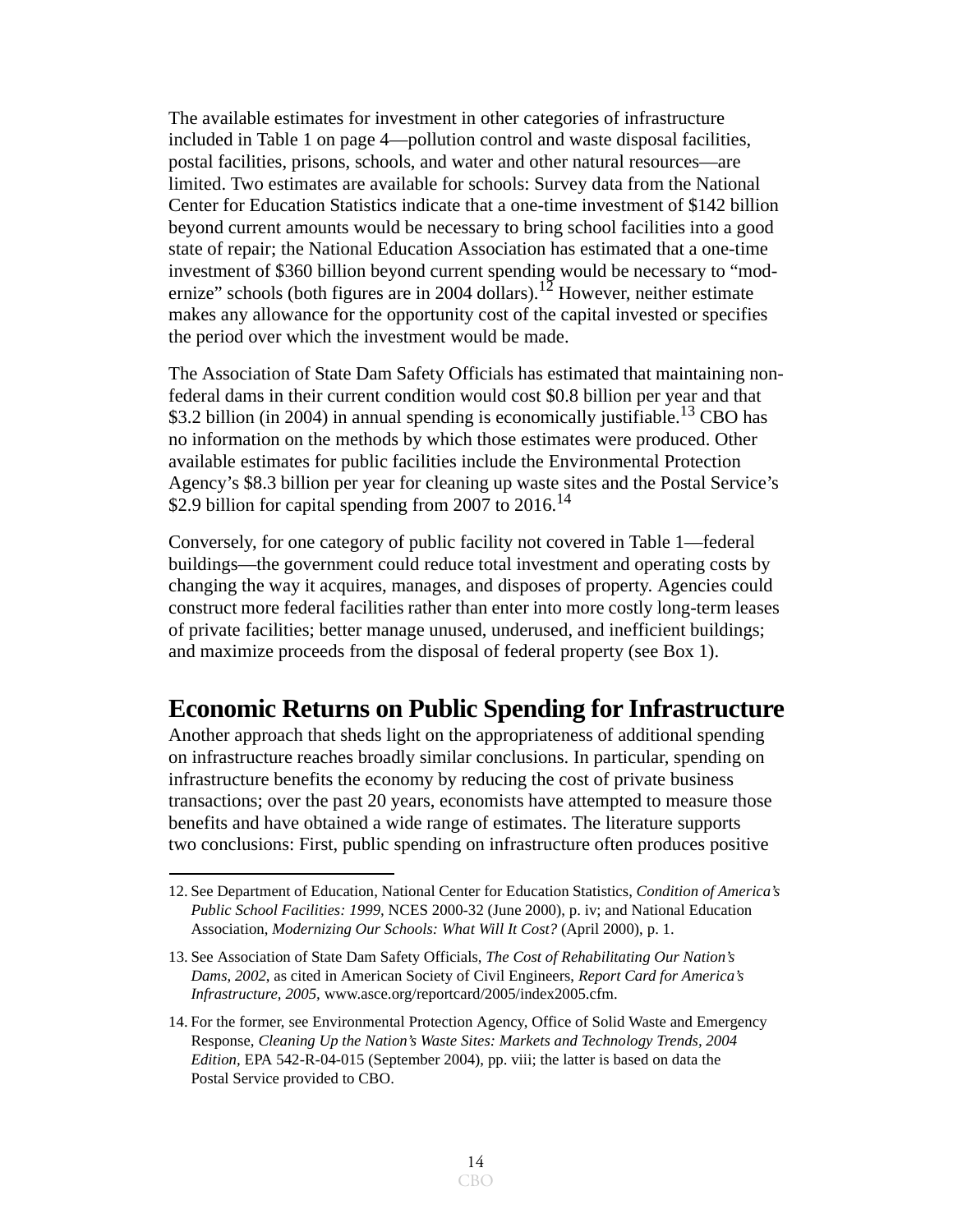economic returns, and second, there is significant variation—both in the average returns and in the range of returns among projects—that depends on several factors. Second, the research suggests that the returns on the initial phase of a system of public investments, such as the creation of the Interstate Highway System, can be large but that the economic payoff declines as the system grows.

Federal spending on infrastructure increases the stock of publicly owned capital and, in that sense, represents an investment in the future productivity of the private sector. The economic payoff from public spending on infrastructure depends on the usefulness of the investments themselves and the extent to which the spending "crowds out"—or reduces the funding available for—investment in private capital. The early research on infrastructure spending identified substantial returns on that investment. One prominent study from the late 1980s concluded that, from 1949 to 1985, a 1 percent increase in the stock of "core infrastructure" (transportation, water supply and wastewater treatment, and electrical and natural gas facilities) was associated with a 0.24 percent increase in the level of national output.<sup>15</sup> Because annual national output was roughly four times the estimated value of the stock of core infrastructure, that result suggested that public capital enhanced the economy's ability to produce goods and services to the extent that \$1 spent on infrastructure could generate close to \$1 of output within roughly a year. An implication of such findings was that a substantial part of the productivity slump of the 1970s and 1980s was the result of a shortfall of investment in infrastructure.

Estimates of such large returns, however, have been persuasively challenged by subsequent researchers. For example, some of those estimates have been found to be overly sensitive to minor changes in the data from which they were derived (as occurs if the time period or the sectors of the economy covered by the analysis are changed only slightly). Follow-up research has identified other weaknesses in methodology and, after attempting to correct for them, has in some cases resulted in a different conclusion about the economic returns on public spending for infrastructure. For example, the size of the stock of public capital and the level of economic output can vary together over time for reasons unrelated to a causal link

<sup>15.</sup> Most of the issues considered in the 1990s were raised by David Alan Aschauer, "Is Public Expenditure Productive?" *Journal of Monetary Economics,* vol. 23, no. 2 (March 1989), pp. 177–200, and discussed in a large number of papers reviewed by Alicia H. Munnell, "Policy Watch: Infrastructure Investment and Economic Growth," *Journal of Economic Perspectives,* vol. 6, no. 4 (Autumn 1992), pp. 189–198, and Edward M. Gramlich, "Infrastructure Investment: A Review Essay," *Journal of Economic Literature,* vol. 32, no. 3 (September 1994), pp. 1176–1196. See also Congressional Budget Office, *The Economic Effects of Federal Spending on Infrastructure and Other Investments* (June 1998); and Jeffrey P. Cohen and Catherine J. Morrison Paul, "Public Infrastructure Investment, Interstate Spatial Spillovers, and Manufacturing Costs," *Review of Economics and Statistics,* vol. 86, no. 2 (May 2004), pp. 551–559. There is variation in the definitions of public capital and the periods covered by those papers.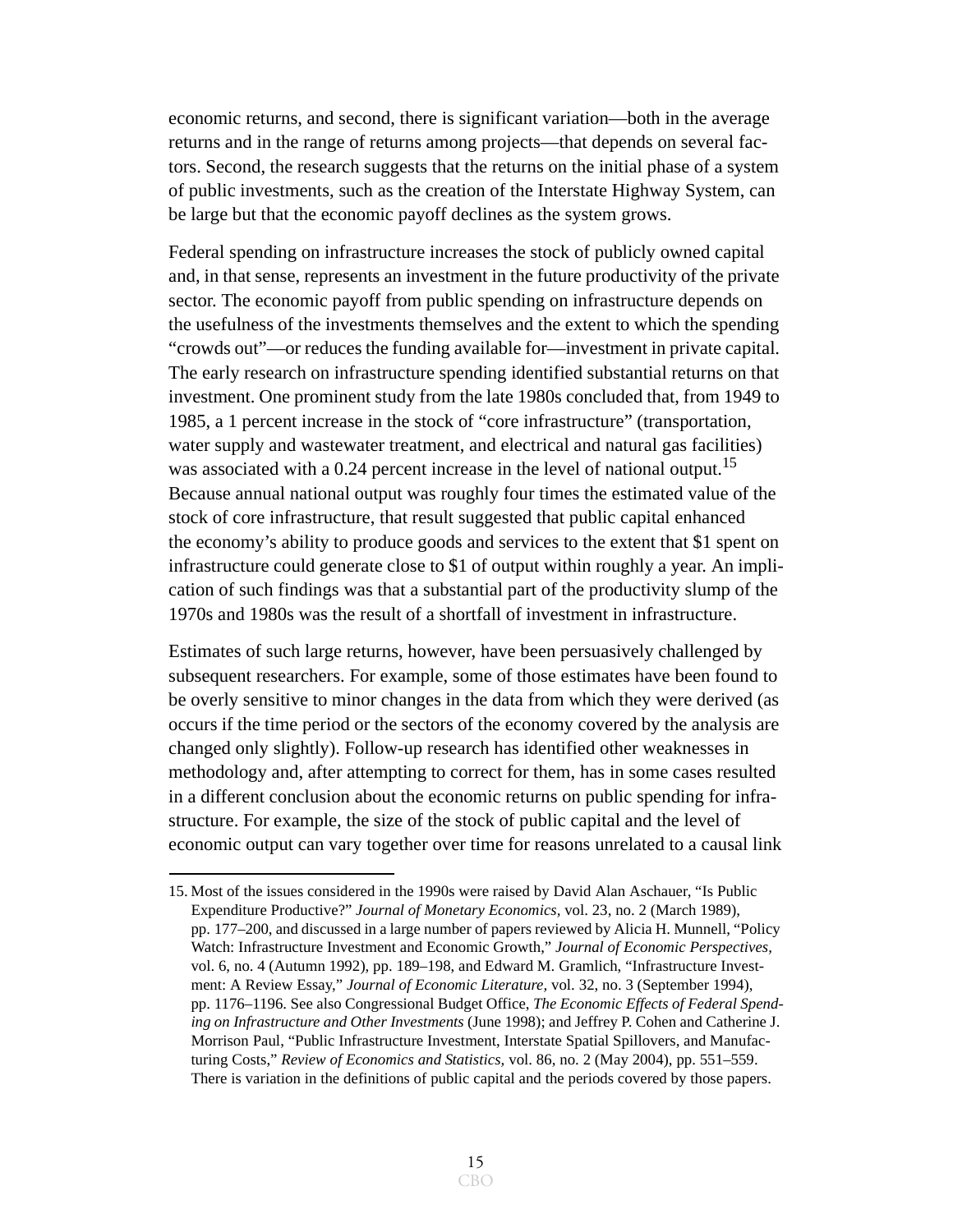# <span id="page-23-1"></span><span id="page-23-0"></span>**Box 1. Management of Federal Buildings and Facilities**

The General Services Administration (GSA) reports that the federal government owns about 1.2 million structures, which together have an estimated replacement value of more than \$1.5 trillion. The list includes standard office buildings, hospitals, courthouses, dams, and utility systems. GSA's list also includes specialized research and industrial facilities—60 percent of which are controlled by the Department of Defense.

GSA reports that about 10 percent of all government facilities are either underused or empty and that there is no information on the market value of those facilities. GSA notes that each year federal agencies destroy thousands of unused and surplus structures because they have little or no market value and demolition can reduce operating costs. Some of the structures do not meet current building and safety codes and might also pose environmental hazards.

Federal agencies that seek to dispose of unneeded facilities must follow legislatively prescribed procedures for property disposition. In particular, before they can be sold at auction, facilities must first be screened for use by other federal, state, or local agencies or evaluated for use by organizations that serve the homeless. Transfers of federal property to nonfederal entities are called public benefit conveyances and typically are executed for \$1. Many federal civilian agencies that control real property are authorized to spend any proceeds from the disposal of surplus property; in some cases they also have the option of leasing unneeded assets and either spending the rental income or, more commonly, receiving services such as building improvements or construction of new facilities. In most years, net receipts to the Treasury from the sale of surplus civilian properties are relatively small, generally less than \$50 million. The Base Realignment and

**Continued**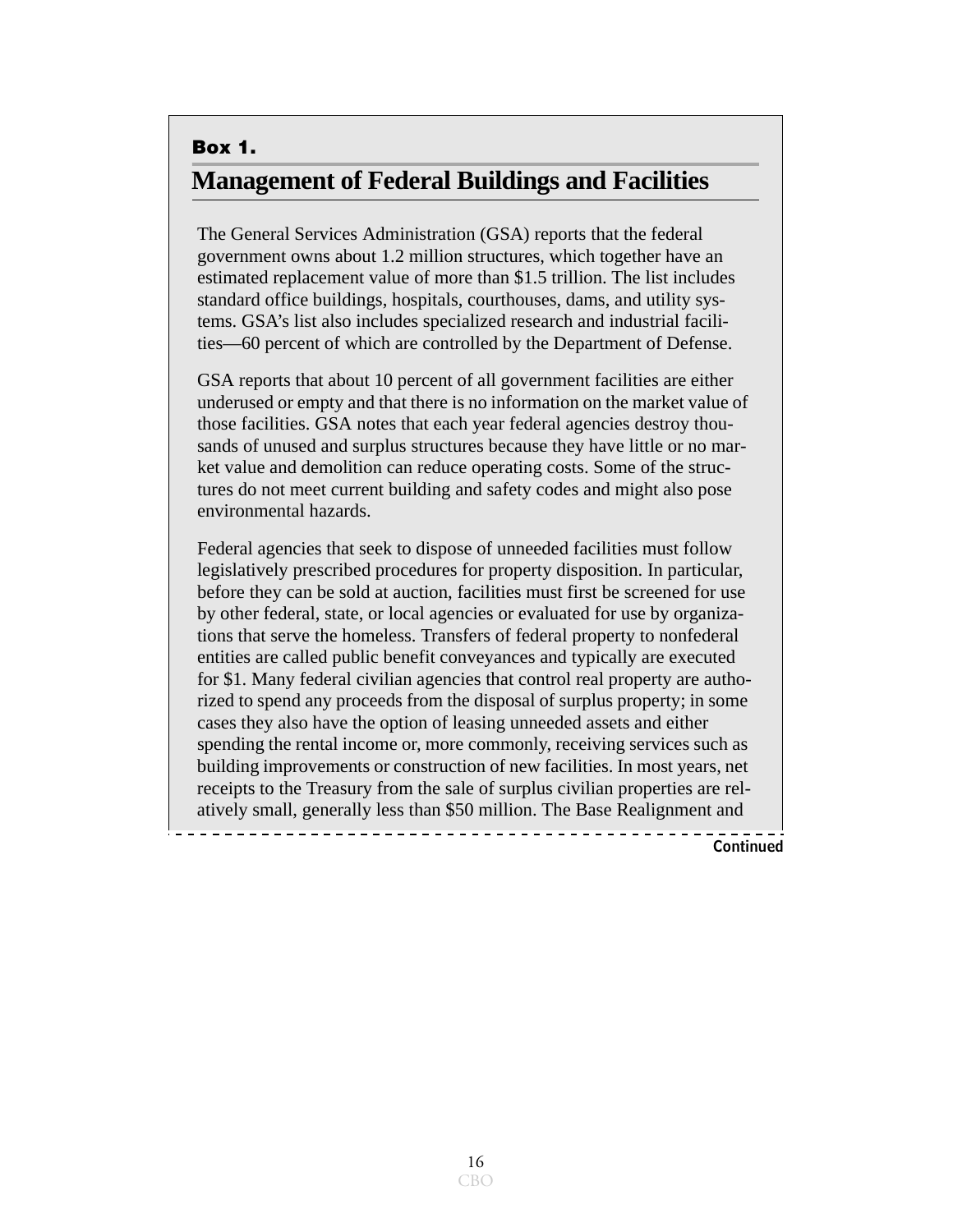**Box 1. Continued**

# **Management of Federal Buildings and Facilities**

Closure (BRAC) process—by which the Department of Defense identifies opportunities to relocate military organizations, consolidate facilities, and eliminate excess infrastructure to reduce annual costs for operating, sustaining, repairing, and modernizing defense facilities—has generated about \$1 billion in receipts since 1990, but the process has not been designed to maximize receipts. $<sup>1</sup>$ </sup>

To improve the management of federal facilities and maximize proceeds from the sale of surplus properties, the Congress could consider creating incentives for the quick identification and disposal of unneeded facilities. Resources also would be necessary to pay for identifying and marketing those facilities that have a value in the private sector, and laws related to public conveyances would need to be amended.

Reforms to the process that agencies follow when making property acquisition decisions also could yield long-term budget savings. According to the Government Accountability Office, in many cases it is less expensive for the government to build new facilities for its own long-term use than it is to lease property from private landlords. $<sup>2</sup>$ </sup>

<sup>1.</sup> According to estimates from the Department of Defense, the up-front costs of the first four rounds of BRAC were recouped in one-time savings from canceled construction and restoration projects, and annual net savings of about \$6.5 billion in operations costs are now being realized. CBO has not verified those estimates. The fifth round of BRAC, which began in 2005, is years away from producing net savings.

<sup>2.</sup> See Government Accountability Office, *Federal Real Property: Strategy Needed to Address Agencies' Long-standing Reliance on Costly Leasing,* GAO-08-197 (January 2008).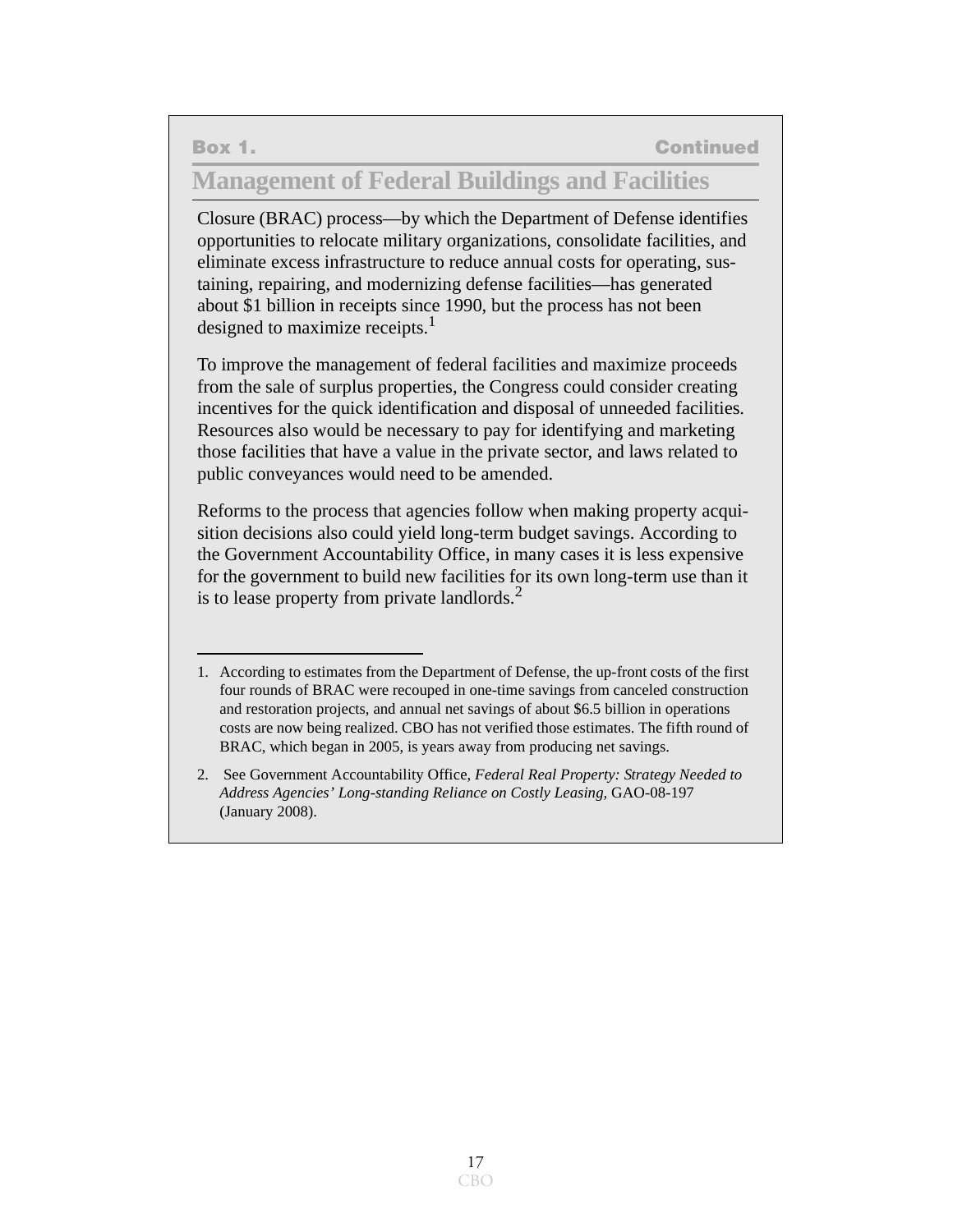between them. One study that attempted to control for that spurious correlation identified no positive association of public capital with economic performance.<sup>16</sup> Even the direction of causality is open to question: For example, it could be that states that are more productive and more prosperous choose to spend more on infrastructure and not that spending more on infrastructure makes states more productive or prosperous. One study concludes that, once such state-specific characteristics are recognized, public capital plays no role in the differences among states' economic performance.<sup>17</sup>

However, recent surveys that involve the United Sates and other nations show positive returns from investment in public capital. One study from 2007 concludes that the recent literature reflects more consensus about the "growth-enhancing effect of public capital" than existed before. Similarly, a study sponsored by the Organisation for Economic Co-operation and Development reports a "positive effect of infrastructure."<sup>18</sup> The implications of those findings for public spending on infrastructure in the United States, though, are unclear because much of the newer research supporting those favorable assessments analyzed circumstances that might not be relevant in this country. The studies range from analyses of national and regional spending on infrastructure within various countries in Europe, South America, and Asia to investigations of economic returns on infrastructure spending in a large sample of countries at different stages of development. Moreover, some important results cited by those surveys rely on a broader concept that includes public investment in basic telecommunications, for example, and in other areas that in the United States are privately owned and funded.<sup>19</sup>

<sup>16.</sup> See Charles R. Hulten and Robert M. Schwab, "Public Capital Formation and the Growth Process in Developing Countries," *National Tax Journal,* vol. 44, no. 1, part 1 (December 1991), pp. 121–134. A criticism of efforts that focus on year-to-year changes is that they can mask long-term relationships between accumulated stocks of public capital and subsequent economic performance when additions to the stock of public capital could influence economic activity for years after they occur.

<sup>17.</sup> See Douglas Holtz-Eakin, "Public-Sector Capital and the Productivity Puzzle," *Review of Economics and Statistics,* vol. 76, no. 1 (February 1994), pp. 12–21.

<sup>18.</sup> For a comprehensive overview of the relevant economic literature with brief descriptions of individual papers and their results, see Ward Romp and Jakob de Haan, "Public Capital and Economic Growth: A Critical Survey," *Perspektiven der Wirtschaftspolitik,* vol. 8, special issue no. 1 (April 2007), pp. 6–52. See also Vincent Ribeyrol, "Impact of Infrastructure on the Economy: Review of the Literature" (paper presented at the Organisation for Economic Co-operation and Development's conference on Global Infrastructure Needs: Prospects and Implications for Public and Private Actors, Paris, June 3, 2005).

<sup>19.</sup> See Lars-Hendrik Röller and Leonard Waverman, "Telecommunications Infrastructure and Economic Development: A Simultaneous Approach," *American Economic Review,* vol. 91, no. 4 (September 2001), pp. 909–923; and António Afonso and Miguel St. Aubyn, "Macroeconomic Rates of Return of Public and Private Investment: Crowding-In and Crowding-Out Effects," European Central Bank Working Paper 864 (Frankfurt, February 2008).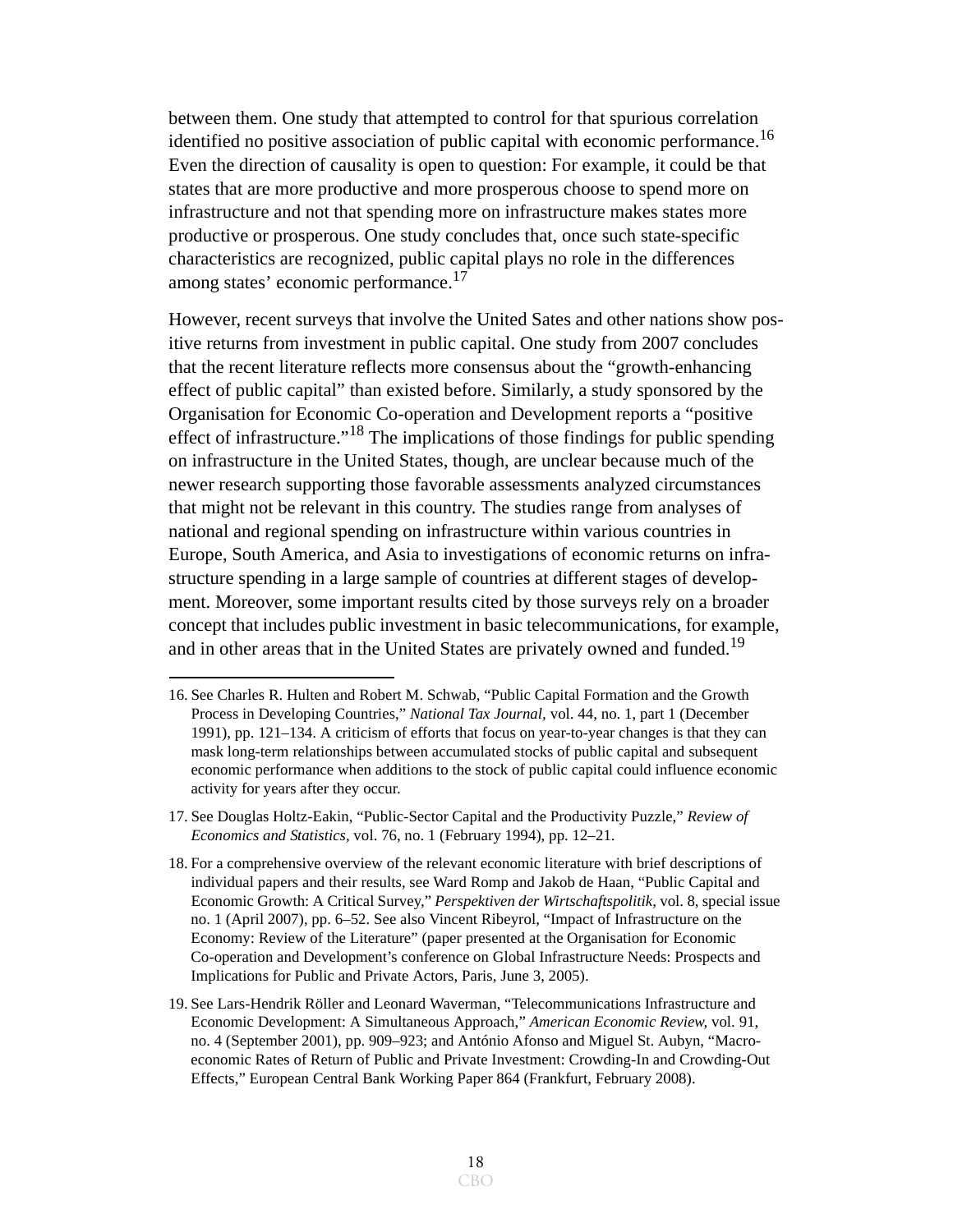All together, recent research indicates that the returns on investment in public capital in the United States are positive but below earlier estimates. One 2006 study concludes that a dollar of capital or maintenance spending for highways and roads in 1996 reduced annual congestion costs to drivers by \$0.11 that year.<sup>20</sup> Total benefits over time would be greater; whether they would be large enough to justify the costs would depend on the opportunity cost of the spending and the rate at which the highway construction or improvements deteriorate.

Consistent with such findings, other economic research points out that the payoff from investments in public infrastructure, such as highways, falls off significantly after the initial impact on economic activity. For example, according to data spanning 1953 to 1989, construction of the Interstate Highway System in the United States made vehicle-intensive industries in particular more productive; however, the capital spending that took place after completion of that system in 1973 appears not to have had an effect on differences in those industries' productivity.<sup>21</sup> The evidence thus suggests that the positive returns on investments in infrastructure depend on the type of infrastructure and the amount of infrastructure already in place.

## <span id="page-26-0"></span>**Options for Meeting Demand for Infrastructure Services**

Broadly speaking, the federal government can take four basic approaches separately or together—to contribute to meeting the growing demand for services associated with the nation's infrastructure: It can increase spending, improve the cost-effectiveness of tax expenditures, reduce the cost of providing infrastructure, and promote reductions in demand for services to an economically efficient level.

#### <span id="page-26-1"></span>**Increase Federal Spending**

If the Congress were to decide that there is justification for building additional infrastructure, it could choose to increase federal spending (although such increases might not translate dollar for dollar into increased total spending if state governments or other funders decided in response to redirect some of their own spending away from infrastructure). Increases in federal support for infrastructure could come from any combination of increased receipts, reduced spending elsewhere, and higher deficits. However, most such funding currently comes either from dedicated receipts or through tax expenditures.

<sup>20.</sup> Congestion costs reflect both the amount of gasoline consumed and the value of the time that motorists lose to traffic delays. See Clifford M. Winston and Ashley Langer, "The Effect of Government Highway Spending on Road Users' Congestion Costs," *Journal of Urban Economics,* vol. 60, no. 3 (November 2006), pp. 463–483.

<sup>21.</sup> See John Fernald, "Roads to Prosperity? Assessing the Link Between Public Capital and Prosperity," *American Economic Review,* vol. 89, no. 3 (June 1999), pp. 619–638.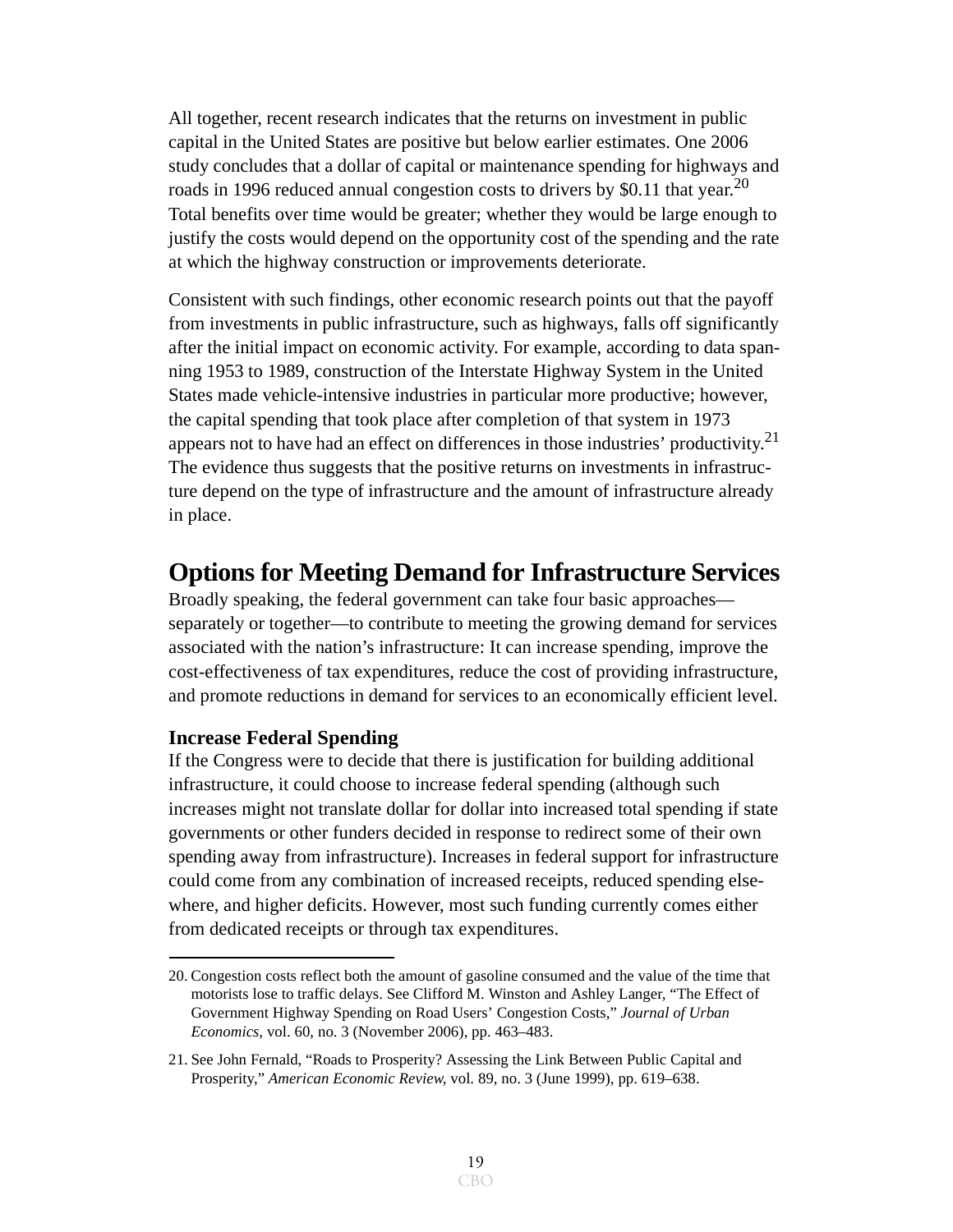Most of the federal government's programs for surface transportation are financed through the Highway Trust Fund (see [Appendix B](#page-48-1)). About 90 percent of total revenues credited to the trust fund come from two taxes on motor fuels. The tax of 18.4 cents per gallon on gasoline and gasoline–ethanol blends currently accounts for about two-thirds of the trust fund's total revenues. The levy of 24.3 cents per gallon on diesel fuel accounts for about one-quarter more.<sup>22</sup> Both tax rates have been unchanged since 1993. In 2007, receipts to the Highway Trust Fund from those taxes totaled about \$38.8 billion.

The trust fund's taxes are scheduled to expire in 2011. If they are reauthorized at current levels, CBO projects that, over the coming decade, revenues credited to the trust fund will rise at an average annual rate of about 2 percent. However, they will decline as a share of GDP (which CBO expects to rise at an average annual rate of 4.4 percent during the same period), from 0.28 percent of GDP in 2007 to 0.20 percent of GDP in 2018. The main reason for that relative decline is that fuel tax collections depend on the quantity of fuel consumed rather than on the price of gasoline. Moreover, the purchasing power of fuel taxes has eroded since 1993. On the basis of a price index produced by the Bureau of Economic Analysis to analyze spending by state and local governments, CBO estimates that a current gasoline tax would need to be about 30 cents per gallon to match 1993 purchasing power.

CBO projects that, even before the current taxes expire, the trust fund's highway account will be depleted because revenues are not keeping pace with the outlays that have increased under the latest two authorization acts (see [Appendix B](#page-48-1)). To avoid that result, spending must be reduced or the revenues going into the trust fund must be increased.

On the basis of information supplied by the Joint Committee on Taxation (JCT), CBO estimates that a 1 cent increase in gasoline and diesel taxes would raise about \$1.8 billion per year for the trust fund over the next 10 years and that a 10 cent increase would raise about \$18 billion annually.<sup>23</sup> The National Surface Transportation Policy and Revenue Study Commission recommended that the Congress raise fuel taxes between 25 cents and 40 cents per gallon, by 2012, to help finance infrastructure investments. Using information from JCT, CBO estimates that an increase of 25 cents per gallon would generate \$44 billion per year for the trust fund; an increase of 40 cents would generate \$70 billion annually.

<sup>22.</sup> The Omnibus Budget Reconciliation Act of 1993 increased the gasoline tax by 4.3 cents; the added receipts initially were not deposited into the trust fund but went into the general fund of the Treasury. A share of one-tenth of a cent per gallon goes to the Leaking Underground Storage Tank Trust Fund.

<sup>23.</sup> Because excise taxes reduce the tax base of income and payroll taxes, higher excise taxes would lead to reductions in income and payroll tax revenues. The estimates cited here do not reflect those reductions. Those reductions would amount to an estimated 25 percent of the estimated increase in excise tax receipts.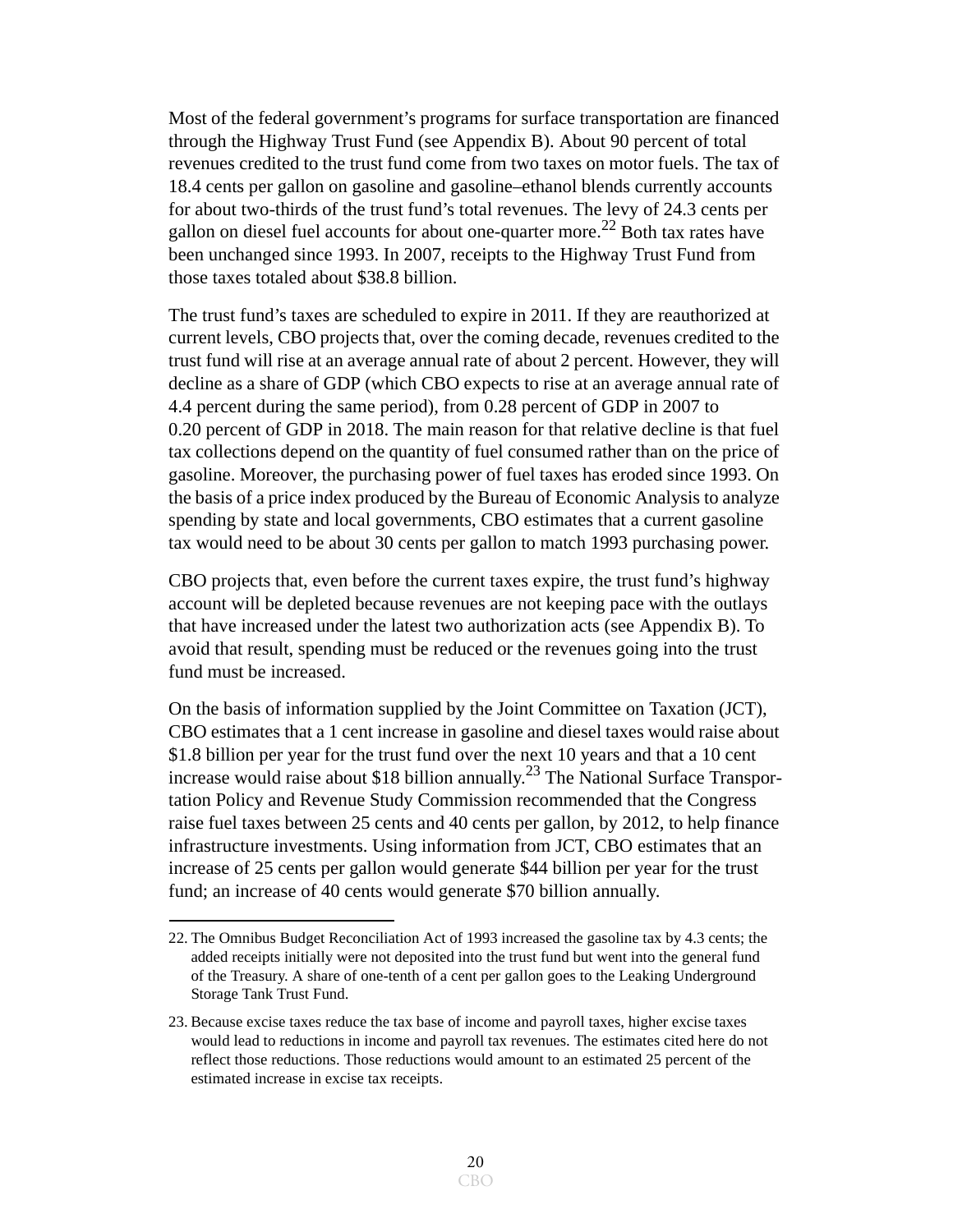Current law requires states to provide matching funds—generally about 20 percent of a project's costs—on most highway projects that they undertake using federal money. If that matching requirement was retained, an increase of roughly 6.5 cents per gallon in gasoline and diesel taxes would bring in enough revenue to meet FHWA's estimate of the amount necessary to maintain service at current levels.<sup>24</sup> A 6.5 cent increase would boost revenue by about \$11.6 billion annually. Currently, 87 percent of that total, or about \$10.1 billion, would be deposited into the trust fund's highway account. The remaining \$1.5 billion would go to the mass transit account. (The increase in mass transit revenue could allow spending to exceed FHWA's estimated cost of maintaining performance, although not its estimate of economically justifiable investment.) Those figures assume that states would not substitute the increased federal funding for their own funds and that they would be willing and able to support the increase with the 20 percent match. Without the state match, the required increase in gasoline and diesel taxes would be about 8 cents per gallon.

#### <span id="page-28-0"></span>**Improve the Cost-Effectiveness of Tax Expenditures**

The federal government could substantially increase the efficiency with which it subsidizes debt financing of state and local spending by replacing federal tax exemptions on income from municipal bonds with carefully designed tax-credit bonds.

According to JCT, tax-exempt bonds will cost the federal government an average of \$31.2 billion per year between 2007 and 2011. However, the savings that state and local entities receive will be considerably less, and the difference will accrue to investors in higher-income tax brackets who receive greater tax savings through those exemptions than would be necessary for them to purchase such bonds. For 2006 and 2007, the observed yield spreads between high-grade municipal bonds and corporate bonds suggest that the marginal tax rates of the "market-clearing" municipal bond buyers—those who purchase the last units of the bond issues averaged 21 percent.<sup>25</sup> That figure implies that all bonds issued in those years that are held by taxpayers whose marginal rates are above 21 percent cost the federal government more in forgone tax revenues than they save the issuers in reduced interest costs.

<sup>24.</sup> Based on its analysis of the trust fund's revenues and outlays, CBO estimates that closing the gap between them in 2008 through higher fuel taxes would require an increase of about 2 cents per gallon. That amount would grow over time.

<sup>25.</sup> For more information on the tax treatment of municipal bonds and the benefit to bond issuers, see Joint Committee on Taxation, *Present Law and Background Relating to State and Local Government Bonds,* JCX-14-06 (March 14, 2006). Table 1 of that report (p. 6) shows interest rates on corporate and high-grade municipal bonds and the resulting implied tax rate of the market-clearing municipal bond buyers for 1986 through 2005. CBO used the same method and data sources to derive estimates for 2006 and 2007.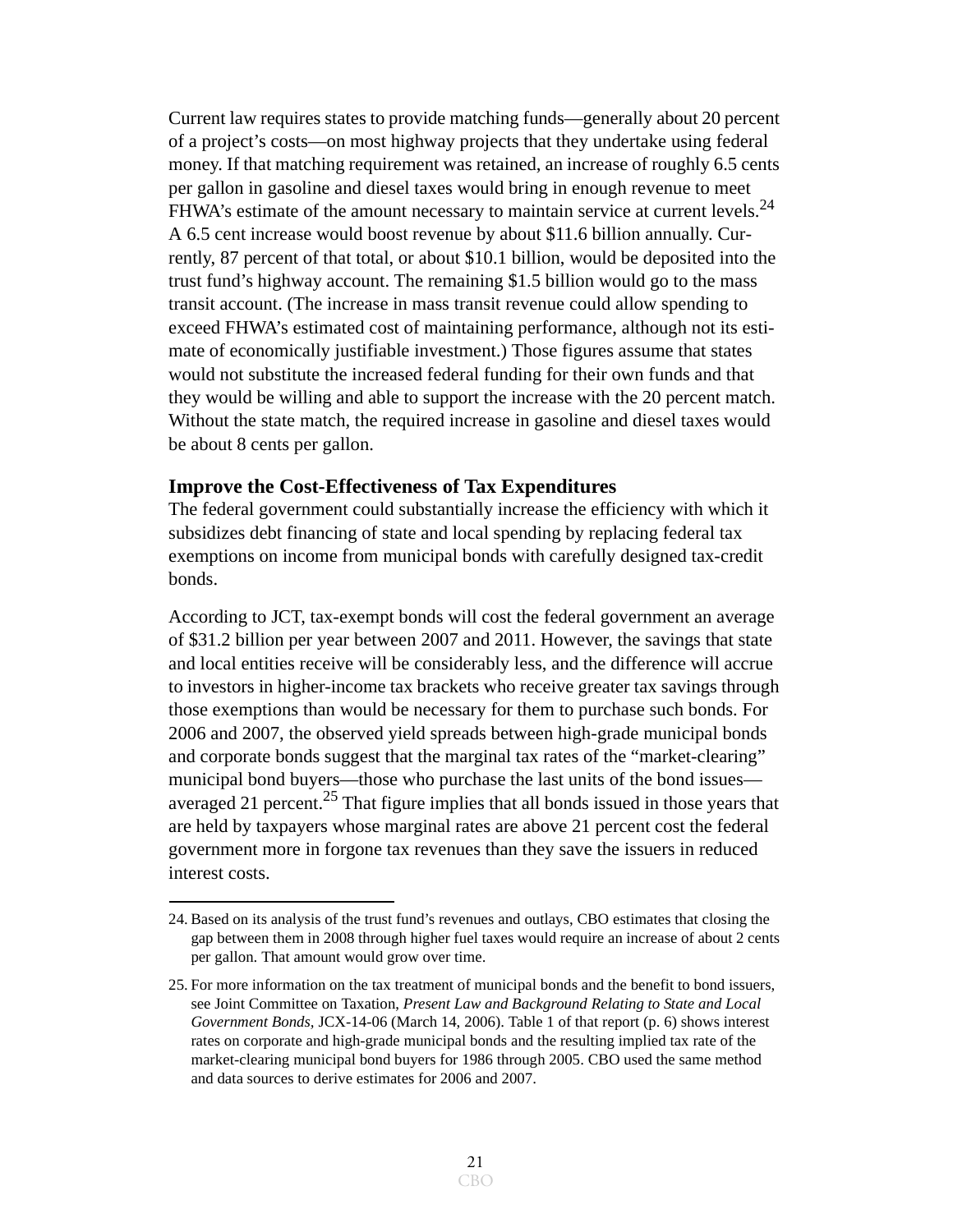A relatively new debt instrument, the tax-credit bond, has gained some favor as a way to finance public expenditures. Tax-credit bonds allow bond purchasers to receive credits against federal income tax liability instead of all or some of the cash interest that is typically paid on the borrowing the bonds represent. Currentlaw tax-credit bonds are designed to provide investors with a credit that is the equal of 100 percent of the interest that would otherwise be paid on the bonds. With a 100 percent credit, the federal government bears virtually all of the cost of borrowing in the form of forgone revenues. That structure provides a subsidy to issuers of such bonds that is deeper than the subsidy provided to issuers of taxexempt bonds (which is limited to the difference between tax-exempt and taxable interest rates). However, bonds with a partial tax credit could be designed to deliver a subsidy to state and local governments that is equivalent to the subsidy provided by current-law, tax-exempt bonds, or any other desired level of subsidy. For a given subsidy, the federal cost is lower for tax-credit bonds than for taxexempt bonds because the revenues forgone by the federal government through tax-credit bonds reduce state and local borrowing costs, dollar for dollar, rather than partially accruing to investors in high marginal tax brackets.

To illustrate, assume that the inefficiency associated with current tax-exempt financing is between 10 percent and 20 percent, so that 80 percent to 90 percent of the federal tax expenditures actually translates into lower borrowing costs for states and localities. Then, if the outstanding stock of tax-exempt debt during the 2007–2011 period instead took the form of tax-credit bonds designed to deliver the same amount of federal subsidy, the federal government would save between \$3 billion and \$6 billion per year. (However, the savings would not be recognized in the federal budget; for budgetary purposes, the tax expenditures are not classified as federal spending.)

#### <span id="page-29-0"></span>**Reduce the Cost of Providing Infrastructure**

In addition to using tax expenditures more efficiently, the federal government also could encourage efficiency by lowering the costs of supplying infrastructure services. One way to accomplish that is to encourage funding of high-value projects through more systematic use of rigorous analysis, and conversely, to minimize funding of potentially low-value projects—for example, by careful scrutiny of projects initiated by the Congress, which represent significant portions of federal investments in infrastructure. The Department of Transportation estimated that \$5.7 billion, or about 15 percent of the \$36.6 billion appropriated to FHWA programs in fiscal year 2006, was earmarked, as was \$2.4 billion of the \$8.6 billion (28 percent) in funding for Federal Transit Administration programs.<sup>26</sup> In some

<sup>26.</sup> The estimates are based GAO's definition of an earmark as a Congressional directive in legislation to a federal agency to spend a specific amount of its budget for a specific entity, project, or service. Other estimates of earmarks were \$408 million for FAA programs and \$56 million for all other transportation programs. See Government Accountability Office, Office of the General Counsel, *Principles of Federal Appropriations Law,* 3rd edition, vol. 2 (February 2006); and Department of Transportation, *Review of Congressional Earmarks Within Department of Transportation Programs,* AV-2007-066 (September 7, 2007).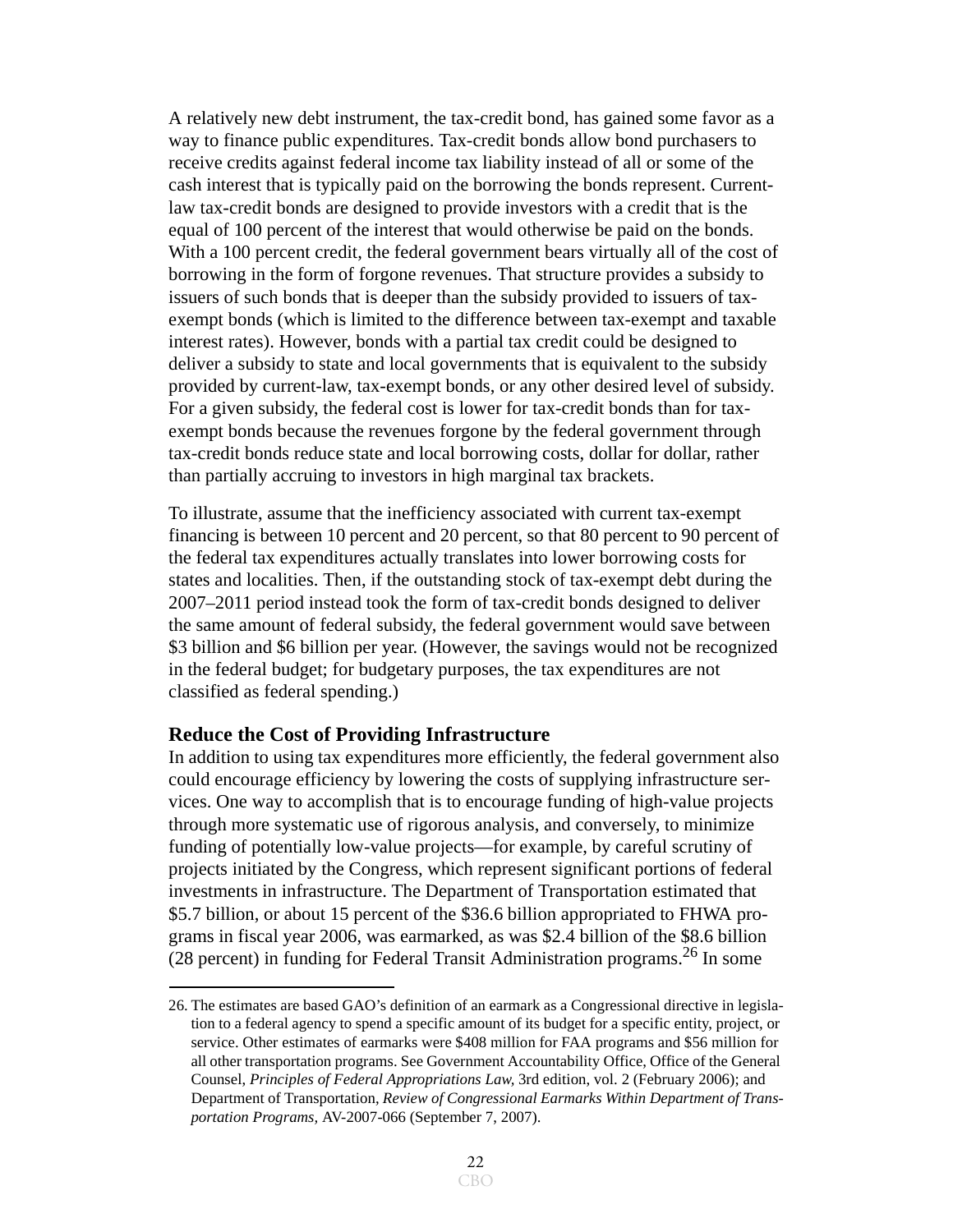cases, earmarks might be used to improve efficiency, compensating for the rigidity of the formula that allocates funds to the states or for problems with the process or criteria for project selection by state or local governments. In other cases, policymakers earmark projects on the basis of criteria for fairness or equity, or other noneconomic goals, although doing so raises the total cost of providing any given set of infrastructure services.

More generally, the federal government can encourage the use of "asset management" to maximize the benefit from existing and future infrastructure. Asset management relies on monitoring the condition of equipment and the performance of systems and analyzing the discounted costs of different investment and maintenance strategies. For existing infrastructure, the key issue is making efficient choices about maintenance and replacement. In constructing new infrastructure, asset management involves evaluating total life-cycle costs—both the initial capital costs and the subsequent costs for operation, maintenance, and disposal to ensure not only that projects are prioritized appropriately, but also that they are built cost-effectively.<sup>27</sup>

The principles of asset management apply to all types of infrastructure, although specific applications differ. In the case of highways, asset management can involve making a larger initial investment in thicker pavement, which could provide a more-than-proportional increase in pavement life. It also might involve shortening the period between pavement overlays, which could reduce the fuel and maintenance costs of highway users.

The potential for managing assets efficiently in the case of wastewater and drinking water systems has increased with the advent of sophisticated analytical tools that can optimize the design of pipe networks (in some cases, identifying links that can be abandoned rather than replaced) and that can be used to evaluate the tradeoffs involved in maintaining or replacing equipment. Asset management has been shown to produce significant payoffs in extending the life of equipment, eliminating redundant systems, reducing the cost of operations and maintenance by as much as 40 percent, and improving systems' reliability by roughly 70 percent.<sup>28</sup>

#### <span id="page-30-0"></span>**Promote Reductions in Demand**

Finally, the government could reduce the demand for additional infrastructure by implementing fees and charges that raise the cost to users of existing infrastructure. One factor that can contribute to the high cost of infrastructure services is that users often are not asked to pay the full marginal cost of the services they use.

A classic case is the excessive crowding of a highway for which users pay no congestion charge. In economic terms, society would be better served by reducing

<sup>27.</sup> Another approach the federal government could take to reduce the cost of meeting demands for infrastructure (in addition to promoting more use of asset management) would be to conduct or support research and development in cost-saving technology.

<sup>28.</sup> See Congressional Budget Office, *Future Investment in Drinking Water and Wastewater Infrastructure* (November 2002).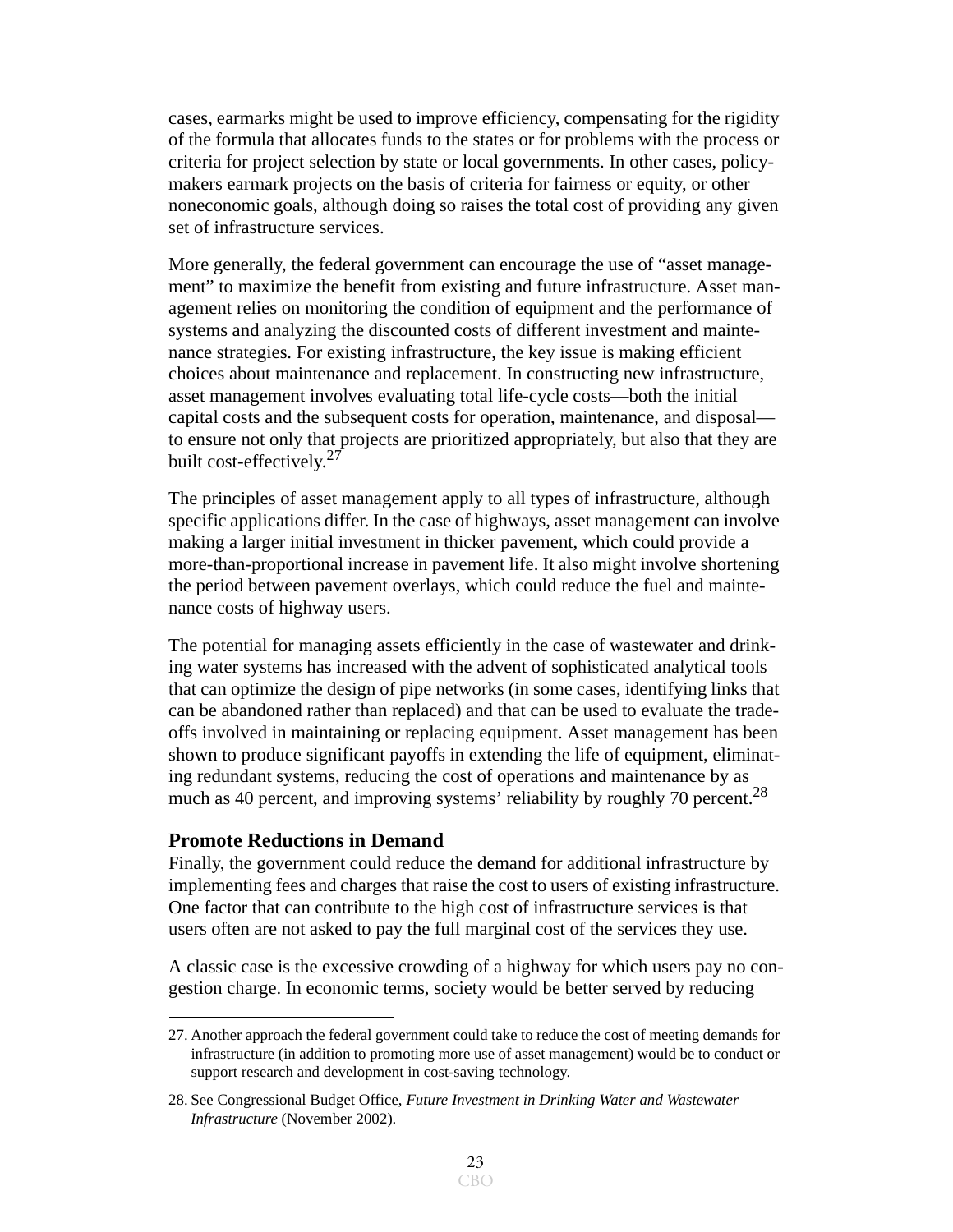demand for travel on such a highway during the hours when traffic is heaviest instead of investing to increase the road's capacity to accommodate traffic. One way to reduce that inefficient demand is to impose congestion pricing—that is, to charge tolls that are higher during peak times of the day and lower during off-peak hours. Besides dampening demand for the highway during the most congested periods—some motorists would alter their travel plans and use the road when it is less crowded, find alternative routes, or switch to public transit—congestion pricing also helps to signal the places where additional investment in road capacity is warranted. FHWA has estimated that widespread use of congestion pricing would reduce by about \$20 billion per year both the investment required to maintain services in their current condition and the total economically justifiable investment.

Congestion pricing is in use in the New York City area, for example, where, since March 2001, the Port Authority of New York and New Jersey has charged more for vehicles to cross the Hudson River during peak hours than during off-peak hours. The crossing's six bridges and tunnels carry about 350,000 vehicles in each direction every day. Initially, drivers who paid with cash were charged a \$6 toll, regardless of the hour of the day; drivers who used the E-ZPass electronic toll collection system paid \$5 during peak hours and \$4 during off-peak hours—a 20 percent discount for off-peak E-ZPass users. After the program took effect, traffic in the morning peak period declined by 7 percent from May 2000 to May 2001, and evening peak traffic declined by 4 percent (overall traffic volume remained the same).<sup>29</sup> Six percent of trucking carriers shifted their operations to off-peak hours.30 Tolls from the Port Authority's facilities raised \$750 million in  $2006$ , more than covering their operating and capital expenses.<sup>31</sup> Those funds are used exclusively to build, operate, and maintain transportation facilities in the New York–New Jersey area.<sup>32</sup> Tolls on the crossings went up March 2, 2008. The cash charge is now \$8; E-ZPass rates are \$8 during peak hours and \$6 during off-peak hours.

Similar pricing systems have been adopted for more than half a dozen bridges, tunnels, and highways in the United States. In Orange County, California, express toll lanes built in a 10-mile section of the median strip of State Route 91 give

31. See Port Authority of New York and New Jersey, *Annual Report* (2006), p. 92.

<sup>29.</sup> See Mark F. Muriello and Danny Jiji, *The Value Pricing Toll Program at the Port Authority of New York & New Jersey: Revenue for Transportation Investment and Incentives for Traffic Management* (New York: Port Authority of New York and New Jersey, September 30, 2003), http://knowledge.fhwa.dot.gov/cops/hcx.nsf/384aefcefc48229e85256a71004b24e0/ f28934ff571ff3c685256db10063e81b?OpenDocument.

<sup>30.</sup> See José Holguín-Veras, Kaan Ozbay, and Allison de Cerreño, *Evaluation Study of Port Authority of New York and New Jersey's Time of Day Pricing Initiative, Final Report* (March 2005), p. 7.

<sup>32.</sup> See José Holguín-Veras, Kaan Ozbay, and Allison de Cerreño, *Evaluation Study of Port Authority of New York and New Jersey's Time of Day Pricing Initiative,* p. 7.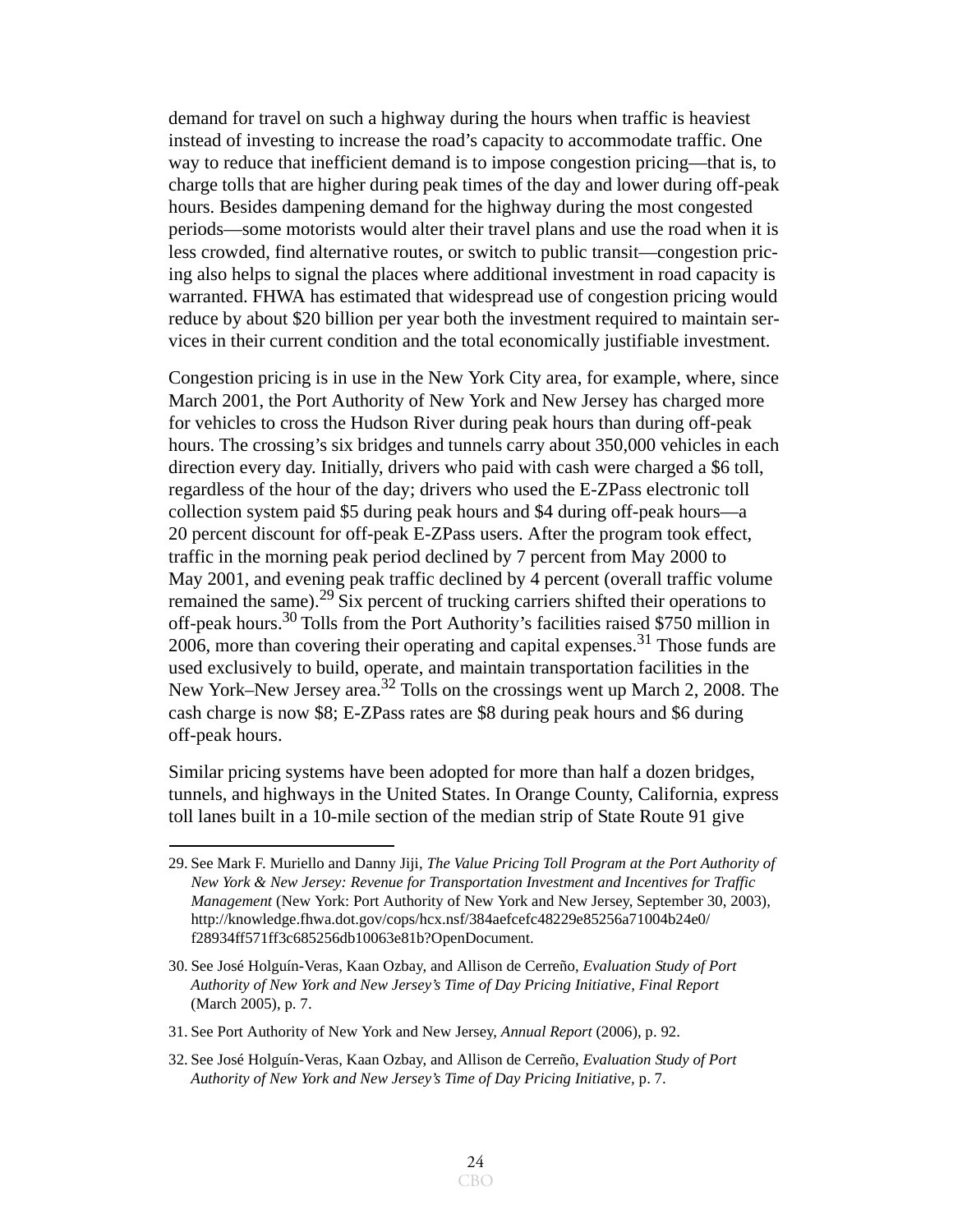motorists a choice between driving in toll-free lanes and driving in new lanes on which tolls are charged according to time of day. More than a dozen similar highway capacity expansions are either in operation, under construction, or in planning. On Interstate 15 in San Diego, drivers of single-occupant vehicles may pay a toll to use high-occupancy vehicle (HOV) lanes. At least a half a dozen existing HOV lanes have been converted or soon will be converted to "highoccupancy toll" (HOT) lanes.

The concept of marginal-cost pricing extends beyond congestion, however. To maximize efficiency, users would be charged for all of the incremental costs they impose on the system. For example, the incremental damage imposed by trucks on highways does not depend on a vehicle's total weight but rather on its weight per axle.<sup>33</sup> Because that fact is not reflected in the current taxes on truck ownership and use, there are wide disparities in the degree to which different types of trucks pay the cost of the highway damage that is associated with their use. For example, researchers have estimated that the taxes paid for a five-axle tractor–semitrailer with a gross vehicle weight of 55,000 pounds on rural interstate highways are about 20 percent more than the marginal cost of use. In contrast, the taxes paid by a vehicle with the same configuration and a gross weight of 80,000 pounds represent only one-third of the marginal costs on rural interstate highways. Marginal costs on urban interstate highways, which are more expensive to repair, or on lighter-duty roads, which incur more damage, are even higher. Instituting charges that are tied to axle weight and to the number of miles traveled by a truck could reduce the need for spending on highways by inducing motor freight carriers to reconfigure their vehicles or shippers to switch from trucks to rail. If the charges also varied by the type of road, some carriers might adjust their routes to travel on more durable roads.<sup>34</sup>

## <span id="page-32-0"></span>**Financing Infrastructure Through a Special-Purpose Entity**

Through the years, the Congress has considered proposals to charter banks, corporations, or other special-purpose entities to help finance investment in infrastructure outside of the annual appropriation process. Two issues in the makeup of such entities—which could be designed in a variety of ways—are particularly important: first, the entity's relationship to the federal government and the extent to which it relies on federal funding rather than on income from its own operations; second, the types of financing tools that the entity is authorized to use to support infrastructure investment.

<sup>33.</sup> See Congressional Budget Office, *Paying for Highways, Airways, and Waterways: How Can Users Be Charged?* (May 1992).

<sup>34.</sup> See Kenneth A. Small, Clifford Winston, and Carol A. Evans, *Road Work: A New Highway Pricing and Investment Policy* (Washington, D.C.: Brookings Institution, 1989), as cited in Congressional Budget Office, *Paying for Highways, Airways, and Waterways,* p. 19.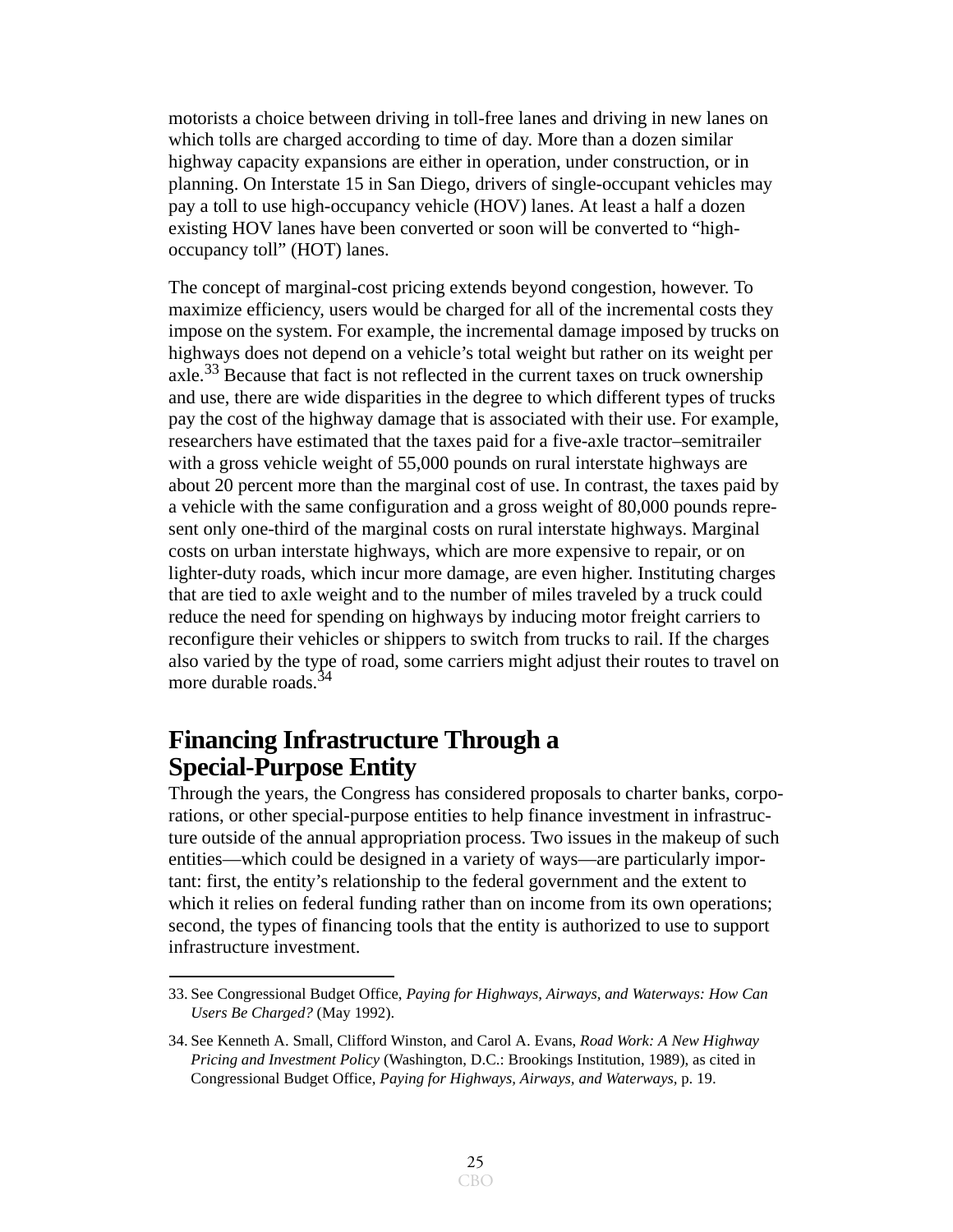Although special-purpose entities can be designed to allow a given level of federal spending to support a greater volume of infrastructure projects, they are not sources of "free money." To the extent that such an entity would reduce the federal share of projects' costs, it would do so by increasing the shares borne by the projects' users, state or local taxpayers, or both. Relying more heavily on user fees to fund infrastructure might improve economic efficiency if doing so encouraged better selection, operation, and maintenance of projects. However, an infrastructure entity that issued its own debt would incur higher interest and issuance costs than the Treasury does and could expose the federal government to the risk of default on such debt. Moreover, some entities might be designed primarily as special conduits for federal funds, removing the spending from the oversight of the regular appropriation process but not drawing on larger shares of funding from state and local taxpayers or infrastructure users.

If the Congress wishes to increase the extent to which federally supported infrastructure projects draw their funding from user fees, it need not create a special entity to do so. Under authority provided by the Transportation Infrastructure Finance and Innovation Act (TIFIA) of 1998 (Public Law 105-178, sections 1501– 1504), the Department of Transportation provides assistance to public or private surface transportation projects that have dedicated revenues for repayment. As of February 2008, the department reported that it had provided \$4.3 billion in assistance under TIFIA, supporting \$17.2 billion in total project investments.<sup>35</sup> Federal support for infrastructure investment that draws on user fees occurs through other vehicles as well, such as the state revolving funds for water supply and wastewater treatment systems that are capitalized with grants made by the Environmental Protection Agency; the Airport Improvement Program, which provides grants for the development or improvement of airports that are significant to national air transportation; and tax expenditures on revenue bonds, which are issued by states and localities to finance construction of toll roads, utilities, and other user-supported infrastructure.

#### <span id="page-33-0"></span>**Options in Designing a Special-Purpose Entity**

A special-purpose entity could be designed as an independent federal agency or corporation, as a government-sponsored enterprise (GSE), as a fully independent corporation owned by the private sector or by state government, and perhaps in other ways as well. One trade-off to be considered in designing such an entity is between federal control and budgetary status: The more authority the Congress or the Administration has over project selection, fund-raising, and other management choices of an entity, the more likely the entity is to be considered part of the federal budget. Conversely, the activities of an entity that is essentially independent of federal control would not be recorded in the budget, but such an entity would be subject to little if any control over its operations. For example, the Tennessee

<sup>35.</sup> See Department of Transportation, *TIFIA Credit Program Overview* (updated February 2008), http://tifia.fhwa.dot.gov/tifia\_bkgrnd\_slides\_080211.pdf.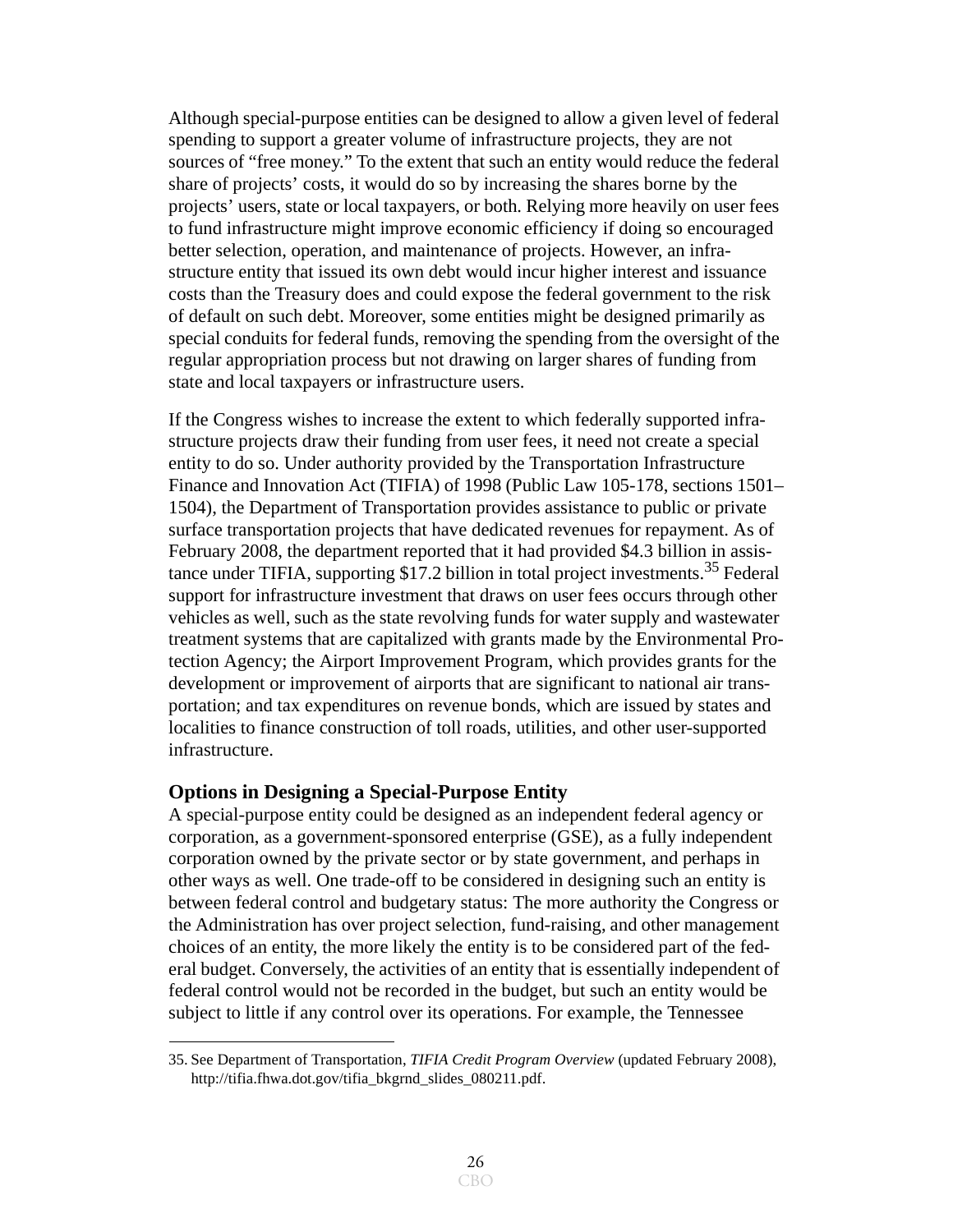Valley Authority (TVA) is supported by its sales of electricity, receives no federal appropriations, and can issue its own debt instruments. But ultimately, it is under federal control—all nine of TVA's directors are nominated by the President and confirmed by the Senate—and its activities are recorded in the budget. Other federal corporations or "independent" agencies could be designed not to be selfsupporting but to serve primarily or exclusively as conduits for federal funds.

GSEs are privately owned—although they are more constrained than are most private businesses by their charters and by federal regulation and oversight—and have only a minority of federally appointed directors, if any. For example, 5 of 18 directors each on the boards of Fannie Mae and Freddie Mac are federal appointees (those positions currently are vacant).

GSEs and fully independent private entities are alike in that they typically sustain their operations from business income. GSEs are distinguished from other chartered private entities by investors' perception of an implicit federal guarantee of GSEs' debt obligations; that perception arises in part from various legal characteristics that they tend to share. For example, a GSE's corporate earnings may be exempt from state and local income taxes, and its securities, like Treasury debt, may be exempt from Securities and Exchange Commission registration or eligible to be held in unlimited amounts by federally regulated banks and thrifts.<sup>36</sup>

The National Cooperative Bank is one example of a fully independent corporation. It was established as a federal agency in 1978 and then was converted to private, cooperative ownership in 1981. The legislation that privatized the bank provided start-up funding in a long-term subordinated loan at a below-market interest rate.<sup>37</sup>

A corporation owned by state governments could be similar to an independent private corporation in several ways, such as its independence from federal control. However, it might differ from most private corporations in having more access to federal funds to support its operations.

In addition to the governance structure, another issue in the design of an infrastructure bank or corporation is the set of financing tools available to it, perhaps including direct subsidies, loans, loan guarantees, lines of credit, bond insurance and reinsurance, debt or equity purchases, issuance of bonds on behalf of a supported project, insurance for project development costs, or technical assistance on project development or financing. Because the degree of support the entity can provide to projects depends on its availability of funds, any direct subsidies are likely to be

<sup>36.</sup> See Congressional Budget Office, *Controlling the Risks of Government-Sponsored Enterprises* (April 1991), pp. 6–8.

<sup>37.</sup> That approach to support investment in infrastructure is discussed in Congressional Budget Office, *An Analysis of the Report of the Commission to Promote Investment in America's Infrastructure* (February 1994).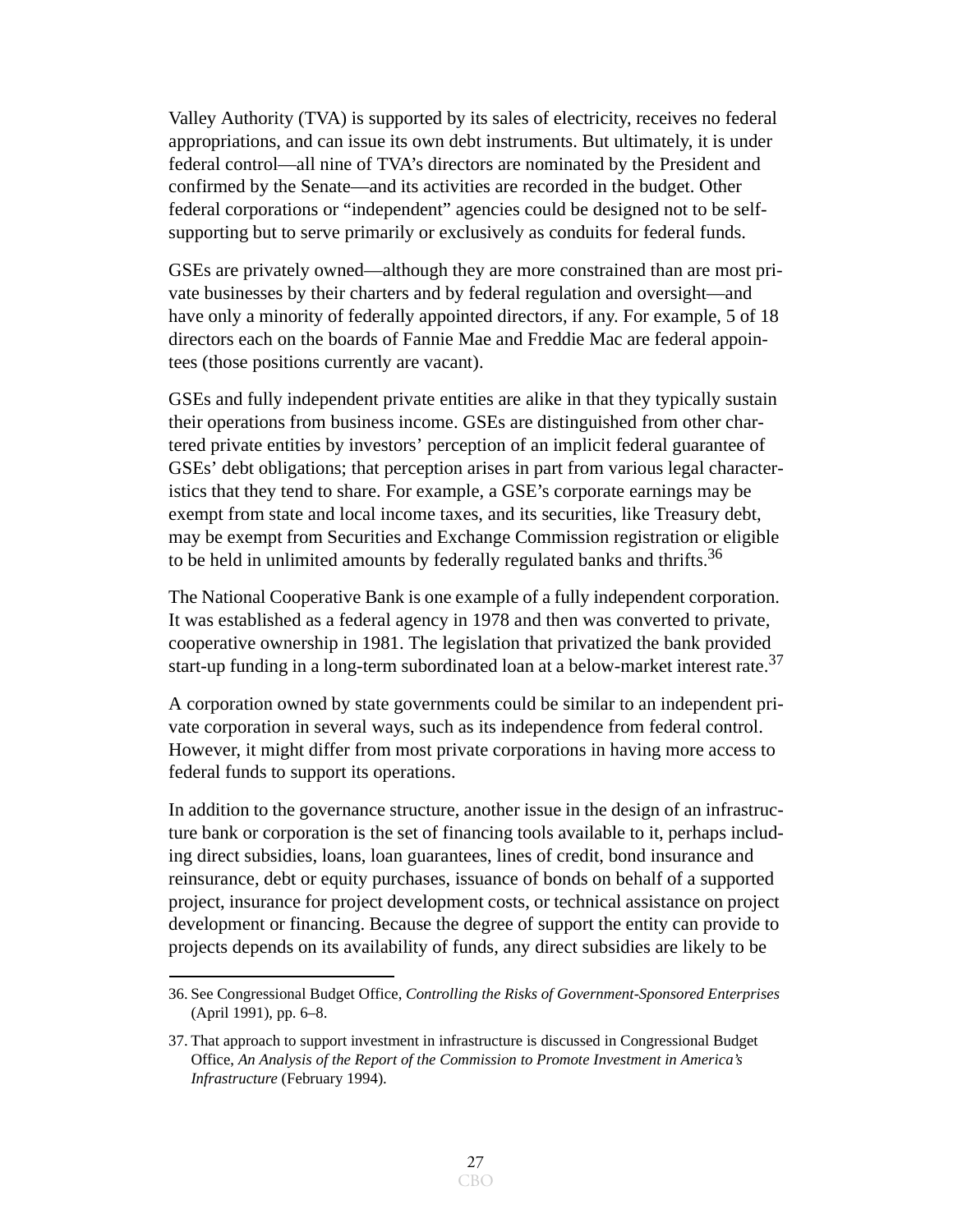small unless the entity receives continuing federal appropriations or has some other source of external support.

#### <span id="page-35-0"></span>**Comparing Special-Purpose Entities and Other Methods for Financing Infrastructure**

Infrastructure banks, corporations, or other special entities can be compared with other vehicles for federal support—annual appropriations, direct spending authority, and tax expenditures—in terms of the associated budgetary cost and economic efficiency.

The budgetary cost of federal support for infrastructure investment depends on two factors: the share of project costs drawn from nonfederal funds—such as user fees and state and local tax revenues—and the federal cost per dollar of effective project aid. Some proposals for infrastructure entities call for nonfederal shares that are much higher than is common under current appropriated programs (for example, the 20 percent typically required for projects supported through the Highway Trust Fund), and such entities would therefore stretch federal dollars further. However, because Treasury securities are highly liquid and free of default risk, any given federal share of project costs could be provided at lower budgetary cost through a program funded by appropriations or direct spending, such as TIFIA, rather than through a special entity. TVA's bonds, for example, typically pay 30 to 40 basis points more than comparable Treasury securities (a basis point is one one-hundredth of a percentage point). The interest rates on bonds and other debt instruments from GSEs are higher than are those from independent agencies, and those paid by fully private corporations are higher still. Because of their comparatively smaller offerings, special entities also would face higher costs than the Treasury does in issuing bonds.

Economic efficiency focuses on the use of real resources, and so the source of investment funds matters less than the way the funds are used.<sup>38</sup> In that light, the important questions to ask about any given funding vehicle involve whether it tends to select the most cost-beneficial projects for support and whether it promotes efficient operations, maintenance, and use. To the extent that an infrastructure bank or corporation funds projects that are supported by user fees, rather than by tax dollars, it is possible that inefficient demands would be reduced and that market discipline would improve project selection and management. (See the discussion of public–private partnerships below.) Again, however, the federal government already supports projects that rely on user fees through various spending programs and through tax expenditures, and policymakers could choose to increase such support without establishing a special entity.

<sup>38.</sup> Funding mechanisms matter for efficiency primarily to the extent that some have lower "transaction costs" than others—that is, they use fewer resources to verify project quality, issue the bonds, and the like. Interest payments themselves are transfers, although they can affect real resources if they are funded through taxes that distort prices and affect economic activity (see footnote 5 on page 10).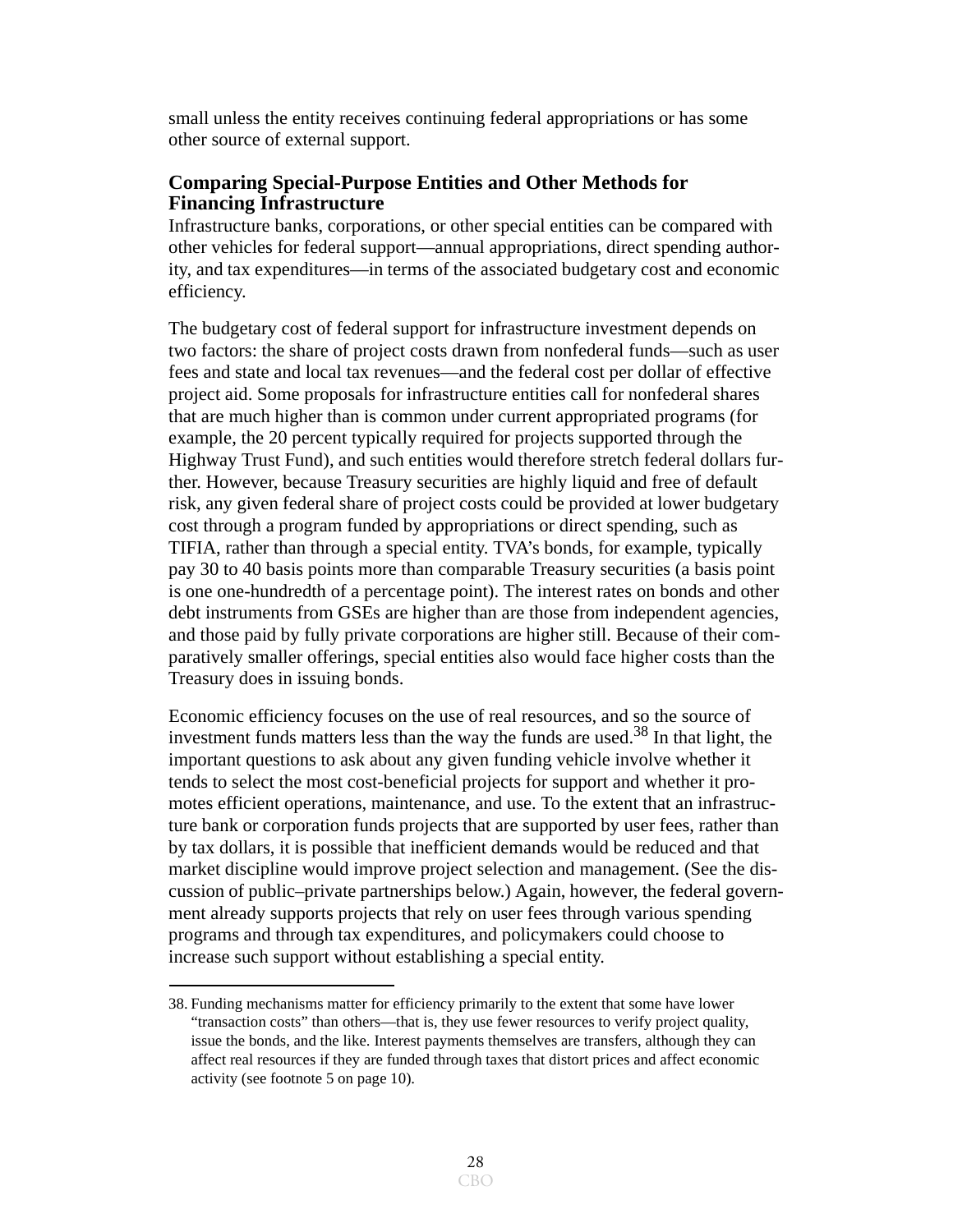#### <span id="page-36-0"></span>**Current Proposals**

Three proposals in the current Congress illustrate the options for structuring an infrastructure investment entity: the National Infrastructure Bank Act of 2007 (S. 1926 and H.R. 3401); the National Infrastructure Development Act of 2007 (H.R. 3896); and the Build America Bonds Act of 2007 (S. 2021). (The European Investment Bank, chartered by the European Union, invests in infrastructure and other projects to promote economic development; see [Box 2.](#page-37-0))

As proposed by bills in the House and the Senate, the National Infrastructure Bank (NIB) would be an independent federal entity with a five-member board of directors appointed by the President and confirmed by the Senate. The bank would evaluate and finance infrastructure projects "of substantial regional and national significance" with a potential federal investment of at least \$75 million. It would be authorized to issue \$60 billion in bonds, the proceeds of which could be used to finance direct subsidies, loans, and loan guarantees. However, the Treasury would pay the interest on the bonds, and although the bills specify that the NIB would be responsible for paying the bonds' principal, the Treasury would have ultimate responsibility for that also, because the bank would be a federal entity and the bonds would carry the full faith and credit of the United States.<sup>39</sup>

The National Infrastructure Development Act would create a National Infrastructure Development Corporation (NIDC) and a subsidiary National Infrastructure Investment Corporation (NIIC). Initially, both would be federal corporations, but the bill would give the NIDC five years to develop a plan to convert both entities to GSEs. The NIDC would be capitalized with up to \$9 billion in appropriations authorized over three years. Thereafter, it would be self-financed through business income, presumably through fees on users of infrastructure, and (once converted to a GSE) through the sale of public stock. The NIDC would be authorized to make senior and subordinated loans and to buy debt and equity securities issued by others to fund infrastructure projects; the NIIC would be authorized to insure and reinsure debt instruments and loans, insure leases, and issue letters of credit.

The Build America Bonds Act would grant consent and recognition to a transportation finance corporation established by two or more state infrastructure banks. The corporation would be under the control of the participating states, but it would be authorized to issue up to \$50 billion in bonds providing federal tax credits in lieu of interest. The rate of the credits would be set so as to equal the average yield of long-term corporate debt obligations at the time the bonds were issued.

<sup>39.</sup> Under federal credit reform rules, the NIB would finance the subsidy cost of any loan it made. Because the subsidy might be a small fraction of the loan amount, the bank could potentially lend far more than \$60 billion. Unlike traditional banks, however, the NIB could not "recycle" funds from previous loans over time. A separate NIB financing account would be used to disburse the loans and to receive the repayments from borrowers; those cash flows would not count toward the federal budget totals.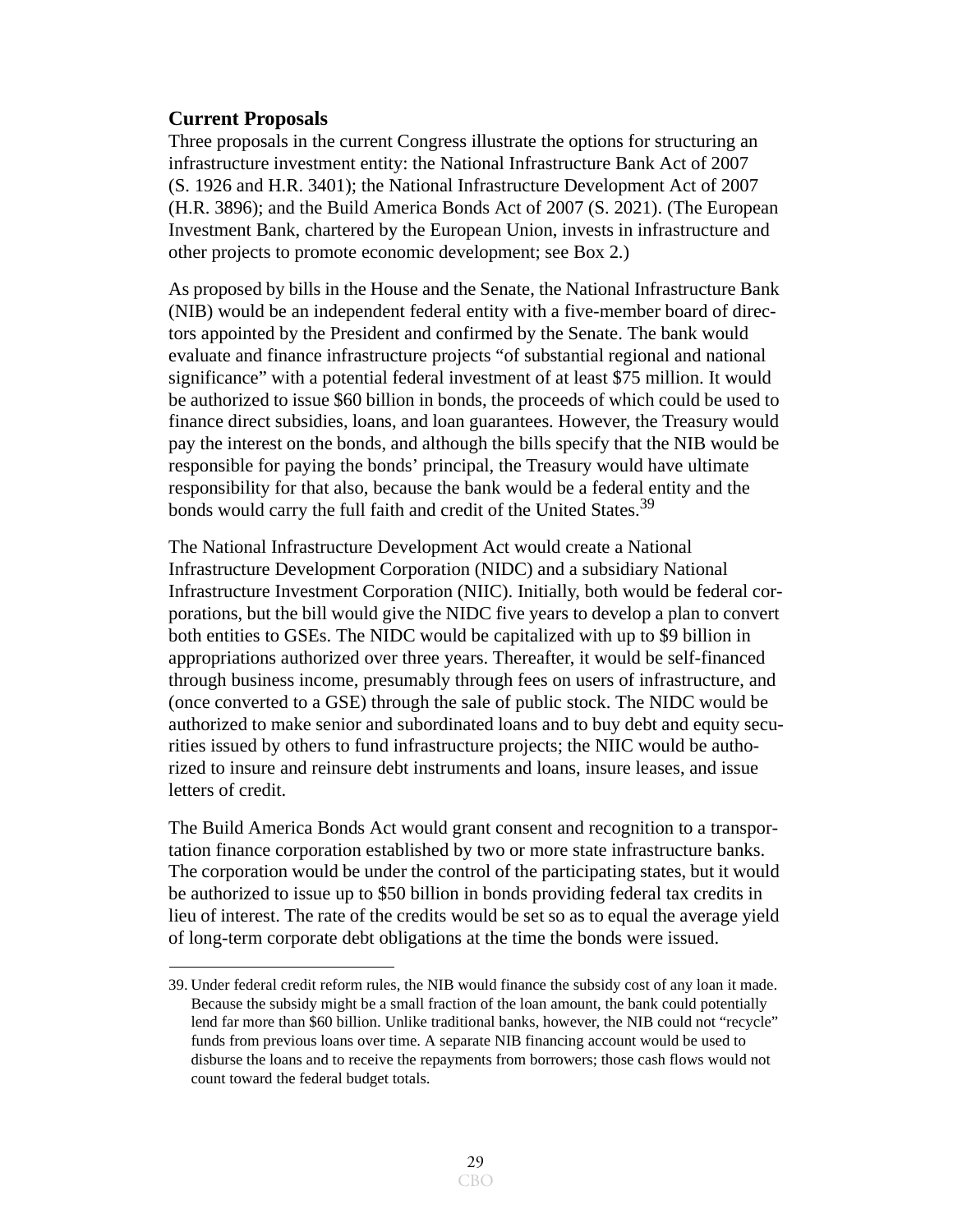# <span id="page-37-1"></span><span id="page-37-0"></span>**Box 2. The European Investment Bank**

The European Investment Bank (EIB), a major lender for projects in the European Union (EU), was established under the terms of the 1957 Treaty of Rome (the founding contract for the European Economic Community, the forerunner of the EU). The EIB is the European Union's long-term lending institution, financing an array of projects that contribute to economic policy objectives in the energy, infrastructure, and industrial sectors. The nonprofit bank raises funds through bond issues and other debt instruments; it makes loans to public and private enterprises.

Each of the EU's 27 member states owns a proportional share of the bank and provides a proportional share of its total capital—currently 164 billion euros (equivalent to \$255 billion as this was written). A country's share is set by its relative gross domestic product within the EU at the time of its accession, and each member provides 5 percent of that share and agrees to make the rest available to the EIB as deemed necessary to cover the cost of loan defaults. The EIB's board of governors consists of ministers (usually the finance ministers) from all of the EU member states; its board of directors has a representative from each member state. The governors supervise the bank's operations, defining lending policies, deciding on capital increases, and approving the balance sheet. The directors manage the bank's lending and borrowing operations.

Mainly, the EIB provides low-interest loans to finance the capital projects of public- and private-sector enterprises. Borrowers include large corporations and countries and small enterprises and municipalities. More than 85 percent of the 45.8 billion euros (roughly \$70 billion) lent in 2006 went to organizations located within the EU. Lending to borrowers outside the European Union supports the EU's development and cooperation policies. External projects have promoted the enlargement of the EU toward southern and eastern Europe, supported nearby countries in the Mediterranean and Eurasia, assisted development in Africa, and aided the EU's programs in Asia and Latin America.

Repayment periods for EIB loans range from four years to two decades, and borrowers may use the loans to finance up to 50 percent of the total cost of a project. To be eligible, projects must contribute to the EU's economic policy objectives. Included on the list are projects that support small and medium-sized enterprises; develop transportation, energy, and telecommunications infrastructure; protect, remediate, or ameliorate the rural or urban landscape; develop human capital through health care or

**Continued**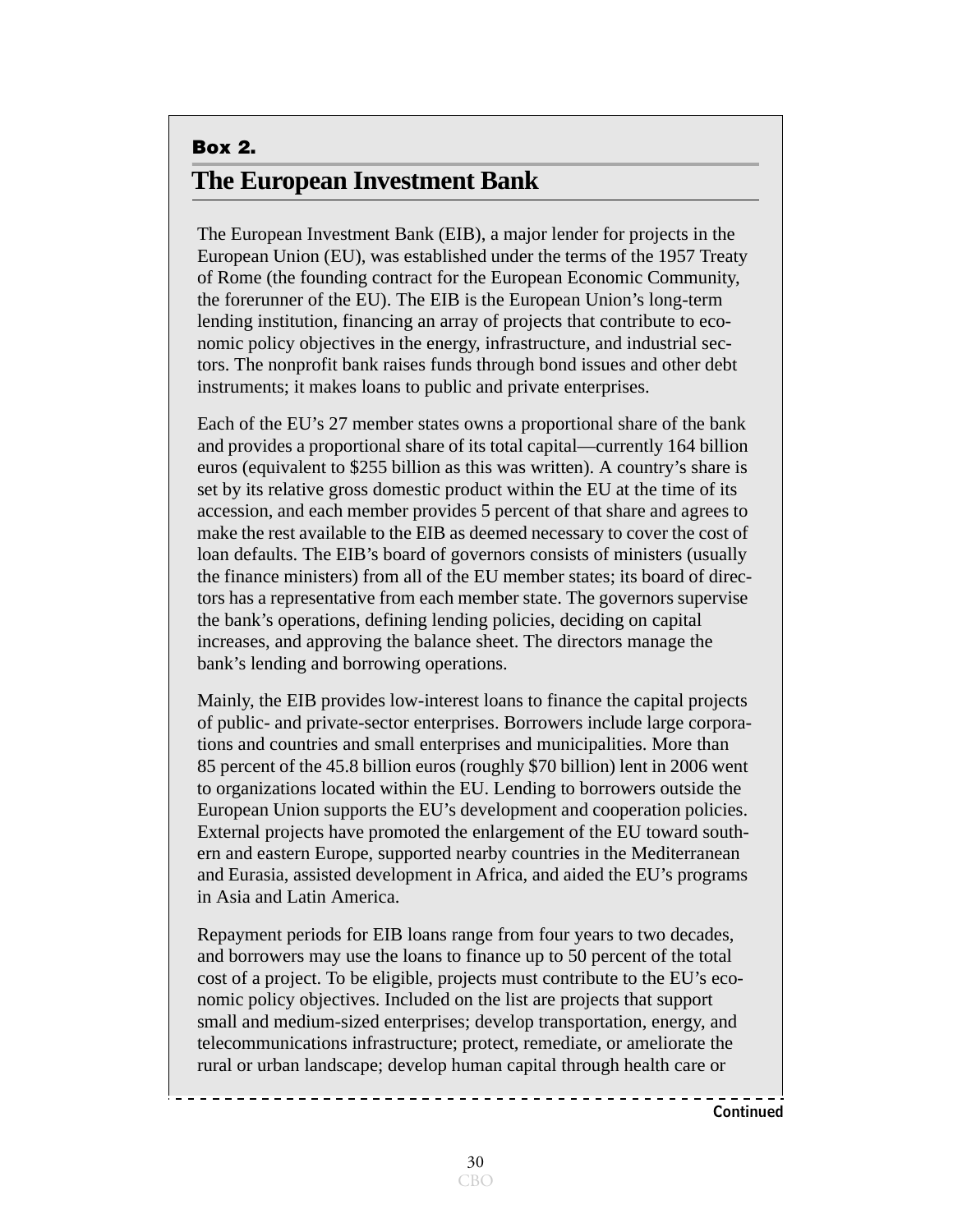## **The European Investment Bank**

academic projects; and support industry and manufacturing. Eligible projects must be economically, financially, technically, and environmentally sound. Projects that can demonstrate compliance with those criteria are subjected to detailed appraisals by EIB's project teams, which consist of economists, engineers, and loan contact officers. All approved projects are monitored by the EIB for the lifetime of the loan.

As a nonprofit, policy-driven bank, the EIB can provide loans to its clients at relatively low interest rates. The rates are determined by three factors: the bank's cost of funds (that is, the interest rate the EIB pays to borrow in capital markets), which is fully passed along to the borrower; a markup to cover administrative costs; and an additional risk-related charge for certain projects. Those rates are attractive to the EIB's borrowers because of the bank's AAA credit rating, which is a function of the quality of its investments; the high amount of capital available through the reserve fund provided by the member states; and its size.

The EIB also offers technical assistance and loan guarantees to its clients. Its specialist economists and engineers help assess and advise borrowers with their projects. The assistance often is provided during project formulation and preparation and focuses on regulatory issues, questions of feasibility, and challenges in project management. The aid helps streamline the loan application process.

For some clients of the EIB, loan guarantees are more cost-effective than loans. The EIB provides the largest loan guarantee program for the Trans-European Networks (TENs), the infrastructure networks for transportation, energy, and telecommunications that cover the entire EU. The EIB program provides a guarantee against revenue risk for a short period after the construction of a TENs project.

The EIB is part of the EIB Group, which was established in 2000 to coordinate the activities of the EIB with the European Investment Fund (EIF), which itself was chartered to promote development of small and medium-sized enterprises in Europe's rapidly expanding new-technologies sector. The EIF finances venture capital funds that invest in projects that contribute to the EU's economic policy objectives. The EIB is the EIF's majority shareholder with 61 percent of the fund's shares; the European Commission controls 30 percent, and the 26 European banks and financial institutions control the remaining 9 percent.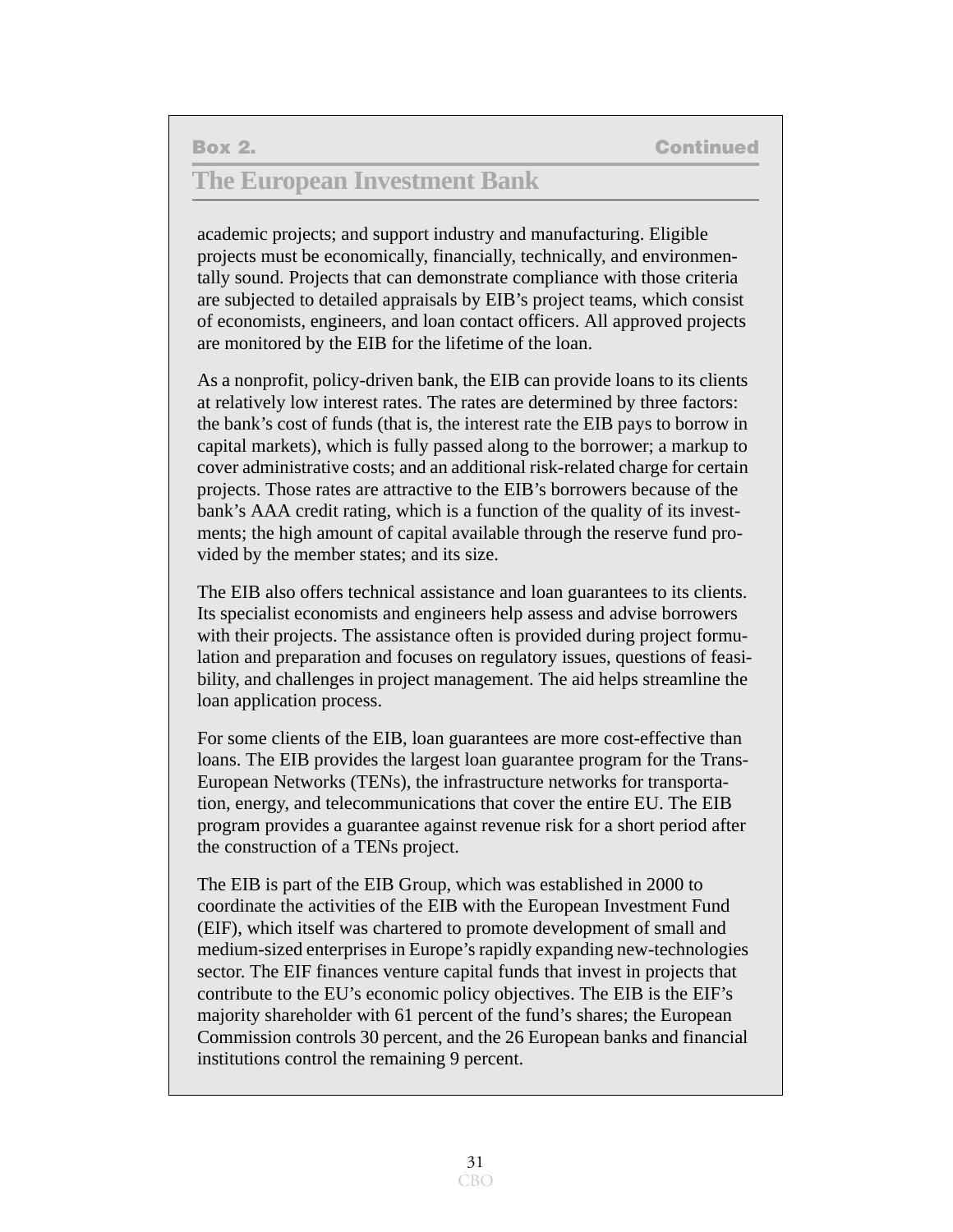# <span id="page-39-0"></span>**Public–Private Partnerships**

Some advocates of increased spending on infrastructure suggest that greater use of public–private partnerships (PPPs) would facilitate such increases. (A PPP is an institutional arrangement in which a private entity assumes some level of risk beyond that traditionally associated with supplying its services to a government agency.) In the infrastructure arena, such partnerships appear to be most common for projects that lend themselves to private operation: roads, rail, and water supply and wastewater treatment. A private entity could control access to and charge for the use of a toll road or a drinking water system, for example, but it would be harder to charge users to recoup costs given the more diffuse benefits from a dam or flood control project.

Public–private partnerships can take a variety of forms that differ in the amount of risk assumed by the private entity. For example, private entities bidding on longterm contracts to supply services, such as maintaining public roads or operating water supply facilities, would face relatively modest risks concerning their ability to deliver services at the agreed-upon price over the length of the contract.<sup>40</sup> In other cases, however, the private entity could have almost complete responsibility for the project and accept a variety of risks, including uncertainties about construction, the cost of financing, and the demand for the infrastructure that it provided. In some public–private partnerships for highway and road construction, for example, the private entity could raise most or all of the funds and also would be responsible for design, construction, operation, and maintenance. That entity would recoup its investment through user fees. $41$ 

A recent report by the Government Accountability Office provides examples of PPPs for highway infrastructure in the United States, and it illustrates the use of both private management and private financing.<sup>42</sup> Two of the four partnerships reviewed involve long-term lease concessions of existing toll roads: Chicago has entered into a 99-year lease with a private entity. That business paid the city \$1.83 billion in consideration of the right to operate, maintain, and collect the tolls on the Chicago Skyway. Similarly, Indiana received \$3.85 billion for a 75-year lease on the Indiana Toll Road. The other two cases involve plans for new toll roads. The winning bid for the first segment of the Trans-Texas Corridor (a projected 4,000-mile network of roads, railways, and utility rights-of-way) included \$6 billion in capital investment for a new toll road between Dallas and

<sup>40.</sup> An extensive treatment of public–private partnerships in transportation can be found in Department of Transportation, *Report to Congress on Public–Private Partnerships* (December 2004), www.fhwa.dot.gov/reports/pppdec2004/index.htm.

<sup>41.</sup> The risk to the private entity of not recouping its investment often is mitigated by advantageous financing available through government sponsorship of the project and through terms that grant the private entity exclusive rights to provide the services in question.

<sup>42.</sup> See Government Accountability Office, *Highway Public–Private Partnerships: More Rigorous Up-front Analysis Could Better Secure Potential Benefits and Protect the Public Interest,* GAO-08-44 (February 2008).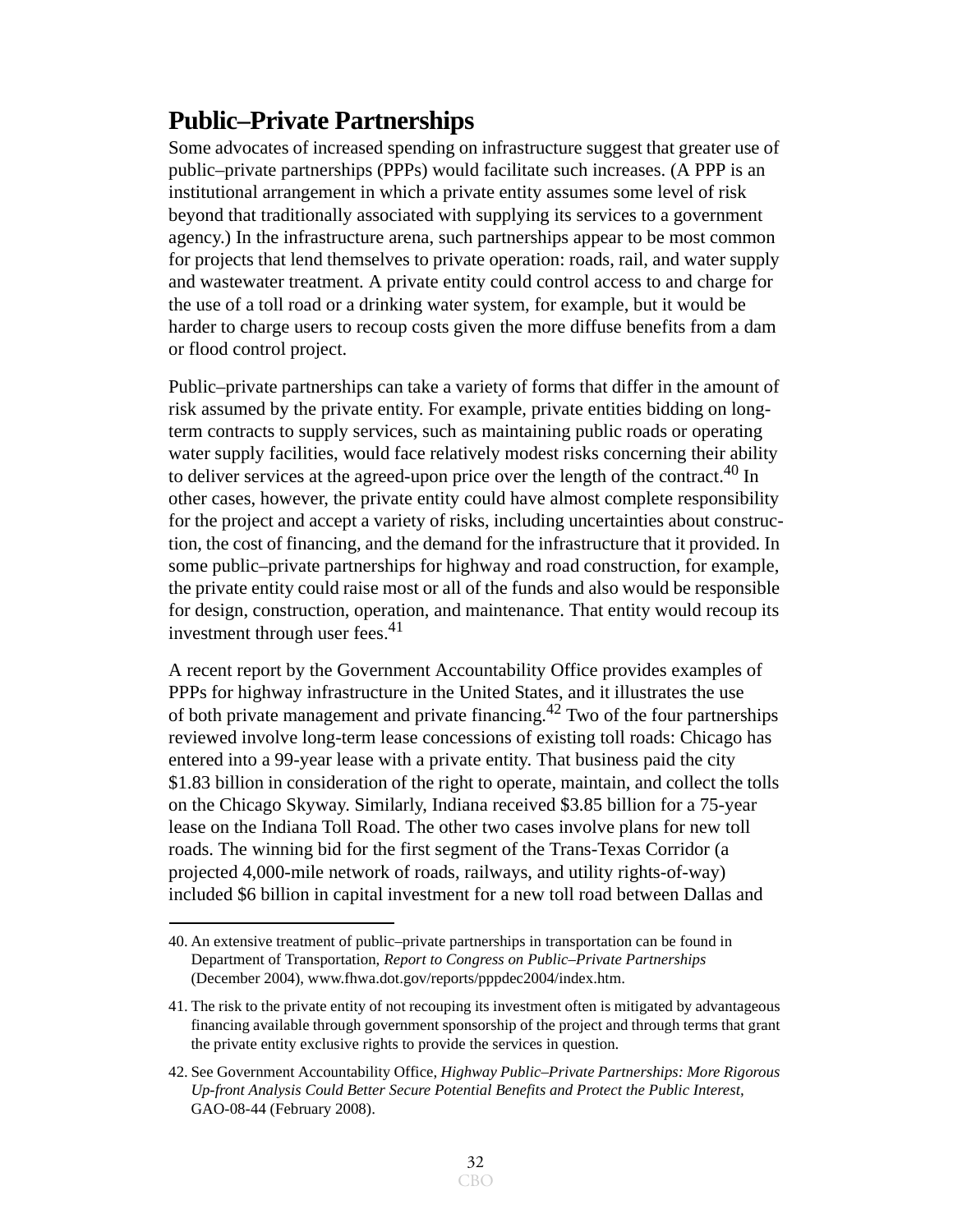San Antonio and \$1.2 billion in concession payments to the state for the right to operate the facility for 50 years.43 And in Oregon, three projects have been studied under an agreement between the state and a private group to determine suitability for PPPs that would combine design services, financing, construction, and operation. Two of the three projects have been found to have insufficient toll revenue potential, but the third is moving forward to the environmental assessment phase.

PPPs have been used in many other cases to obtain private-sector financing of new toll roads, including the Dulles Greenway in Virginia and the State Route 91 and State Route 125 toll roads in California. PPPs also have been used to finance transit projects, such as the Hudson–Bergen Light Rail system in New Jersey, and freight railroad projects, including the Alameda Corridor in Los Angeles.

The potential advantages and disadvantages of PPPs include the possible reductions in investment requirements that would come with more efficient management (including cost-based pricing) and the potential increases in the costs of financing, respectively. Whether the use of private management in PPPs would help to reduce total spending on infrastructure depends on the extent to which savings from improved asset management exceed the costs of using the private services. To maximize profits, a private partner might reduce life-cycle costs through higher construction standards, more frequent maintenance, or investments in cost-saving technology. Efficiencies also could result if a private entity charged prices that were more closely aligned with costs, thereby reducing inefficient demands for services and thus perceived investment needs. However, if there is insufficient competition, public oversight could be needed to guard against the risk that the private entity might use monopoly power to raise prices excessively.

CBO's recent analysis of spending on transportation and water infrastructure reported that PPPs do not yet account for a significant share of nationwide spending in those categories. According to a regularly cited survey, the cumulative project costs of such partnerships in the United States that had been funded or completed by October 2006 totaled a bit over \$48 billion (in nominal dollars).<sup>44</sup> In contrast, nominal capital spending on those types of infrastructure by the federal government and by states and localities totaled \$1.6 trillion between 1985 and 2004 (averaging \$80 billion annually). Other studies have come to a similar conclusion regarding highway and transit projects.<sup>45</sup>

<sup>43.</sup> Public opposition to the Trans-Texas Corridor and other PPPs resulted in the Texas Legislature's enacting a two-year moratorium on future highway PPPs (other than regional projects in the Dallas area). The moratorium will expire on September 1, 2009.

<sup>44.</sup> That figure is based on data from the 2006 International Major Projects Survey, which accompanied *Public Works Financing,* vol. 209 (October 2006). The data have important limitations: For the purposes of this analysis in particular, they do not distinguish between the public- and private-sector components of such projects. More generally, the data were not collected to provide an exhaustive inventory of public–private partnerships and, as a result, they probably understate their extent.

<sup>45.</sup> See General Accounting Office, *Highways and Transit: Private Sector Sponsorship of and Investment in Major Projects Has Been Limited,* GAO-04-419 (March 2004).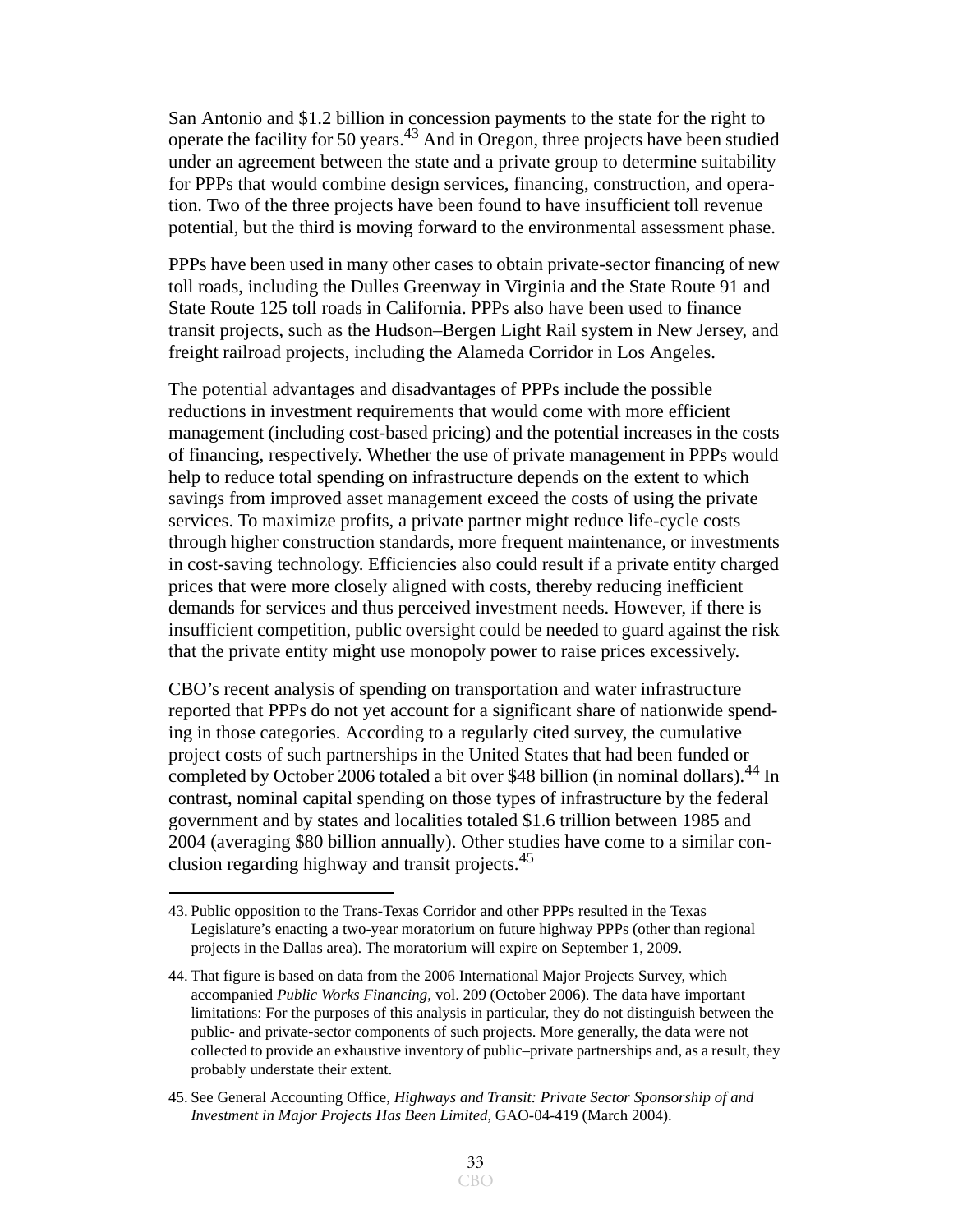# <span id="page-41-0"></span>**Proposals for Capital Budgeting**

Questions about the adequacy of current investment in infrastructure are sometimes accompanied by questions about whether capital spending should be treated differently in the federal budget. Capital budgeting would involve distinguishing certain investments from other expenditures in the budget. Under many proposals for capital budgeting, the full cost of those investments would not be counted at the time of purchase; rather, it would be apportioned over the expected life of the resulting assets. Spreading the cost into the future, however, would deviate from current budgetary treatment, which generally requires funding for the full cost of a project up front and records expenditures when cash is disbursed.

The federal budget is a statement of the government's expenditures and revenues for a given fiscal year. That statement is designed to serve many purposes: It provides a mechanism for making decisions to allocate resources to serve national objectives, provides constraints and direction for agencies' management of fiscal resources, gives the Treasury information needed for its management of cash resources and the public debt, and provides businesses and individuals with the information they need to assess the government's stewardship of the public's money and resources.

Proponents of capital budgeting often assert that the current budgetary treatment of capital investment creates a bias against capital spending and that additional spending would benefit the economy through future increases in productivity. Even if a change in budgetary treatment would increase federal capital spending, the degree to which such increased spending benefited the economy would depend on how well the additional funds were targeted and the extent to which they were offset by reduced spending by others.

Moving to a budget that is more reliant on accrual-based accounting could increase complexity, diminish transparency, and make the federal budget process more sensitive to small changes in assumed parameters, such as depreciation rates. (Indeed, other nations have considered adopting capital budgets, but generally decided against it for those same reasons.) Adopting an accrual approach to only one aspect of the budget could raise concerns about whether the budgeting system would provide a fair basis for allocating the government's resources among competing priorities. In addition, providing special treatment to certain areas of the budget, such as capital spending, could make the process more prone to manipulation. For example, arriving at a definition of "capital" for budgeting purposes could be a significant challenge.

More limited reform of the current process might still accomplish the goal of focusing on capital investment but be simpler to implement. One approach would be to create a category for capital spending as part of a restoration of the statutory budget enforcement procedures that expired in 2002. Such a category within overall discretionary spending limits could help highlight important policy goals. By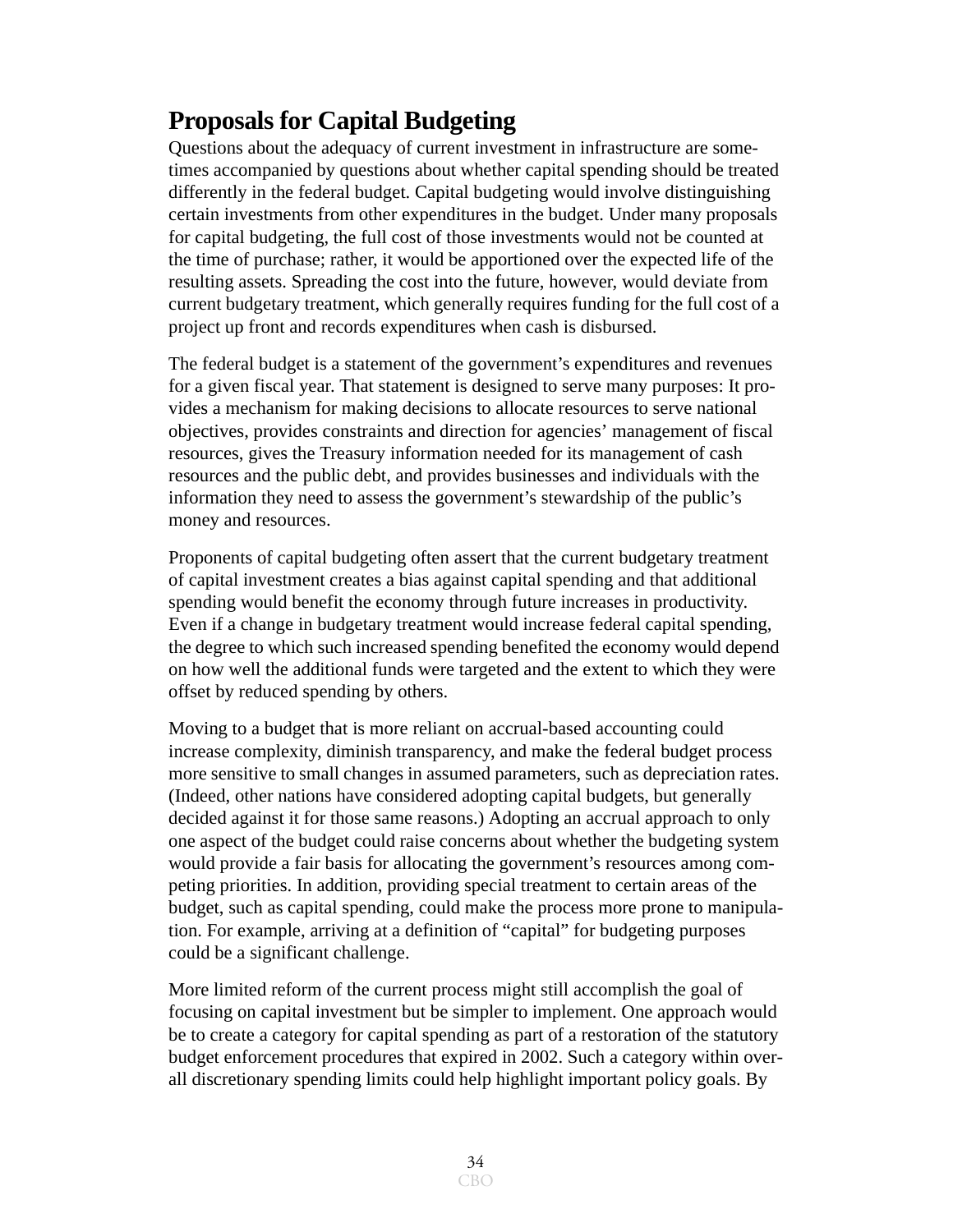carving out separate limits for certain programs, however, lawmakers would forgo flexibility to meet other needs. Another alternative might be to attribute a portion of the cost of assets each year to the programs that use them. Requiring users to pay the costs might improve incentives for agencies to sell assets that were no longer appropriate to their needs.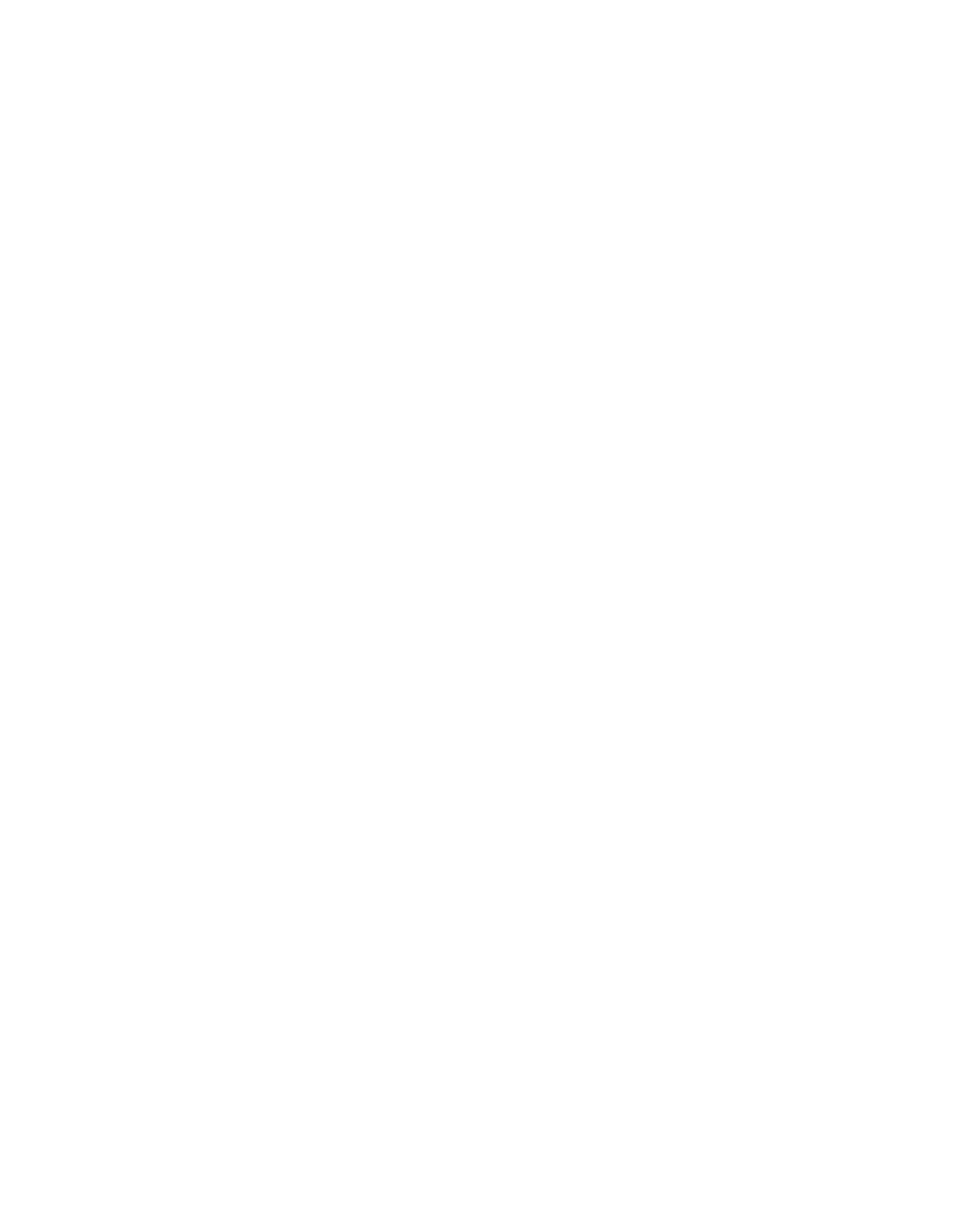# <span id="page-44-1"></span>**Appendix A: Spending for Research and Development and for Education**

<span id="page-44-0"></span>otal public and private spending on research and development (R&D) is cur-rently about 2.6 percent of gross domestic product (GDP) (see [Figure A-1](#page-45-0)).<sup>1</sup> In fiscal year 2007, the federal government's budget authority for the conduct of R&D totaled \$135 billion, slightly less than 1 percent of GDP. The government spent an additional \$3.6 billion for acquisition and construction of R&D facilities and equipment.

About \$78 billion of the \$135 billion went to the Department of Defense, and 92 percent of that spending was for developing programs and systems that support national defense. Conversely, 84 percent of the rest of the federal government's spending of \$57 billion went to basic and applied research. During the past 20 years, federal funding has typically represented between 40 percent and 50 percent of all research funding nationwide. Except in the case of the Department of Defense and other agencies where R&D is linked to an explicit mission, economists generally view federal funding of research more favorably than development; even though research might not be conducted with a specific commercial purpose in mind, the knowledge it produces has large potential for wider use, both by other researchers and in later commercial endeavors. Still, economic returns are difficult to measure because the resulting progress can be difficult to discern and the economic payoff might take years or even decades to become clear.

The life sciences account for more than half of federal spending on research. Although some observers have attributed high rates of return to research in the life sciences, others state that there are benefits to supporting a wide range of scientific fields because researchers reach across disciplines for new ideas and tools. In the past decade, as more than 40 percent of federal research funding has gone to university researchers, federal laboratories have seen their share fall to near 20 percent, and federally funded R&D centers have received about 15 percent. Industry and nonprofits account for the rest. Besides supporting increases in knowledge, federal funding of academic research also contributes to the education

<sup>1.</sup> See Congressional Budget Office, *Federal Support for Research and Development* (June 2007).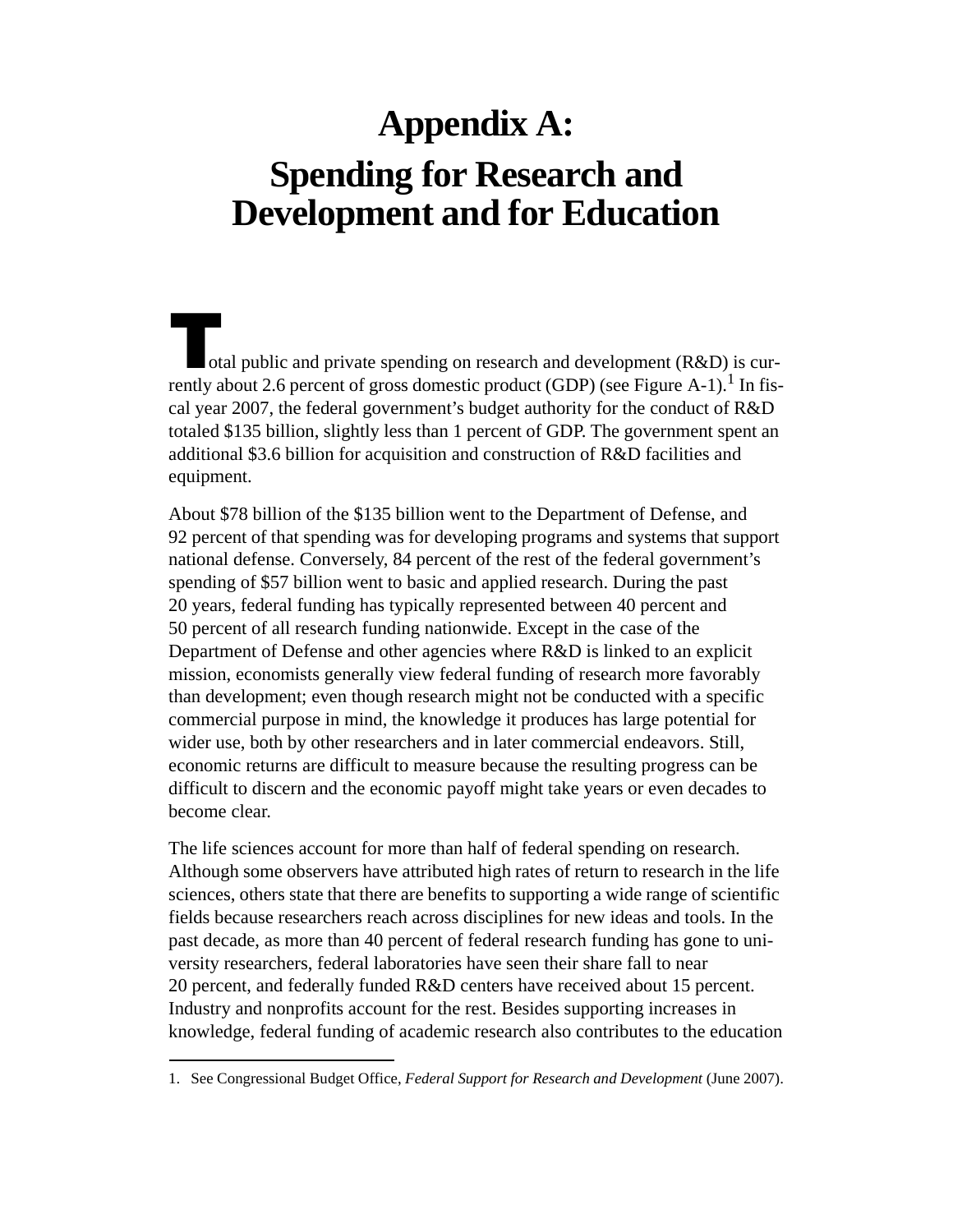#### <span id="page-45-0"></span>**Figure A-1.**



# <span id="page-45-1"></span>**U.S. R&D Spending as a Percentage of GDP, 1953 to 2006**

of the next generation of researchers: In 2005, more than 55,000 science and engineering graduate students received financial support through federally funded research assistantships.

The United States spends more than 7 percent of its GDP on elementary, secondary, and postsecondary education (see [Figure A-2\)](#page-46-0). State and local governments provide about 75 percent of the funding, mostly for elementary and secondary education. The federal government pays about 12 percent, about two-thirds of which goes to elementary and secondary schools, primarily in the form of grants distributed by states. The rest is mostly for student financial aid for postsecondary education. The remaining 13 percent of the funds come from families and other private sources. Families often pay part of the cost of the higher education of their children, and some families pay tuition to private elementary and secondary schools.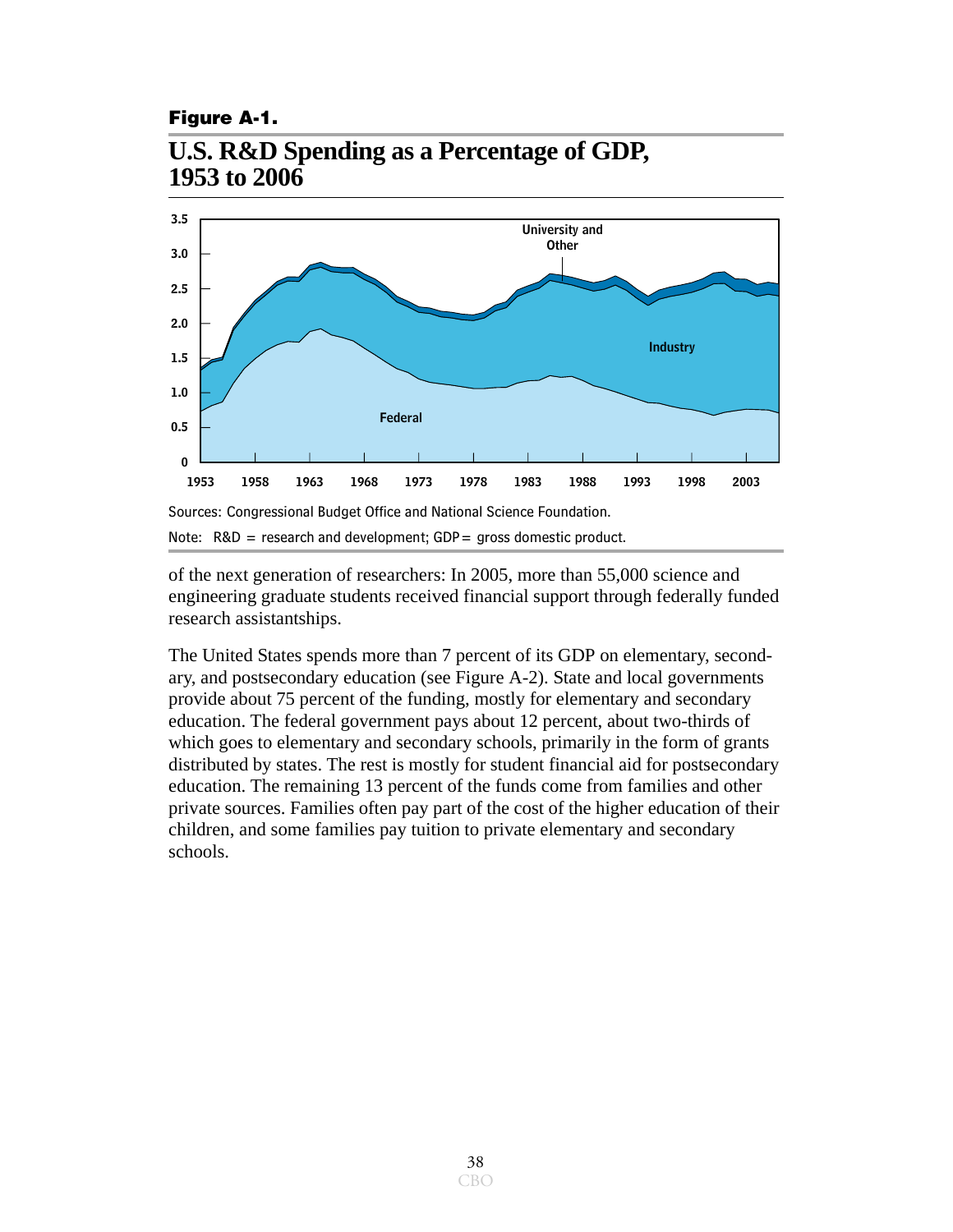#### <span id="page-46-0"></span>**Figure A-2.**

## <span id="page-46-1"></span>**Expenditures by Educational Institutions as a Percentage of GDP, 1949 to 2005**



On average, the private rate of return on investment in education is estimated to be about 10 percent. In addition, as with other forms of capital, investment in education can produce benefits for the larger economy and for society that exceed those to the individual student. Although the spillover benefits of education are most easily documented in developing countries, some economists believe that even in developed countries, increasing the educational attainment of the population fosters productivity growth—for example, by increasing the body of knowledge that makes up modern science, technology, and management. To the extent they exist, such effects could provide an economic rationale for investments in education. Research has suggested significant social returns on investment in high-quality early-childhood education, in the form of fewer retentions in grade, higher achievement, less involvement in criminal activity, and lower rates of participation in welfare programs. $^{2}$ 

<sup>2.</sup> See James J. Heckman and Dimitriy V. Masterov, *The Productivity Argument for Investing in Young Children,* Working Paper 13016 (Cambridge, Mass.: National Bureau of Economic Research, April 2007); and Art Rolnick and Rob Grunewald, *Early Childhood Development: Economic Development with a High Public Return,* Federal Reserve Bank of Minneapolis (December 2003).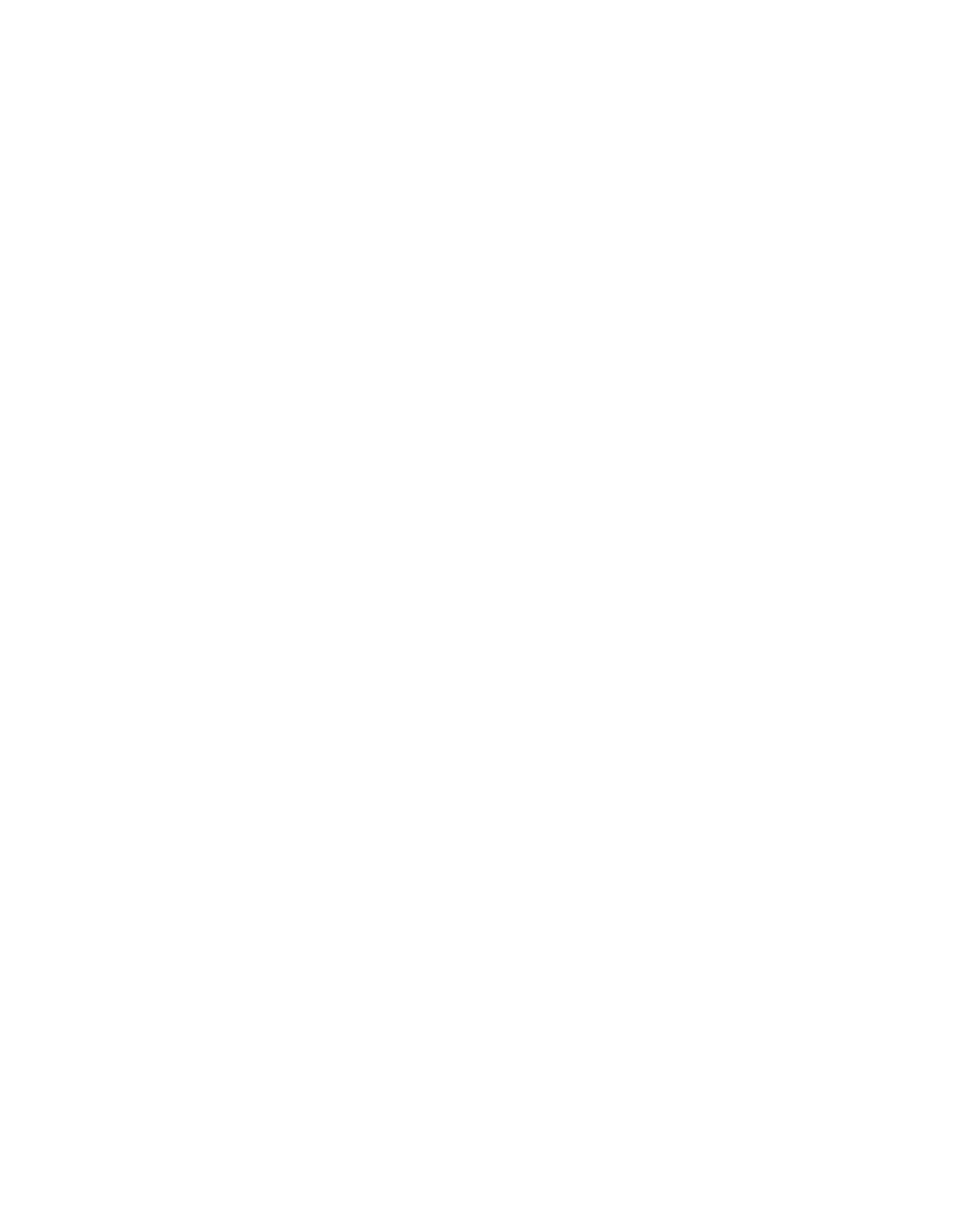# <span id="page-48-1"></span>**Appendix B: Overview of the Highway Trust Fund**

<span id="page-48-0"></span>**The Highway Trust Fund is the source of funding for most of the federal** government's surface transportation programs (certain transit programs receive appropriations from the Treasury's general fund), and the programs are administered by the Federal Highway Administration (FHWA) and the Federal Transit Administration.<sup>1</sup>

The Highway Trust Fund is an accounting mechanism in the federal budget that comprises two separate accounts, one for highways and one for mass transit. It records specific cash inflows (revenues from certain excise taxes on motor fuels and trucks) and cash outflows (spending on designated highway and mass transit programs). By far, the largest component of the trust fund is the Federal-Aid Highway program.

Spending from the trust fund is not automatically triggered by tax revenues credited to it. Authorization acts provide budget authority for highway programs, mostly in the form of contract authority (the authority to incur obligations in advance of appropriations). Annual spending is largely controlled by limits on the amount of contract authority that can be obligated in a particular year.

Such obligation limitations are customarily set in annual appropriation acts. The most recent authorization law governing spending from the trust fund, called SAFETEA-LU, the Safe, Accountable, Flexible, Efficient Transportation Equity Act: A Legacy for Users, was enacted in 2005 and is due to expire at the end of 2009. The law provides specific amounts of contract authority for the period from 2005 to 2009, and it authorizes appropriations for certain programs that are not funded through contract authority. It also specifies annual obligation limitations, which may be superseded each year by limitations set in appropriation acts.

In 2007, the obligation limitation included in the appropriations act was \$47.7 billion, and the total in outlays from both accounts of the trust fund came to \$39.2 billion. In 2008, the Congress added \$1 billion to the obligation limitation for highways, specifically to repair bridges; the total obligation limitation was \$50.2 billion.

<sup>1.</sup> Other agencies within the Department of Transportation that also receive funding from the Highway Trust Fund include the Federal Motor Carriers Administration and the National Highway Transportation Safety Administration. In 2007, those two entities received a total of about 3 percent of the trust fund's budgetary resources.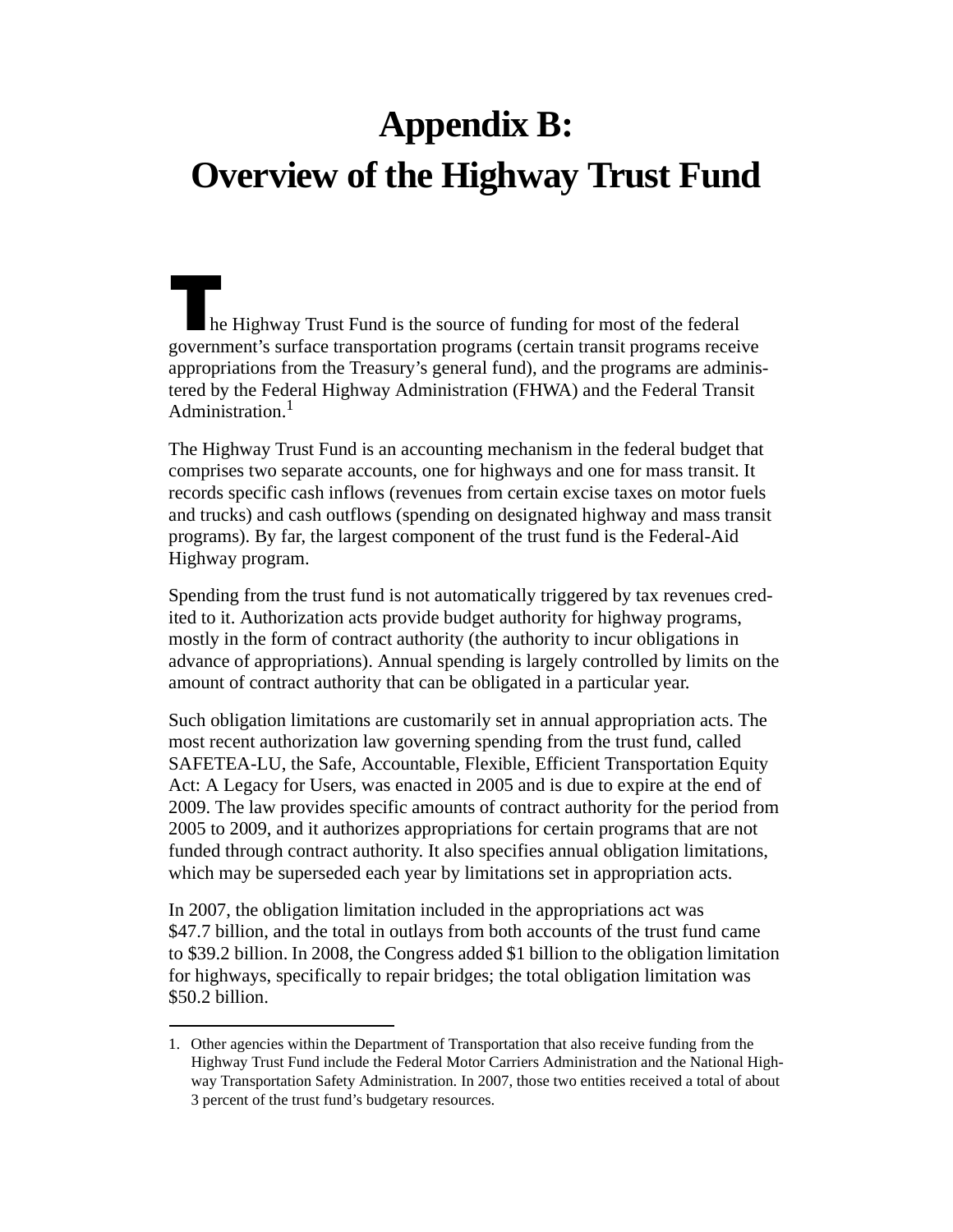#### <span id="page-49-0"></span>**Figure B-1.**

# <span id="page-49-1"></span>**Actual and Projected Highway Account Receipts, Outlays, and Balances or Shortfalls, 1998 to 2018**



Source: Congressional Budget Office.

Note: Actual data are in nominal dollars for 1998 through 2007. Data projections for 2008 to 2018 assume that the Highway Trust Fund's taxes, which are scheduled to expire in 2011, will be reauthorized at current levels. Under current law, the Highway Trust Fund cannot incur negative balances. A negative level is a projected shortfall, reflecting the trust fund's inability to pay obligations out of estimated receipts. Assumptions are based on authorization levels for SAFETEA-LU, the Safe, Accountable, Flexible, Efficient Transportation Equity Act: A Legacy for Users.

Spending from the trust fund started to increase rapidly in 1999 because of changes enacted in the Transportation Equity Act for the 21st Century (TEA-21), which provided budget authority and contract authority of \$218 billion over the 1998–2003 period (an average of \$36.3 billion per year). Consequently, annual outlays rose by 40 percent from 1999 to 2003. SAFETEA-LU, which provided contract authority of \$286 billion (an average of \$57.2 billion per year), represented a further significant increase in funding. From 2005 to 2007, outlays from the highway account grew from about \$33 billion to \$35 billion, an increase of about 3 percent per year.

Balances in the highway account were steady during the 1980s and in the first half of the 1990s—they stayed in the vicinity of \$10 billion. Receipts substantially exceeded outlays from 1996 to 2000, and the unexpended balance in the highway account (sometimes called the cash balance) grew from \$10 billion in 1995 to a peak of about \$23 billion in 2000 (see [Figure B-1\)](#page-49-0). Revenues fell sharply in 2001 but have increased steadily since then—at an average rate of about 3.4 percent per year through 2007. Spending generally has exceeded revenues since 2001, and by the end of 2007, unspent balances in the highway account had declined to about